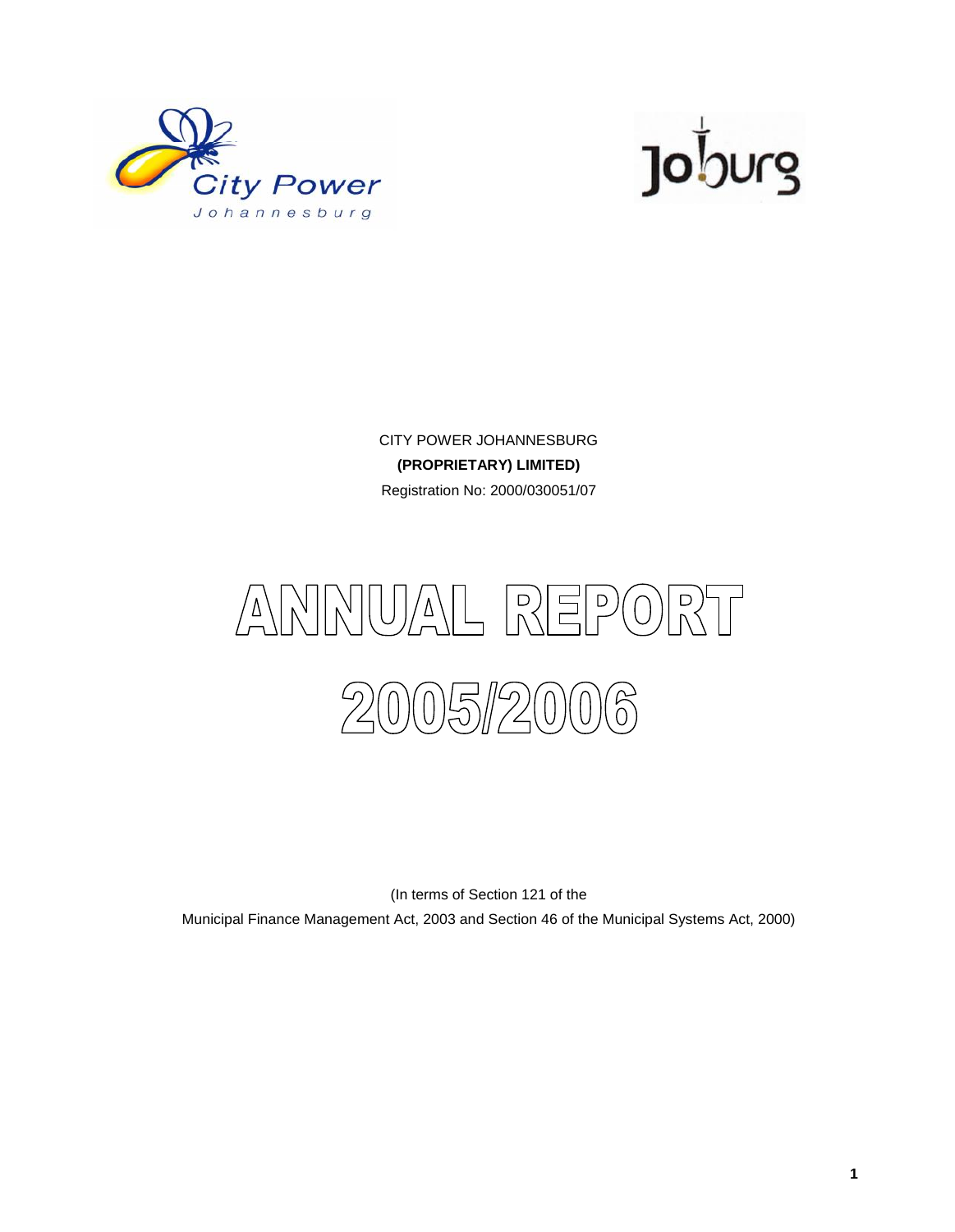# **CITY POWER JOHANNESBURG**

# **(PROPRIETARY )LIMITED**

# **COMPANY INFORMATION:**

| <b>Registration number:</b> |                           | 2000/030051/07                 |
|-----------------------------|---------------------------|--------------------------------|
| <b>Registered Address:</b>  |                           | 40 Heronmere Road              |
|                             |                           | Reuven                         |
|                             |                           | <b>Booysens</b>                |
| <b>Postal Address:</b>      |                           | P O Box 38766                  |
|                             |                           | <b>Booysens</b>                |
|                             |                           | 2016                           |
| <b>Telephone number</b>     | t in                      | $(011)$ 490-7000               |
| <b>Fax number</b>           | t.                        | (011) 490-7377                 |
| Website                     | $\mathbb{Z}^{\mathbb{Z}}$ | www.citypower.co.za            |
| <b>Bankers</b>              | $\mathbf{1}$              | <b>ABSA Bank of SA Limited</b> |
| <b>Auditors</b>             |                           | <b>Auditor-General</b>         |

*Vision*

*To be a world-class electricity utility, striving for social and economical development of the region*

*Mission*

*To meet the expectations of customers and stakeholders*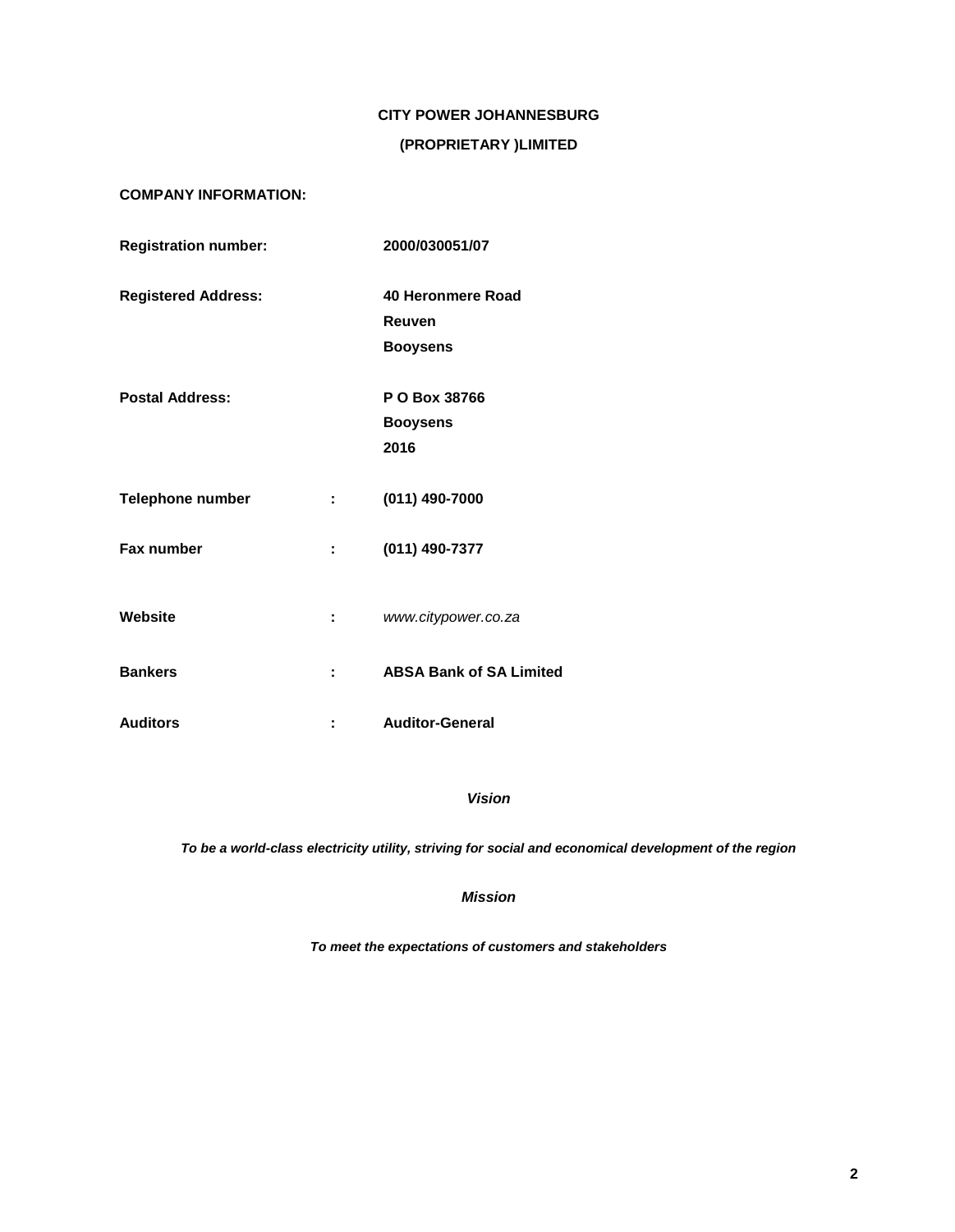#### **CHAPTER ONE: INTRODUCTION AND CORPORATE PROFILE**

- Section 1: Corporate Profile and Overview of the entity
- Section 2: Strategic Objectives
- Section 3: Foreword by Member of the Mayoral Committee
- Section 4: Chairperson's Foreword
- Section 5: Managing Director's Report
- Section 6: Statement of Responsibility

#### **CHAPTER TWO: PERFORMANCE HIGHLIGHTS**

- Section 1: Highlights and Achievements
- Section 2: Financial Performance
- Section 3: Capital Projects

#### Section 4: Performance against IDP and City Scorecard

- Section 5: Assessment of Arrears on municipal taxes and service charges
- Section 6: Statement on amounts owed by Government Departments and public entities

#### **CHAPTER THREE: DIRECTOR'S REPORT AND GOVERNANCE**

- Section 1: Corporate Governance Statement
- Section 2: Board of Directors
- Section 3: Board Committees
- Section 4: Director's Remuneration
- Section 5: Company Secretarial Function
- Section 6: Risk Management and Internal controls
- Section 7: Internal Audit Function
- Section 8: Response to the Auditor-General Report
- Section 9: Corporate Ethics and Organisational Integrity
- Section 10: Sustainability Report
- Section 11: Corporate Social Responsibility Report

# **CHAPTER FOUR: HUMAN RESOURCES AND ORGANISATIONAL MANAGEMENT**

- Section 1: Human Resource Management
- Section 2: Employment Equity
- Section 3: Skills Development and Training
- Section 4: Performance Management
- Section 5: HIV/AIDS on the Workplace
- Section 6: Employee Benefits
- Section 7: Supply Chain Management and Black Economic Empowerment

#### **CHAPTER FIVE: AUDITED STATEMENTS AND RELATED FINANCIAL INFORMATION**

- Section 1: Auditor-General's Report
- Section 2: Statement of Financial Position and Notes
- Section 3: Statement of Financial Performance and Notes
- Section 4: Cash Flow Statement
- Section 5: Statement of Changes in Net Assets

# **CHAPTER SIX: FUNCTIONAL AREA SERVICE DELIVERY REPORT**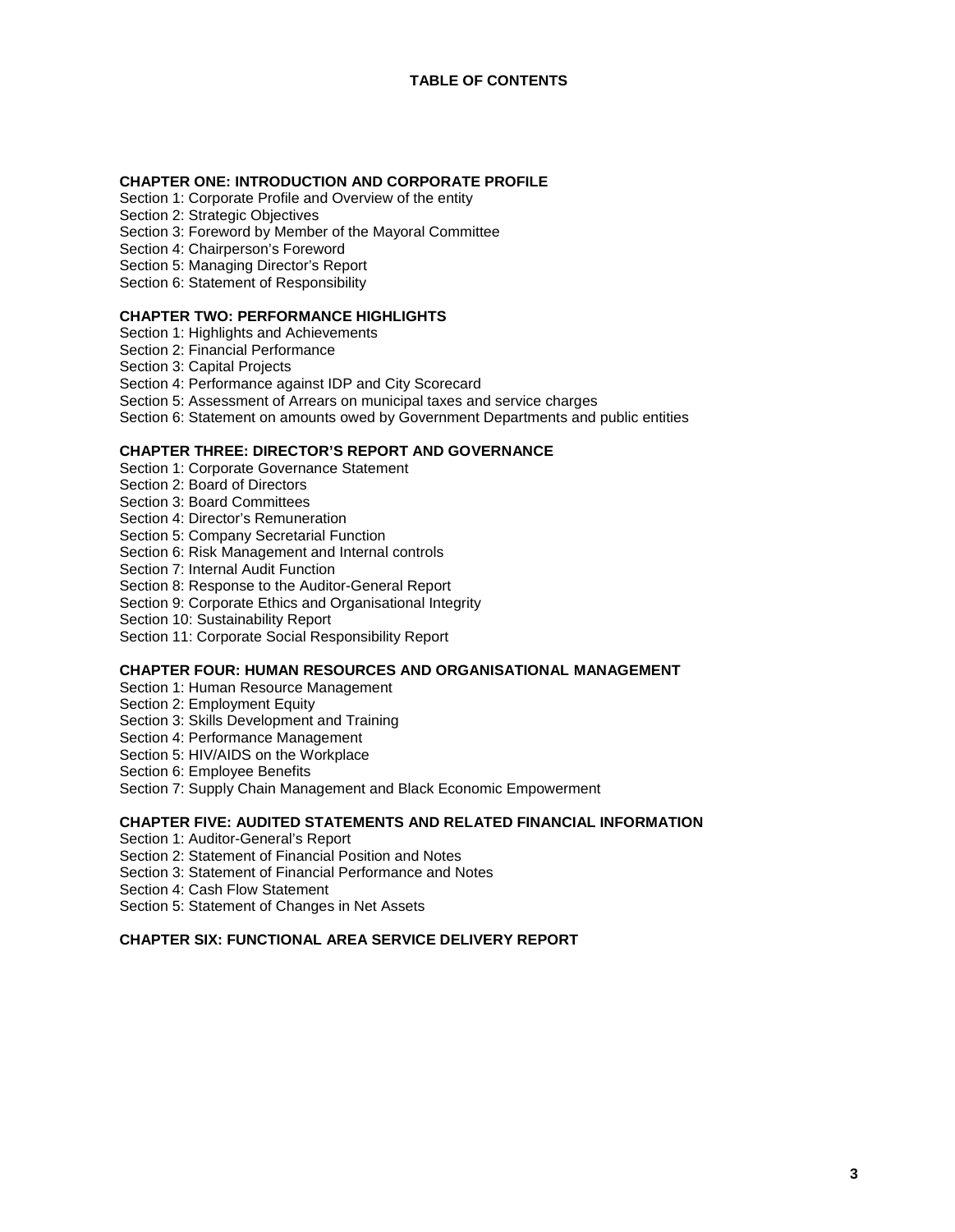#### **CHAPTER ONE: INTRODUCTION AND CORPORATE PROFILE**

#### **Section 1: Corporate Profile / Overview of the entity**

City Power Johannesburg (Pty) Ltd (City Power) was established in 2000 as an independent municipal entity, wholly owned by the City of Johannesburg to supply electricity to approximately 300 000 customers ranging from domestic to commercial and industrial properties. City Power is accountable to provide network services to all its customers. The City of Johannesburg (CoJ) provides retail customer services for all domestic customers i.e. processing applications, customer queries, customer complaints, customer accounts and revenue management. City Power provides retail customer services to key customers, commercial and industrial customers and prepaid customers.

The core competency of the business is the purchase, distribution and sale of electricity within the geographical footprint of the City of Johannesburg. The National Electricity Regulator granted City Power a licence to trade on 19 December 2001. City Power is not the sole provider of electricity services for the CoJ. The areas not covered by City Power (predominantly Soweto and Sandton) are serviced by Eskom.

City Power has annual turnover of approximately R3, 5 billion and a staff complement of 1954. It has total assets of R4, 5 billion rand and contributes 22,9% of the total economic value added in the CoJ as a whole.

Establishment of the Regional Electricity Distributor (RED4)

The government's objective of restructuring the Electricity Distribution Industry (EDI) is premised on the Government's 1998 White Paper on Energy and the EDI Restructuring Blueprint Document. The government's vision of restructuring the EDI industry is informed by the following objectives:

- Providing electricity to all consumers on a cost effective basis with equitable tariffs.
- Providing reliable and high quality of supply and services to consumers.
- Reducing service disparities across the City.
- Accelerating and ensuring that electrification targets are met.
- Meeting the economic and social interest of EDI role-players and operating in a financially sound and effective manner in order to provide a sustainable EDI.
- Improve operations and investment programs.
- Attract and retain competent employees.

Currently, the industry is highly fragmented in nature with Eskom distributing electricity to approximately 40% of consumers by number, which represents about 60% of sales by volume. The 187 local municipalities (including City Power) collectively distribute to about 60% of consumers by number, which represents about 40% of sales by volume. This highly fragmented nature of the EDI makes it difficult to leverage on the benefit of economics of scale, and synergy from the scarce technical skills and co-ordinated network maintenance and required capital expenditure. As a result, the industry is generally characterized by huge disparities ranging from financial, technical, and the spread of electrification obligations etc.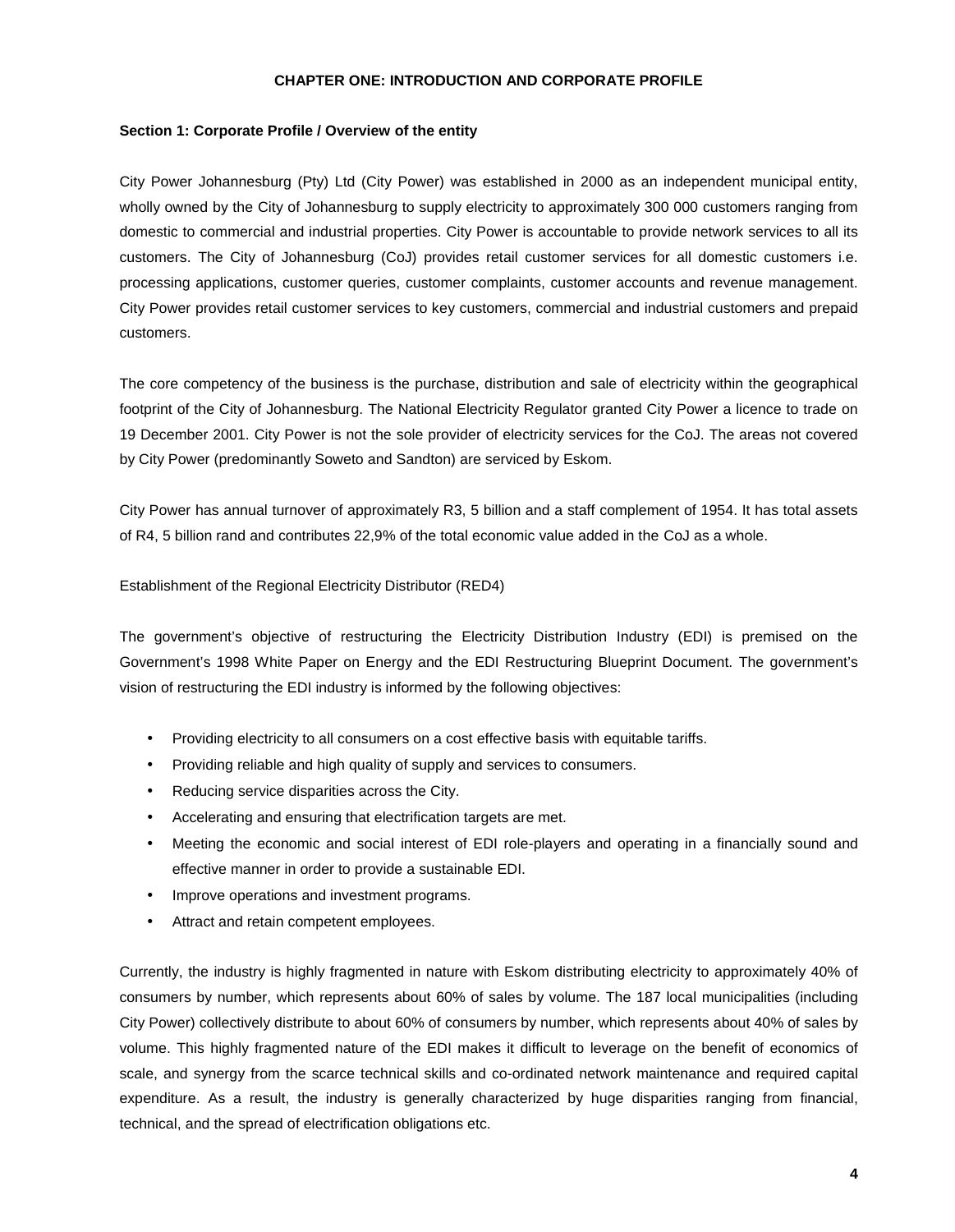Due to the concerns mentioned above, a staged EDI reform process was initiated by National Government, EDI Holdings, a company mandated to facilitate this reform process, EDI Holdings, was established to lead the process of establishing the Regional Electricity Distributors (REDS).

A cabinet decision taken on 14 September 2005 has inter alia mandated the EDI Holdings company to facilitate the formation of six metro REDS and one national RED (the so called "6+1" RED model) as soon as possible after the last national municipal elections in march 2006. A further requirement by cabinet also (as part of its said 14 September 2005 decision) was that DME via EDIH had to model the above "6+1" model and other relevant models and the results had to be taken back to cabinet.

Based on the above modelling results and other input from relevant stakeholders cabinet made the following announcement on 25 October 2006:

- The creation of six "wall-to-wall" Regional Electricity Distributors (REDs).
- The REDs to be created as public entities, in terms of the Public Finance Management Act and Electricity Regulation Act
- The DME through EDI Holdings will oversee and control the establishment of REDs
- A Roadmap will be put in place to move from current scenario into future industry structure
- Strategy to be developed to deal with capital investment requirements for the REDs
- EDI restructuring legislation be introduced
- National electricity pricing system will be developed

The following areas will make up the RED4 wall-to-wall RED:

- Three(3) Provinces: Gauteng, North West, & Northern Cape
- $\triangleright$  City Power and
- Eskom Central Region and
- $\triangleright$  Twenty four (24) other local municipalities and
- $\triangleright$  Six(6) district councils

#### Progress to Date

Based on the 14 September 20065 cabinet decision the City of Johannesburg's Mayoral Committee on 9 February 2006 resolved that City Power be used as a nucleus for the JORED establishment. Detail discussions have been taking place between the City of Johannesburg, City Power, Eskom and EDI Holdings to develop appropriate means and the best approach to ensure a speedily and successful establishment of JORED( included City Power and Eskom supply areas within the COJ political boundaries. In this regard the EDI Holdings company had established several institutional mechanisms in order to ensure that there was a smooth process in the creation of JORED. These included the Sponsors Committee, Steering Committee and various workgroups. The established Joint Programme Management Office is responsible for providing project support to the JORED Steering Committee by collating and integrating feedback from all the various working groups thus enabling the Steering Committee to monitor workgroups' performance.

The way forward in respect of these governance structures may have to reviewed in the light of the possible impact of the said 25 October 2006 decision.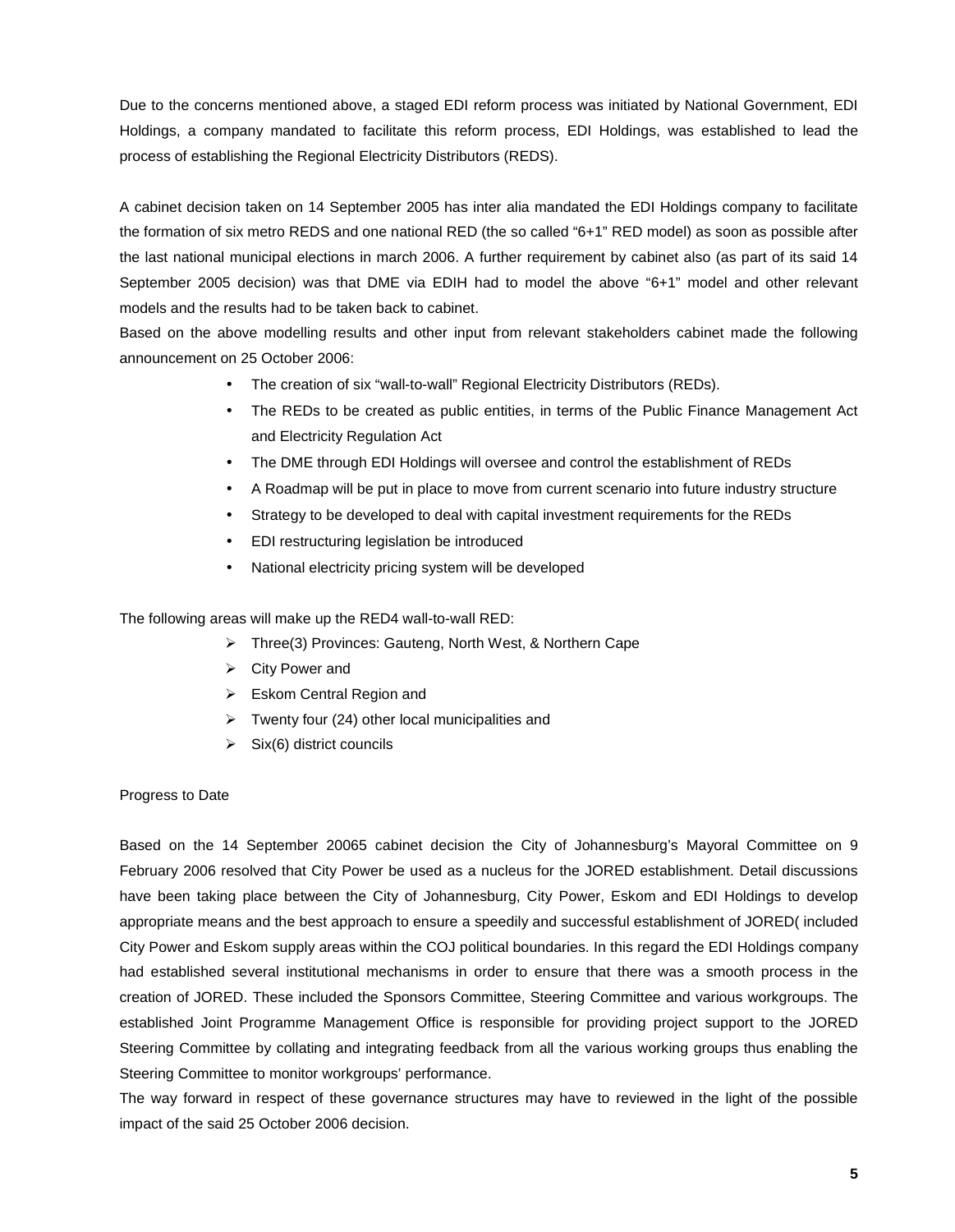The COJ has noted the cabinet's decision of the 25 October 2006 and is currently assessing its impact before the Mayoral Committee will decide on the way forward.

Whilst RED4 must be formed, it is based on the assumption that the EDI reform will not negatively affect the financial viability and the interests of the COJ.

# **Section 2: Strategic Objectives**

The CoJ has a Growth and Development Strategy (GDS). City Power forms part of the infrastructure and services sector whose 5 year sector plan is.

"A city with a backbone of efficient and well-maintained service infrastructure, extended to all, so that all citizens and stakeholders can access an expanding package of innovative, safe, reliable and affordable services."

# **Long Term Goal**

1. Extend a differentiated package of service that is fit for purpose, affordable and reliable In accordance with national policy commitments, and an agreed local definition of appropriate levels of service.

# **Strategic Interventions**

Eliminate any and all current backlogs in access to basic services Progressively increase the share of the population accessing higher levels of services with regard to affordability and within environmental considerations.

Solve the non-account holder problem in the social package to ensure that all eligible households have access to an agreed package of free basic services with creative solutions

# **5-Year Strategic Objectives**

Electrification distribution to at least 95% of formalised households Provision of streetlights to 95% of Johannesburg. Provision of streetlights to 60% of informal settlements

# **Basic Service Delivery Programme**

- a. Develop and implement an Energy Management Plan
- b. Implementation street lighting programme to formal and informal areas
- c. Introduce delivery mechanisms to ensure residents of multi-dwelling stands receive benefits as per the revised social package
- d. Improve the City's understanding of users' consumption needs and behaviours, especially among poor and vulnerable groups

# **Long Term Goal**

2. Extension and maintenance of reliable and competitively priced services required by commercial and institutional consumers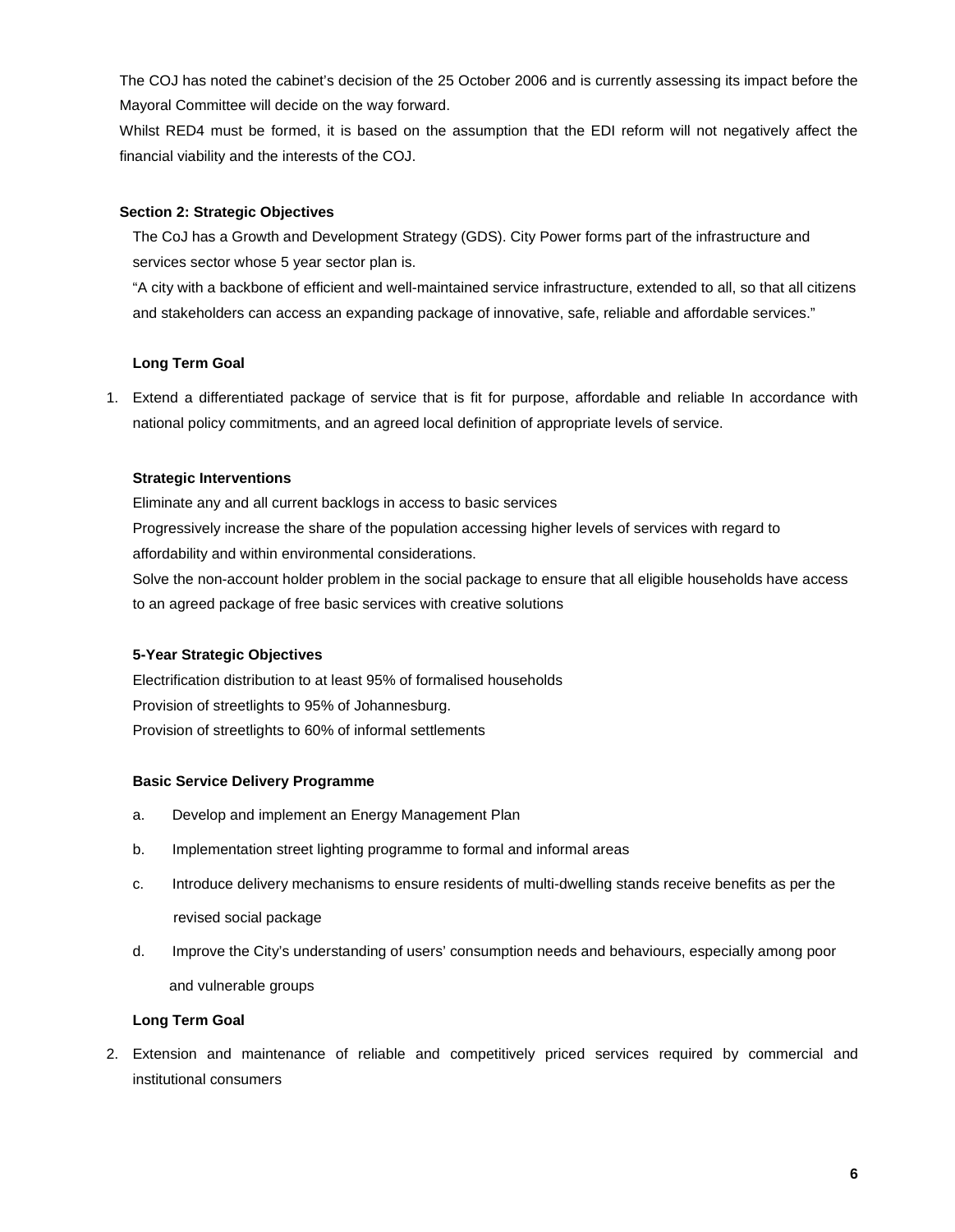# **Strategic Interventions**

Within the framework of the RED meet the electricity needs of all commercial and bulk electricity users in the **City** 

Through efficiency improvements, reduce the cost per capita operating expenditure for running and maintaining all service networks

Against a benchmark of other South African and selected international cities, ensure that end user tariffs remain commercially competitive

# **5-Year Strategic Objectives**

Assist COJ with the establishment of the RED Reduce electricity billing losses from 3% to 1% Reduction in electricity outages by 50% in year 2010 (bulk, medium and low voltage)

#### **Service delivery improvement programme**

- a. Right-size bulk business by focussing on new technologies and customers by 2007
- b. Implement education and awareness programme
- c. Identification of electricity hot-spots
- d. Integrated programme of electricity infrastructure upgrading, leak repair and improved metering and billing.
- e. Reduce Electricity maintenance backlogs by 50%
- f. Evaluate future energy distribution and demand requirements and develop a strategy to secure supply
- g. Formulate a demand-side energy management strategy in response to consumption levels in different consumption categories
- h. Formulate and implement policy on conventional and prepaid meters

# **Long Term Goal**

3. Service delivery is secured through well-designed well-integrated and well-maintained generation/supply, processing and distribution networks.

# **Strategic Interventions**

Ensure integrated design and maintenance planning for all infrastructure, with a view to manageable recurrent costs and extended life of service networks.

Eliminate backlogs in service infrastructure replacement and maintenance by 2015 (estimated R8billion), and ensure ongoing adherence to a clear, far-sighted asset maintenance and normalised life-cycle replacement plan.

Develop and maintain a cross-city maintenance planning and management system to prevent cost-transfer behaviour and to avoid unnecessary wastage of resources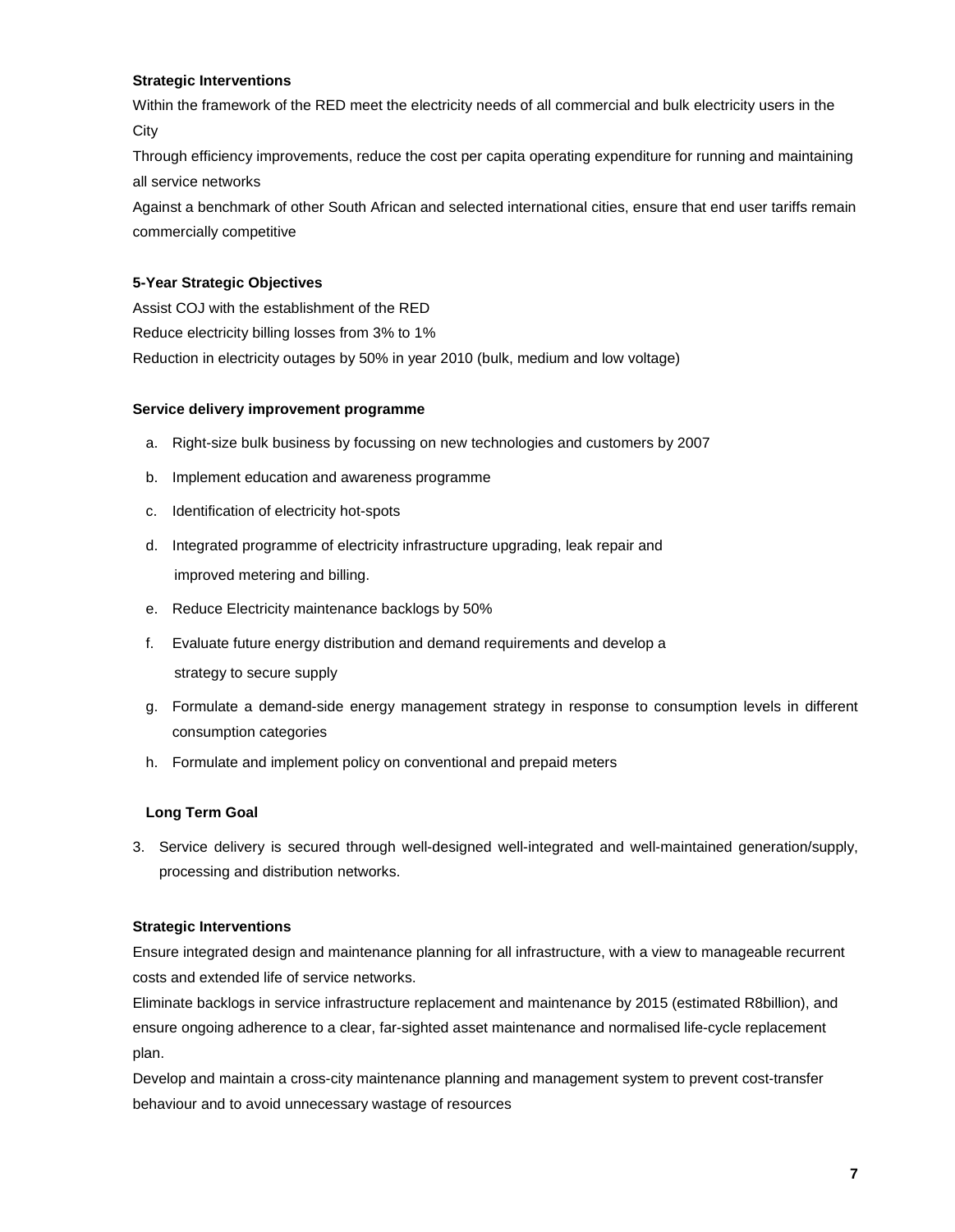Investments to extend the service life of infrastructure are within cost effective thresholds and technical tolerances

# **5-Year Strategic Objectives**

Reduction in illegal electricity connections by 70% Maintain asset value of all infrastructure and augment capacity to meet growth requirements

# **Service reliability programme**

- a. Electricity Meter installation programme
- b. Asset refurbishment and maintenance programme
- c. Formulate and implement policy on conventional and prepaid electrical meters.
- d. Design and implement a long-term asset management strategy and plan for energy, water and waste.
- e. Remove illegal connections

# **Long Term Goal**

4. Leadership in sponsoring and adopting innovative, yet locally relevant, technologies and delivery capabilities that enable new service offerings and ongoing efficiency improvement across all service areas

# **Strategic Interventions**

With a view to optimising new telecommunications and other technologies, introduce new service offerings that meet the changing needs of citizens and stakeholders.

Contribute to R&D and industry development by sponsoring, and where appropriate adopting, new technologies that enable service efficiency and quality improvements, especially those that are relevant to developing world/city contexts

Contribute to environmental sustainability through adoption of technological and strategic solutions that conserve commercial and non renewable resources.

# **5-Year Strategic Objectives**

Implement at least 5 innovative new technologies in service delivery.

97% compliance with environmental Legislation. (Emphasis on oil spillage at electrical substations)

# **Infrastructure modernisation programme**

- a. Rollout solar street lighting
- b. Reinstate gas turbines using natural gas.
- c. City wide education programmes an energy conservation
- d. Provision of alternate energy services (i.e. solar power and gas) to at least 20% of all consumers
- e. Evaluate and implement alternative energy services programme to address demand side management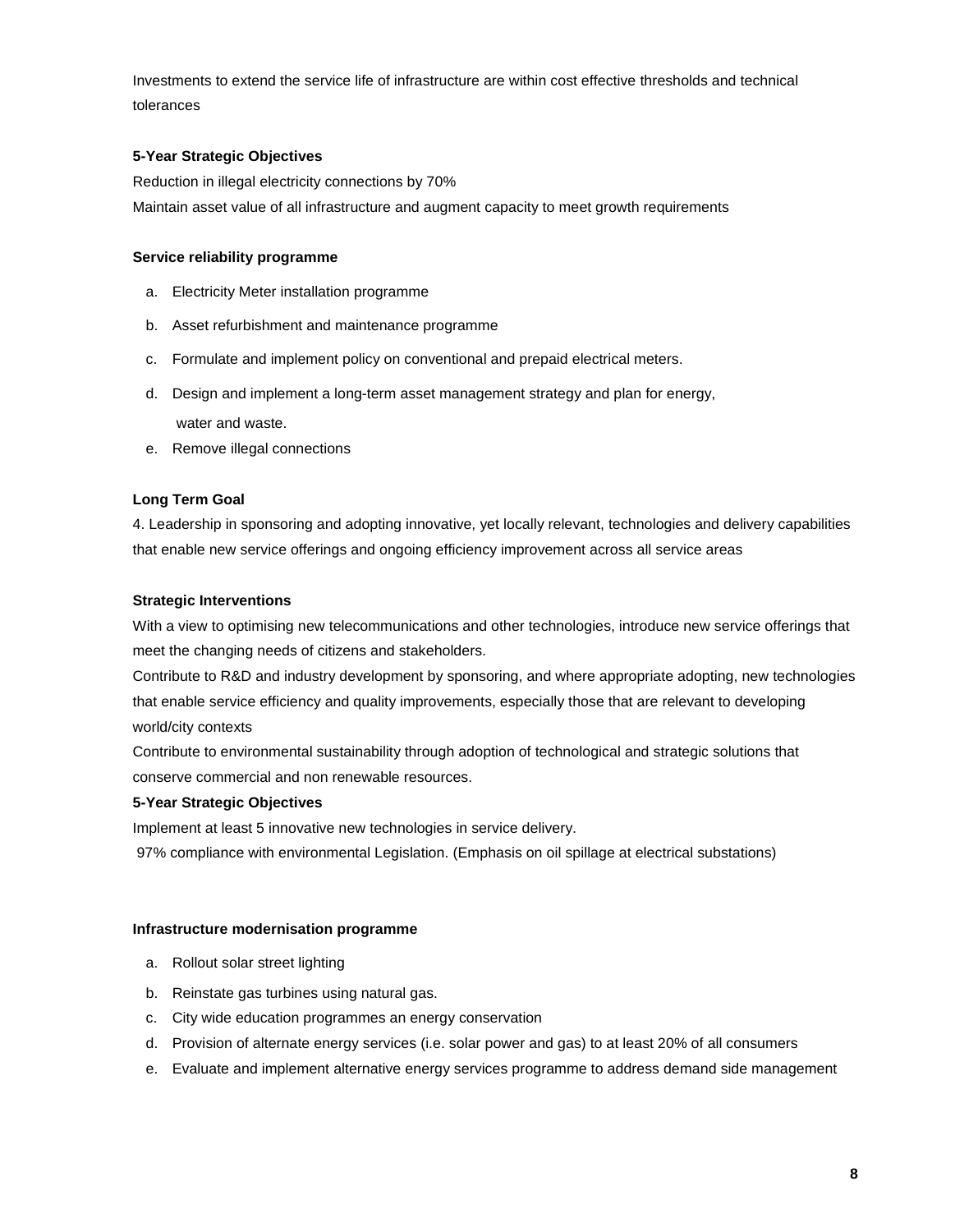# **Long Term Goal**

5. Maintain a regime of responsible service delivery regulation and stakeholder interaction.

### **Strategic Interventions**

Maintain and improve service delivery efficiency levels through progressive and continuous improvement.

#### **5-Year Strategic Objectives**

Introduce and maintain Quality of Service Monitoring and evaluation system for at least 3 years that can inform regular stakeholder engagement.

#### **Service regulation programme**

- a. Establish closer liaisons with external regulatory/ government bodies to initiate customer satisfaction and feedback
- b. Establish a stakeholder forum body, comprising government departments, external regulators and consumer groups
- c. Undertake impact analysis of sector tariff increases on various consumer segments.
- d. Build internal capacity to undertake audits of technical and operational performance

#### **Section 3: Foreword by Member of the Mayoral Committee**

Improved Service delivery is the single biggest imperative facing the City. Reliable service delivery to meet the growing needs of the City will require significant capital investment;

- to address service backlogs
- to upgrade existing networks
- to replace increasingly old infrastructure and equipment

Within the framework of the City of Johannesburg Growth Development Strategy the objectives for City Power in the next 5 years are:

- **Develop and implement an energy plan**
- **Implement a street-lighting program**
- **Expand the provision of street-lighting in informal settlements**
- **Provide 100% street-lighting in the Alexander renewal programme**
- Establish JORED
- Eliminate backlogs in service infrastructure replacement and maintenance and ensure ongoing adherence to a clear, far sighted asset maintenance and normalised life cycle replacement plan
- **Introduce city wide education programmes on energy conservation**
- **Provide and implement alternative energy sources to address demand side management**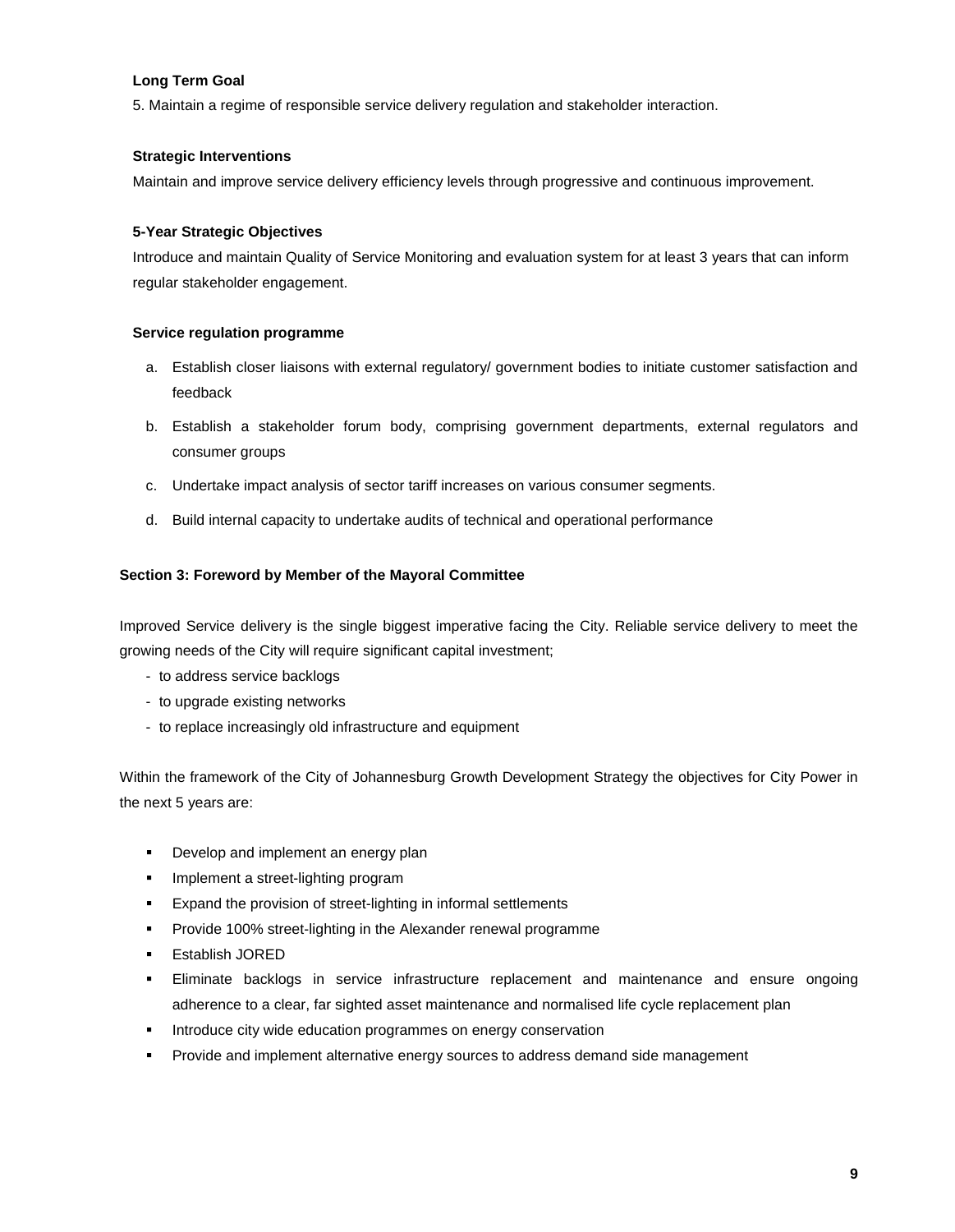I am pleased to report that City Power has made significant progress meeting these objectives as reflected in the improvement in the level of outages and the increased expenditure on public lighting. Whilst there are significant challenges in obtaining sufficient funding to meet these backlogs I am confident that with the assistance of the City of Johannesburg these funds will be sourced.

There is a need for a robust strategy in respect of Demand Side Management that addresses energy conservation, new technology and education.

The establishment of JORED is progressing at a steady pace. The relevant structures have been set up and numerous meetings with Eskom and the EDI Holding Company as participants have been held already. There has been a significant amount of information sharing and clarification at a local level and once certain national decisions with respect to boundaries and compensation frameworks have been made we will be in a position to establish JORED in a extremely short time frame.

#### **Section 4: Chairperson's Foreword**

2006 was a year characterised by significant challenges, which faced the organisation. However, City Power was able to meet the expectations of its multitude of stakeholders as was reflected in the service delivery objectives in our corporate scorecard being met.

The mandate and priorities of the Shareholder have always been factored into our strategic plans. Significant attention has been given by management to ensuring that these priorities are transformed into implemented deliverables. The success of the initiatives with regards to the Expanded Public Works Programme, procurement from BEE compliant suppliers; the reduction of outages and the increased focus on Public Lighting has resulted in us delivering on these Mayoral Priorities.

Management has managed to meet its revenue objectives and whilst meeting increased stakeholders requests for improved service delivery have managed to manage costs and produce improved profit levels. The favourable financial position that we have achieved will strengthen our position going forward.

Record levels of capital expenditure enabled the company to significantly reduce the level of outages whilst also meeting demands for additional capacity in certain areas. It is hoped that these levels of funding will continue into the future in order to enable us to address backlogs and meet stakeholders objectives.

Despite the resignation during the year of the chairperson Nivan Pillay, Dr Maree and the President and CEO MK Mohlala, the Board of Directors has ensured that the levels of corporate governance have remained at a high standard. The Finance and Audit Committee has ensured that all significant issues raised by the Auditor General in last year's audit were rectified. A significant amount of effort was spent by the Board in ensuring that management put in structures and processes to comply with the requirements of the MFMA, especially with regards to the procurement processes.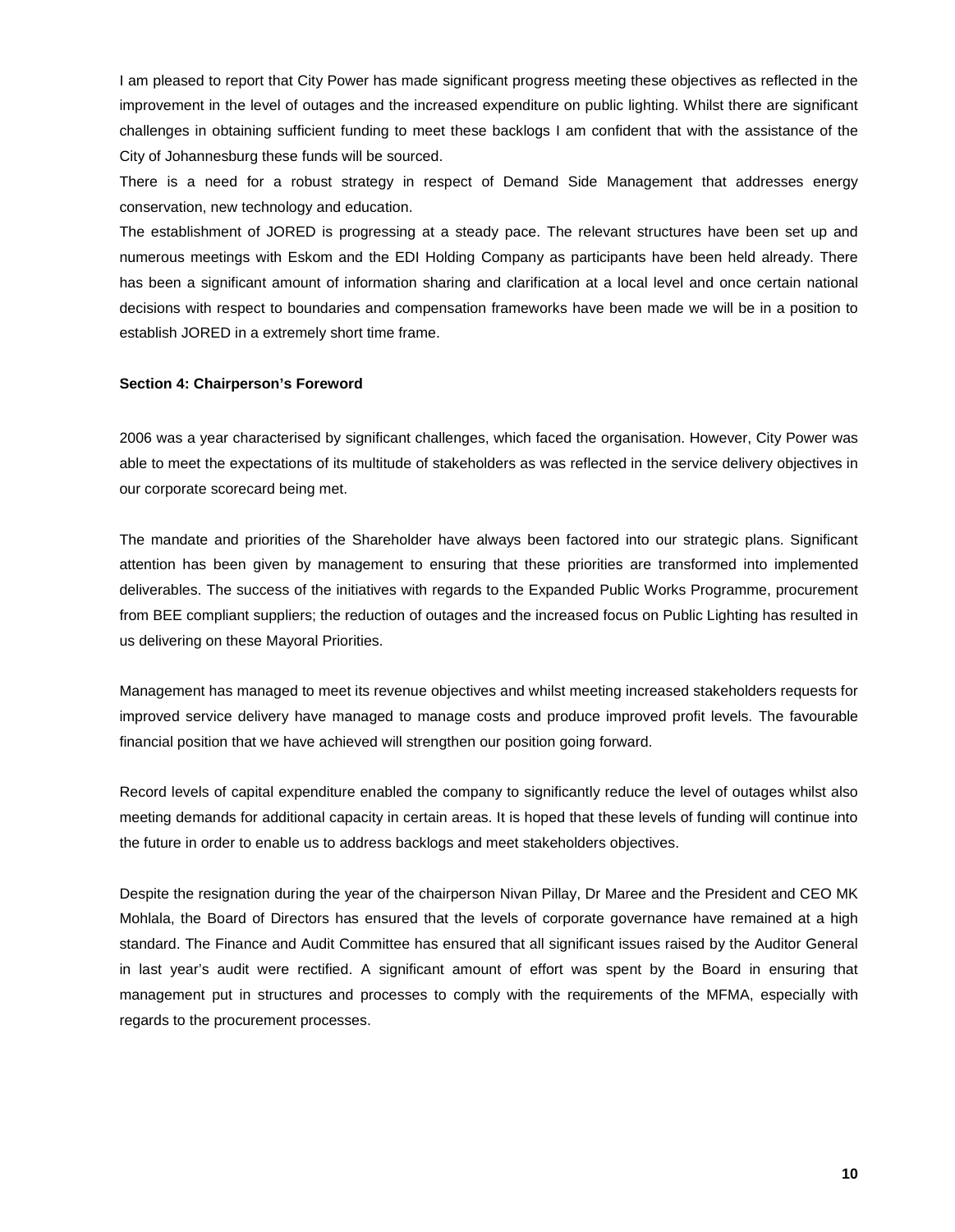#### **Section 5: Managing Director's Report**

The period ended June 2006 has been an exacting one for the company. Not only were we faced with the demanding task of reducing the high levels of outages experienced by our stakeholders in the previous year, and improving visible service delivery ahead of the elections, but the management team and staff had to manage this in the face of the departure of the President and CEO Mr Mohlala as well as two key members of the Board, the chairman Nivan Pillay and Dr Maree.

I am pleased to report that the company produced a commendable performance in the face of these challenges. Highlights included:

- capital expenditure of approximately R800 million
- significant reductions in outage levels as a result of the capital expenditure on the network
- significant improvements in restoration times of faults
- compliance with the regulators quality of supply standards
- gender equity ratio of 22% exceeding the target
- affirmative action ratio in respect of supervisory positions and above of 68%
- over 1500 jobs created in terms of the EPWP
- expenditure of R800 million (64% of the total) on Black Economic Empowerment
- expenditure of R165 million on engendered companies
- reduction of losses to below 13%
- improved performance in resolving public lighting complaints

Unfortunately there were some targets that we were unable to meet specifically in the area of customer satisfaction ratings and responsiveness in the call centre. These areas of non performance are attributable to the high levels of outages and the corresponding high volumes of customers calls that they generate.

Steps have been taken to address these problems, namely a continuation of the current high levels of capital expenditure on the network, focusing on those areas at risk due either to age and condition or customers capacity demands posing a threat to the networks ability to bear the capacity. We are confident that the trend of a reduction in outages will continue. In addition the staffing and capacity of the call centre has been bolstered which should see an improvement in both call answer rates and query resolution rates.

It is concerning to note that there were 3 public fatalities as a result of illegal connections. We will continue to educate the public as to the dangers of illegal connections as well increasing efforts in removing such connections.

City Power is committed to continually improving its performance and in the 2007 period has instituted stretch targets based on improving on the current performance. It is also expected that the progress towards the creation of JORED will accelerate during the year and the demands placed upon our staff will increase as a result. However we are confident that we will continue to meet the expectations of all our stakeholders.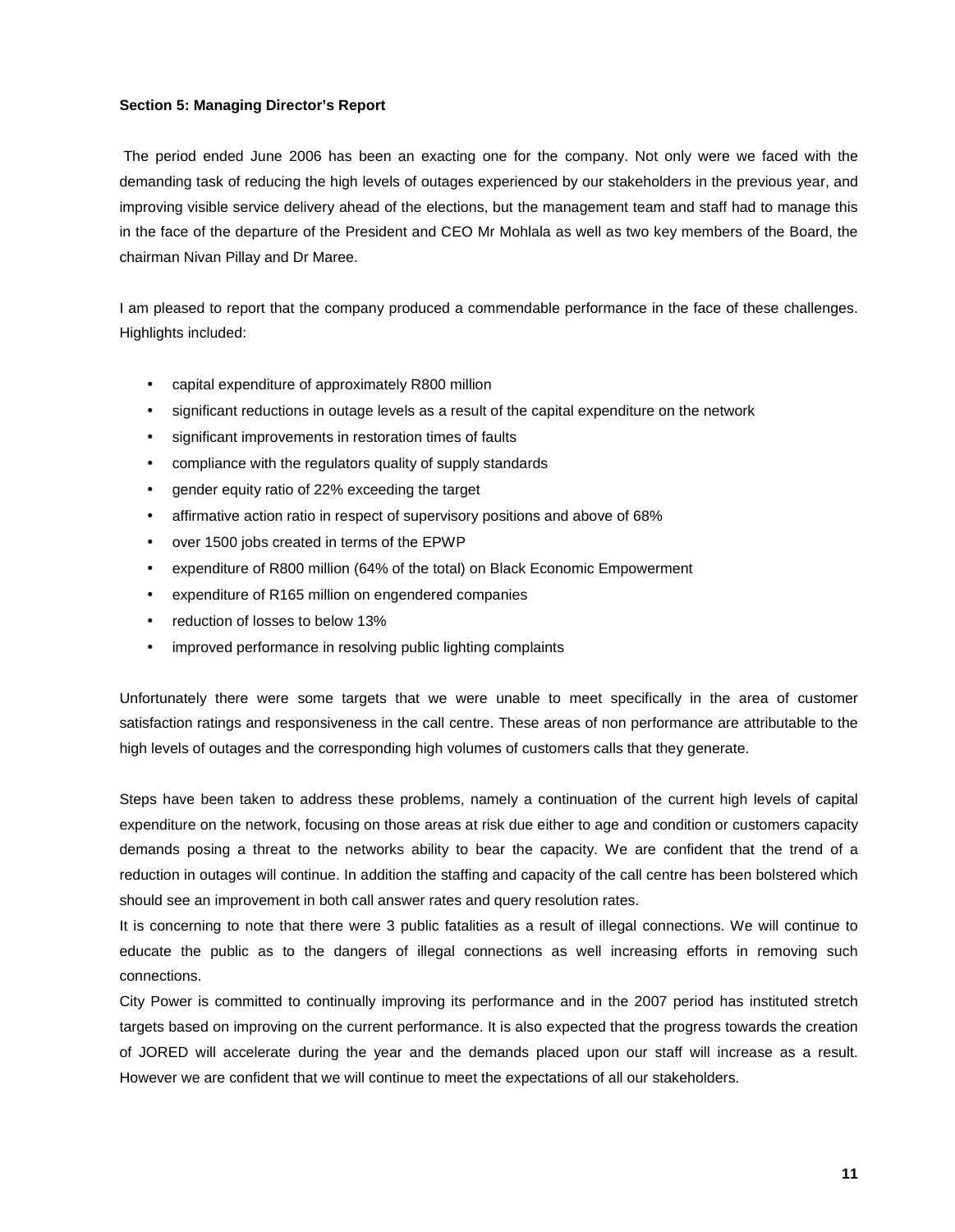#### Public Lighting

In the last financial year two major projects were started and completed in Sol Plaatjies and Elias Motsoaledi. These projects were urgent and required quick actions as the communities were affected negatively. In a short space of time City Power managed to find budgets through the City as well as our own resources to complete these projects on time. Also a major challenge were the local elections, which were held in the month of March. City Power had to make sure that in all areas under the jurisdiction of the City of Johannesburg Service Delivery was attended to. In tandem with this City Power undertook a project called Lungisa (Fix it), which required that each and every street in Johannesburg be visited at least once and that all problems uncovered were repaired. Out of that exercise it was found that in Soweto alone there were more that 2000 poles which needed to be replaced. It was also discovered that a backlog of R750 million had to be addressed. The six months between September 2005 and March 2006 was dedicated to cleaning up as well as rectifying these problems on the network. This has now become part of our daily routine. This highlighted the amount of effort as well as the resources, which one needs to utilize going forward. Whilst a lot of energy has been expanded in cleaning up the current and existing network the department still faces challenges since the network is growing daily. Further challenges will become evident once the JORED environment has been finally concluded. This will again necessitate a further refining of the current systems and processes. The use of KPI's as well as measurable deliverables has allowed us to quantify the extent of the problems we are facing as well as the effort, which has been expanded to rectify these. Internal benchmarks have been set and are being monitored. This allows the department to at least monitor its performances on an ongoing basis via the SAP eRespond. The department feels that improvements have been observed and successes going forward will become more visible.

For Public Lighting to meet its service delivery obligations it has become evident that new technologies have to be deployed. In pursuit of this City Power intends to employ the Public Lighting eRespond module. This technology will allow for visibility of all resources in real time. This will also further allow for financial and operational benchmarks to be quantified effort required to catch up on the backlog. Using GPS coordinates City Power has also embarked on identifying all Public Lighting infrastructures in the networks. This will finally result in an overall Masterplan for Public Lighting throughout the CoJ. Any changes and additions to the network will be uploaded and captured on a GPS environment on a daily basis. The growth as well as extension on this network will continuously be visible and quantified. This would enable first time resources to be matched with the need. This has allowed Public Lighting department to elevate its profile and to present a more customer focused view to all its stakeholders.

City Power has started to deploy new lighting technologies. In Zandspruit City Power will for the first time since its existence be able to supply solar power public lighting. This will amongst other things reduce the cost of Energy for City Power whilst providing lighting to needy communities. This will also shorten the times required to connect streetlights as availability of power ESKOM will not be a factor in this exercise. We would also be creating networks, which should be vandal proof and tamper proof.

This remote monitoring system will be economical to install and should not interfere with service delivery.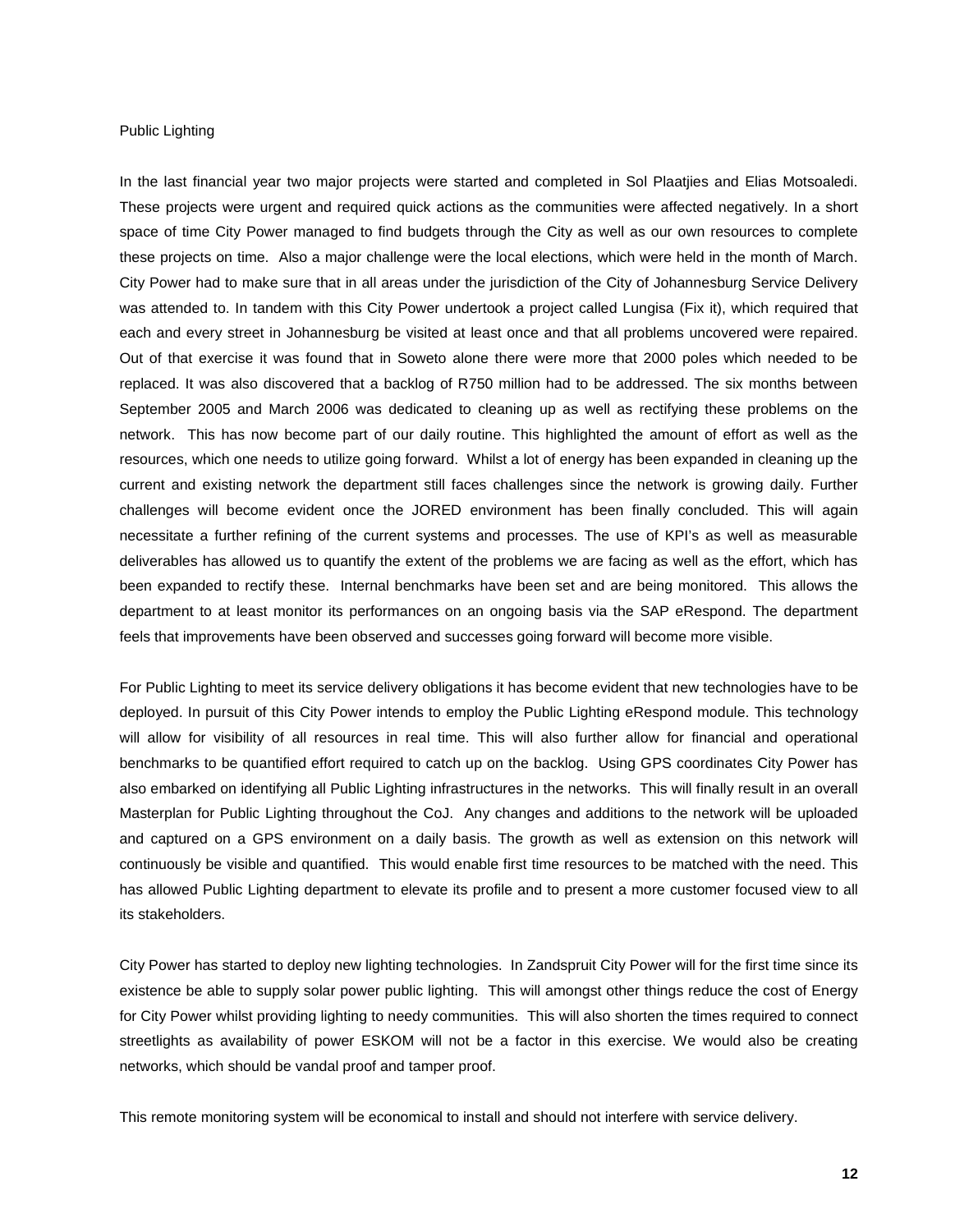Focus areas going forward are:

- Implementation of Public Lighting network extension and refurbishment projects throughout the regions (36 projects).
- Further implementation of the Work Management Solution (WMS).
- Creation of Public Lighting Master Plan. City Power Strategic partner YBG Consulting has already completed the master plans for 35% of the current network.
- GPS coordinates for each streetlight pole to improve maintenance service delivery.
- Pilot remote monitoring systems for major Public Lighting routes.
- Research and installation of solar powered public lighting

# **Section 6: Statement of Responsibility**

The directors are responsible for the preparation, integrity and fair presentation of the financial statements of City Power. The financial statements presented in chapter 5 have been prepared in accordance with SA GAAP and include amounts based on judgement and estimates made by the management.

The directors are responsible for the preparation of the other information in the annual report and are responsible for both its accuracy and its consistency with the financial statements. The going concern basis has been adopted in preparing the financial statements. The directors have no reason to believe that the entity will not be a going concern in the foreseeable future based on the forecast and available cash resources. Refer to the Directors report on page 4 of the financial statements with regard to the appropriateness of the going concern assumption for the preparation of the financial statements.

The Auditor-General, who was given unrestricted access to all financial records and related data, including minutes of all meetings of shareholders, the Board of Directors and committees of the Board, has audited the financial statements. The directors believe that all representations made to the Auditor-General during their audit are valid and appropriate. The Auditor-General's report is presented in chapter 5**.** The financial statements were approved by the Board of Directors on  $25<sup>th</sup>$  January 2007 and signed on its behalf by:

# **CHAPTER TWO: PERFORMANCE HIGHLIGHTS**

# **Section 1: Highlights and Achievements**

City Power has met or exceeded most of the Key Performance indicators for the 2005/2006 financial year. Some of the more noteworthy achievements include:

- 94% of the Capital Budget was spent on improving or upgrading the network
- The bulk and medium voltage outages for the year were 22% and 2% respectively better than the targets set while the outages in respect of the low voltage network was 15% better than the target. There were also significant improvements in the fault restoration times. These targets were already better than the prior year levels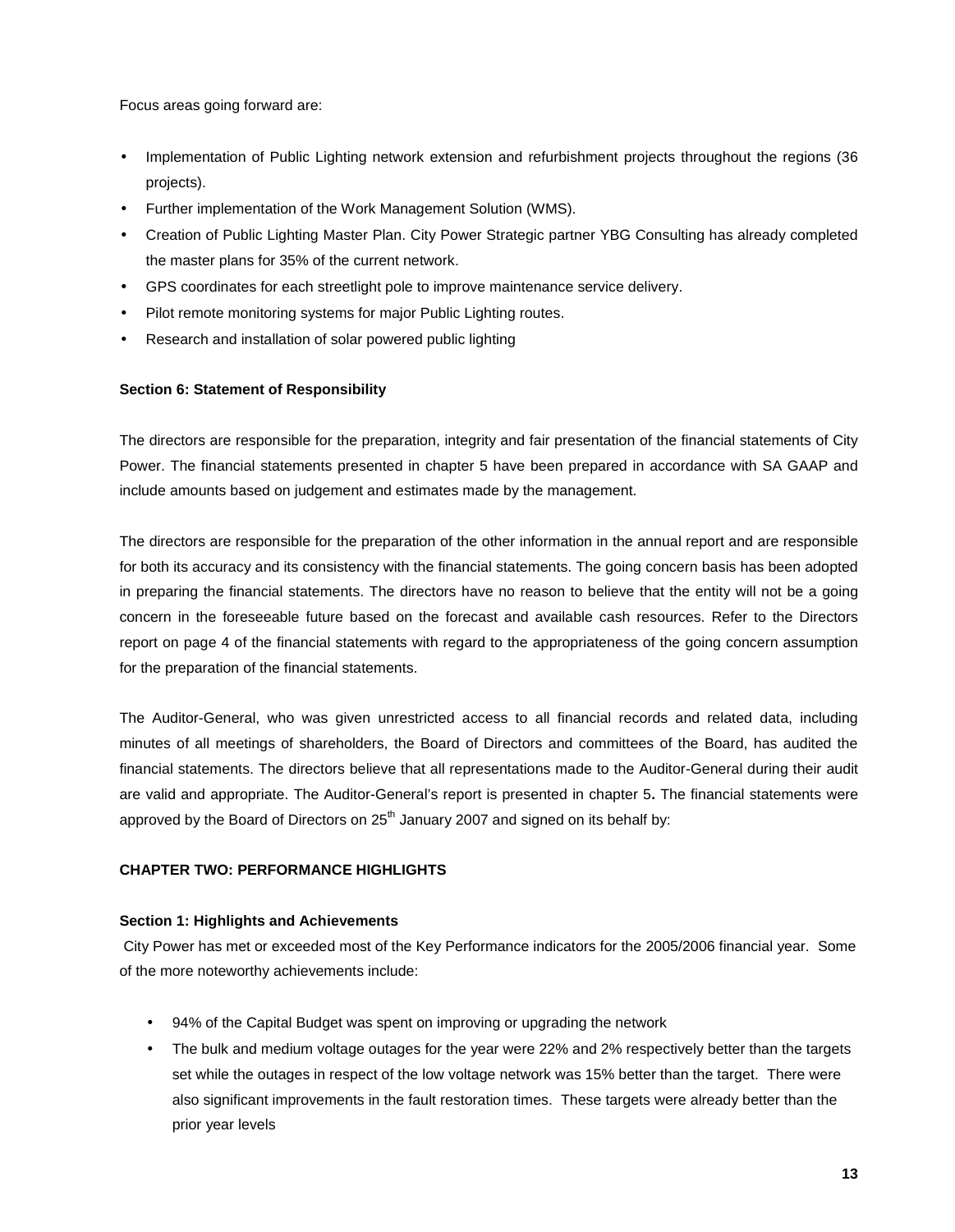- Compliance with the NRS 048 standards, which relate to the Quality of Supply were exceeded in all categories, namely Industrial, Rural and Domestic.
- 1 532 temporary and permanent jobs were created in terms of the Expanded Public Works Programme policy (EPWP)
- The total City Power compliment as at 30 June 2006 amounted to 1 954 employees with 194 separations during the year and 206 new appointments. The affirmative action target for the year was set at 70%. However the actual target reached was 67,7%, which is marginally less than target, while the gender equity ratio of 21,6% exceeded the target of 16% by 35%.
- City Power also performed exceptionally well with respect to Black Economic Empowerment expenditure. The BEE target for the year of 64% was exceeded with the actual expenditure of R805, 7 million.
- Engendered expenditure for the year also amounted to a substantial R164, 7 million.

# **Section 2: Financial Performance**

City Power's financial year ended with pre-taxed profits of R145 million.

Capital expenditure on property, plant and equipment amounted to nearly R816 million for the year.

Despite City Power financing capital expenditure consisting of the abovementioned property, plant and equipment of nearly R200 million from its own resources the bank balance at the end of the year amounted to R627, 6 million. This account is administered by the City of Johannesburg via a sweeping account arrangement.

# **2.1.1 REVENUE**

City Power's revenue for the financial year amounted to R3 483 million which is an increase of 5,1% on the 2004/05 revenue of R3 315 million.

In addition to the revenue billed for the consumption of electricity, the revenue includes fees received from new service connections amounting to R31, 7 million for the year. This is an increase of 33% on the previous financial year. This increase in new service connections has contributed to the year on year increase in sales volumes of 2,6%.

# **2.1.2 RESULTS OF OPERATIONS**

The operational expenditure for the year excluding cost of sales amount to R1040 million (2004: R1017,7 million). This represents an increase of 2.2%. The salient features of the operating costs for the year are set out below.

- Employee costs amounted to R350,7 million for the year. The total employee costs include a general salary increase of 6% given to all staff on 1 July 2005.
- General expenses for the year amounts to R291,7 million. The major categories of expenditure include vehicle fleet costs of R57,8 million, insurance of R22,8 million, consulting and professional fees of R51,7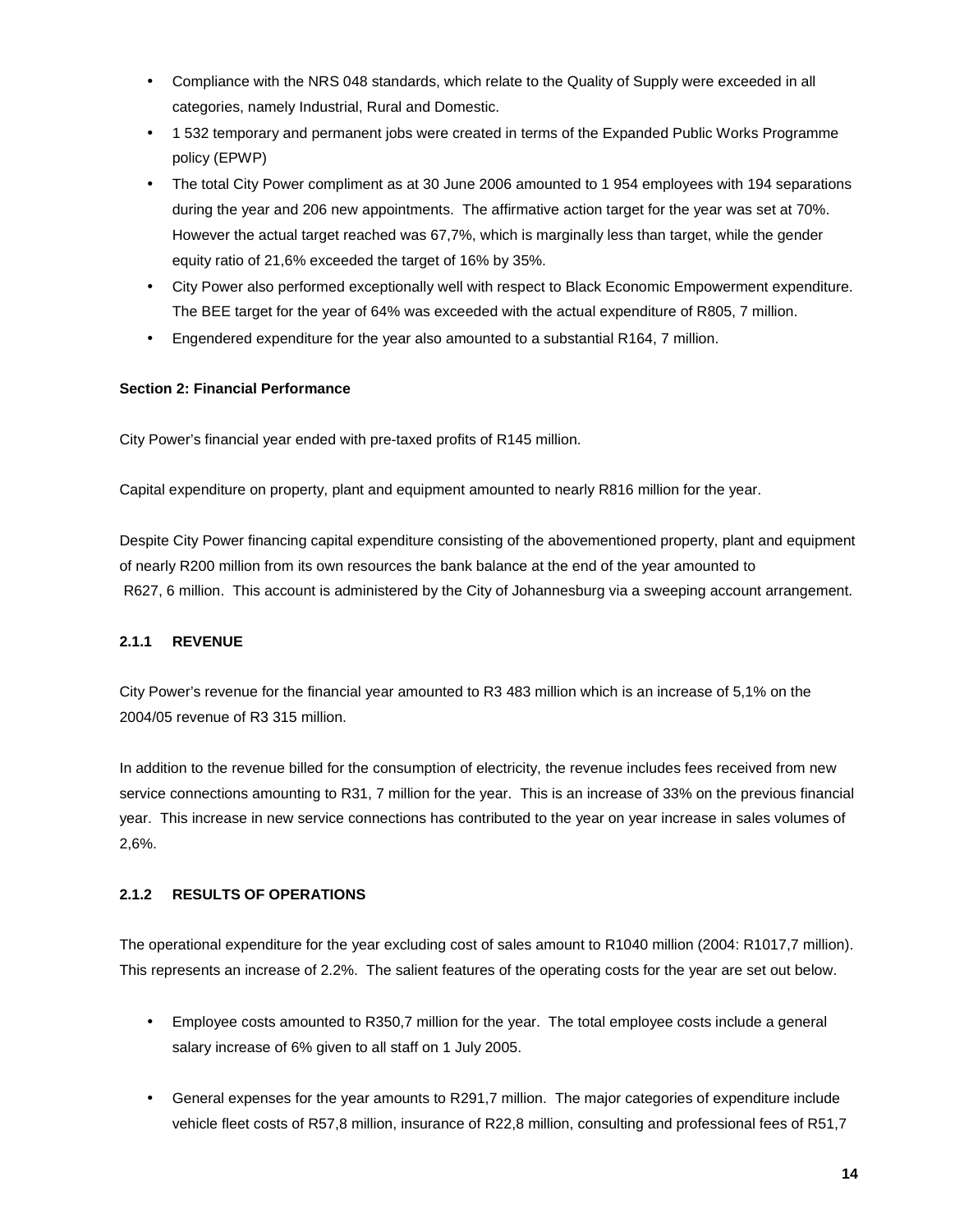million, security costs of R33,8 million and meter reading charges of R25,4 million. In addition commission paid to third party vendors for the collection of electricity billing income amounts to R9,9 million.

- Repairs and maintenance incurred on maintaining the network and other related expenses amounted to R88, 6 million which is a marginal increase on the 2004/05 expenditure of R88, 2 million.
- Depreciation for the financial year amounted to R174.4 million compared to R167 million for the previous financial year. This substantial increase is due to the increased depreciation based on the revaluation of the assets.
- The provision made for bad debts increased to R136 million (2004/05: R107, 6 million) mainly as a result of the increased billing for the financial year under review with payment levels remaining more or less constant at 98,6% for City Power customers and 93,8% for City of Johannesburg billed customers.

# **2.1.3 CASH FLOW**

City Power ended the financial year with a bank balance of R627, 6 million which is reflected as Loans to Shareholders in the Balance Sheet.

The salient features of the cash flow for the year include the following:

- Expenditure incurred on acquisition of property, plant and equipment amounted to R816 million and other tangible assets of R46,7 million.
- A positive cash flow of R761 million generated from operations was offset by financing costs of R315,8 million.
- The cash inflow from financing activities amount to R487,3 million. This amount includes the reimbursement by the City of Johannesburg of loan funded capital projects of R428, 9 million.

# **2.1.4 BALANCE SHEET**

Total fixed assets of City Power as at 30 June 2006 amounted to R2327.7 million which is an increase of nearly R3,1 billion on the 2004/05 assets of R1 675,8 million. In addition Intangible Assets amounted to R71.5 million which include consideration paid for the refurbishment of transformers belonging to Eskom Holdings Limited.

Current assets amount to R1 737,2 million and include R627, 6 million Loans to Shareholder which relates to the City Power bank balance. Other major items reflected include the trade debtors of R662,3 million compared to R577 million for 2004/05. The total gross debtors of both City Power and the City of Johannesburg administered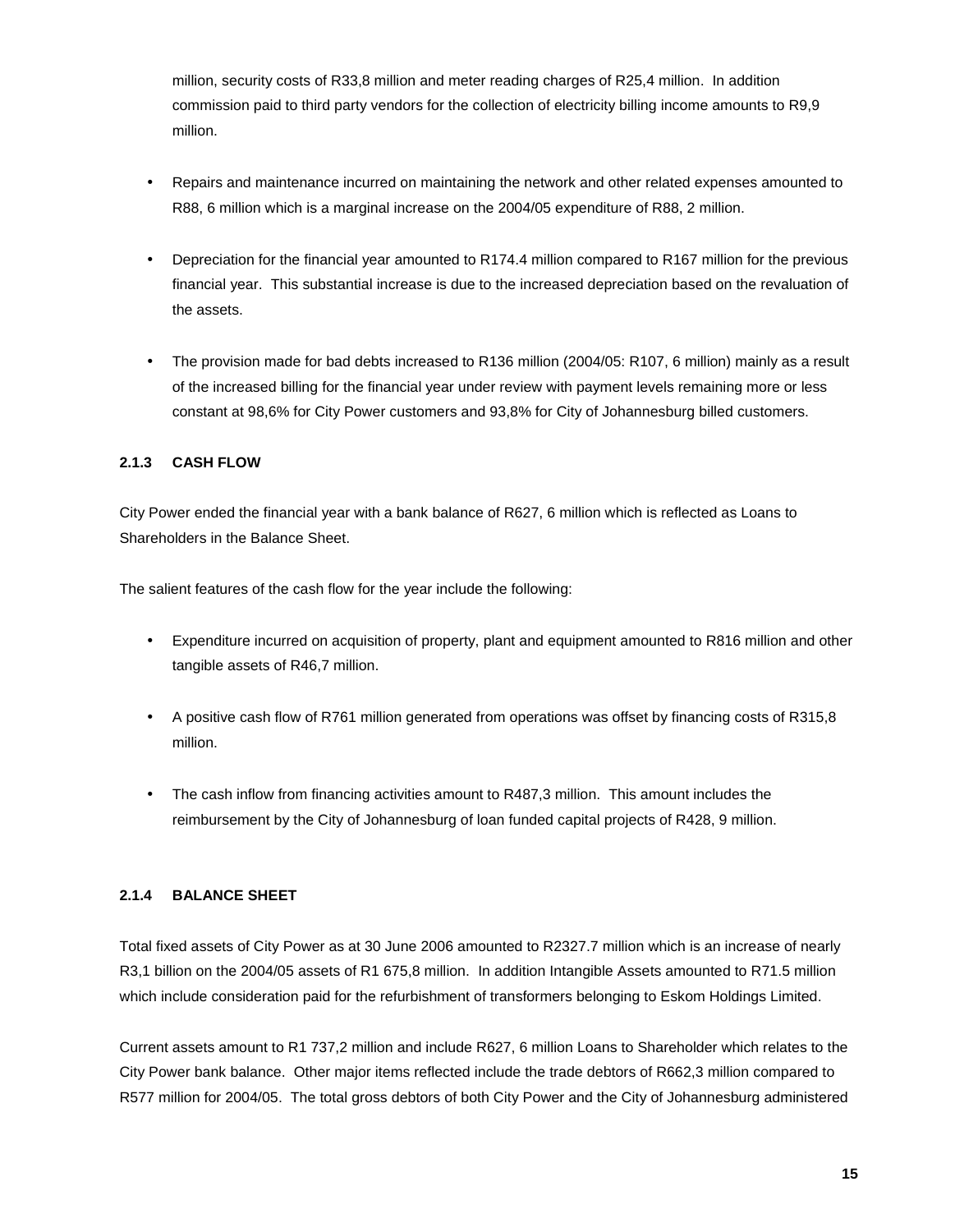debtors amount to R1 731,2 million less the provision for impairments of R970 million. The balance held for consumer deposits amounts to R108, 9 million.

Non-Current Liabilities amount to R2650 million the major portion being the Loans from Shareholder which amounts to R2 052,7 million (2004/05: R1 822,2 million). These loans consist of a shareholders loan of R624, 7 million and conduit mirror loans of R1 427,9 million which relate to the loans granted by the City to fund ongoing capital expenditure.

Deferred income of R512 million (2004/05: R344,7 million) relate to grants received from, amongst others, the Department of Mineral and Energy for electrification programmes, CMIP grants for the provision of streetlighting and the Alexandra Renewal Grant for upgrading of services and infrastructure in Alexandra.

Current liabilities of R1 003,3 million have increased by R168,2 million compared to the R835,1 million for the 2004/05 financial year. This increase is attributable to the trade and other payables amounting to R669,2 million which has increased by R117,3 million. This increase is because of the substantial increase in capital expenditure especially in the final months of the financial year.

# **Section 3: Capital Projects**

By the end of the financial year expenditure of R766m (before accruals) was realised against a total budget of R704m. The over expenditure of R61m is as result of bulk infrastructure Eskom projects which commenced towards the end of the financial year and payments to Eskom had to be made in order to start with the procurement of long lead items. Some of the funds were also allocated to distribution projects aimed at eradicating overloading situations, which were experienced during the first cold spell in May 2006.

The overall focus was on the upgrade and refurbishment programmes of HV, MV and LV distribution networks across all the regions and also delivery and installation of major power transformers in Parkhurst, Cydna, Westfield, Wemmer, Rosebank, and Roosevelt substations. During this winter there is already a visible reduction in outages in areas where these projects have taken place.

The table below highlights the actual expenditure per project category. From the expenditure pattern it can be seen that the emphasis is on network related projects i.e. Infrastructure refurbishment, Electrification, Public Lighting, Service connection and upgrade of MV and LV networks.

| <b>Project Category</b>      | Actual Expenditure (end of<br><b>June 2006)</b> |
|------------------------------|-------------------------------------------------|
| <b>Building Alterations</b>  | 11,754,417                                      |
| Infrastructure Refurbishment | 149,242,244                                     |
| <b>Computer Software</b>     | 13,359,293                                      |
| Electrification              | 43,991,905                                      |
| Furniture                    | 916,888                                         |
| <b>Meters</b>                | 23,160,362                                      |
| Network Development          | 3,053,826                                       |
| <b>Office Equipment</b>      | 6,213,230                                       |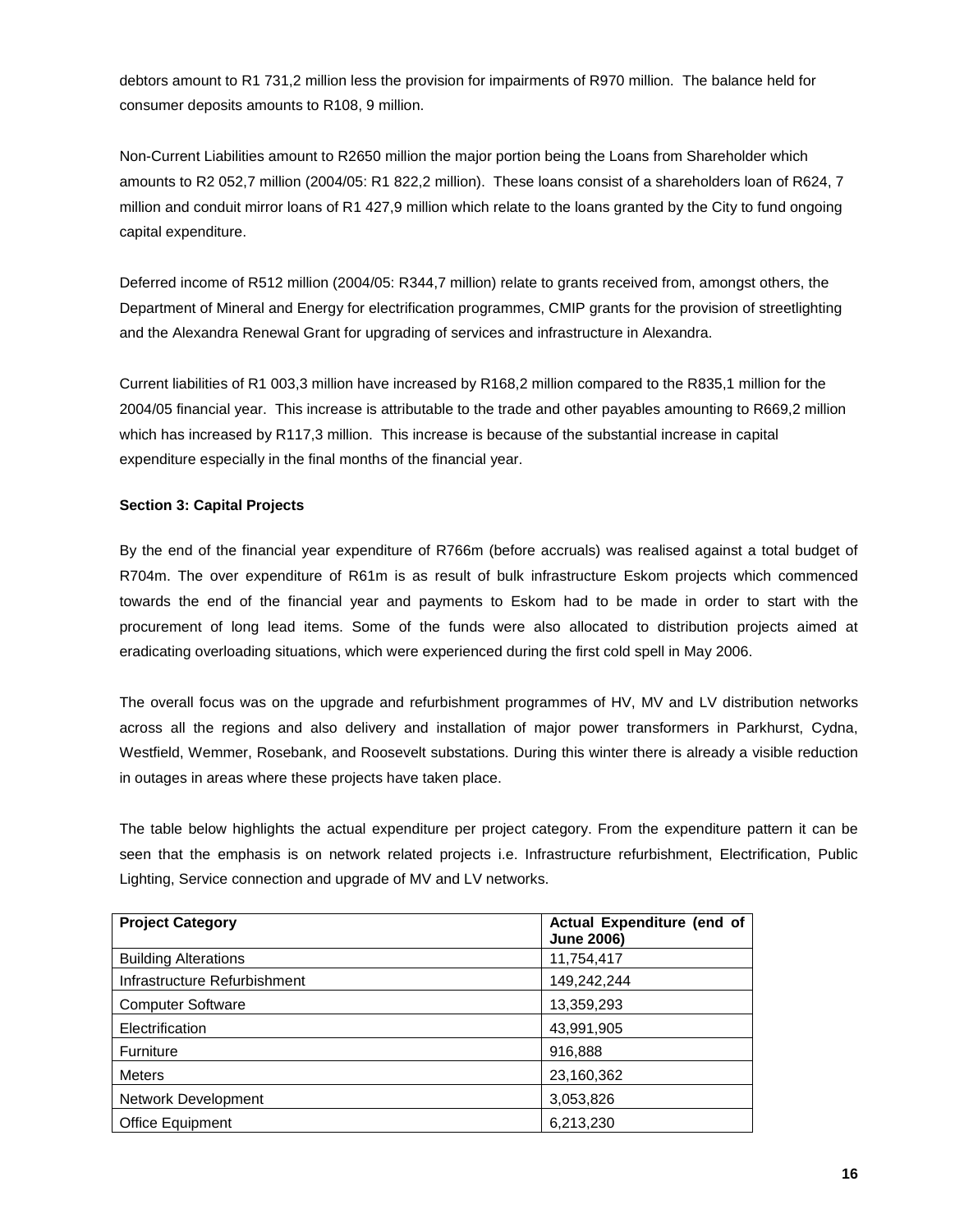| <b>Public Lighting</b>       | 77,762,159  |
|------------------------------|-------------|
| <b>Plant and Machinery</b>   | 10,299,977  |
| <b>Service Connections</b>   | 80,946,415  |
| <b>Tools and Loose Gear</b>  | 1,780,863   |
| <b>Township Reticulation</b> | 5,700,684   |
| <b>Upgrade of Network</b>    | 326,104,195 |
| <b>SCADA</b>                 | 11,124,352  |
| Insurance                    | 147,834     |
| <b>TOTAL</b>                 | 765,558,644 |

# **Current and future initiatives**

As part of our continuous effort to improve quality of supply and meeting the ever increasing development needs, the following initiatives are in progress or planned into the near future:

# *Upgrading and the establishment of Major Transmission Substations (MTS's)*

- Two new MTS's are planned for commissioning within the next five years to service the greater Johannesburg area. One will be located to the south and the other to the north east of the Johannesburg central business district. Each will have a potential capacity of 1000MVA and will be supplied at 275kV from the Eskom transmission network. Preliminary sites have been identified and discussions on our proposals are in an advanced stage with Eskom. These MTS's will supplement our existing three MTS's and Kelvin power station.
- The firm capacity at our Delta substation will be increased from 250MVA to 500MVA during the next 18 months. The detailed design is at an advanced stage and the acquisition of the transformer has gone out on tender.

# *Upgrading of existing substations*

 Twenty seven substations require upgrading in capacity to meet existing and future load growths. Four have recently been upgraded and two are currently being upgraded. Six others are in the detailed design stage.

# *Establishment of new substations*

 Fifteen new sub stations are required into the future. One is currently under construction and detailed designs for three others have been completed and will shortly be going out on tender. Three others are in the preliminary design stage.

# *Refurbishment/replacement of transformers*

 Fifty two (52) transformers have been identified for replacement due to their age and condition. Seven (7) have been replaced over the last eighteen months and another thirteen (13) are on order and will be replaced over the next eight months. This process will continue as the need arises.

# *Refurbishment/replacement of switchgear*

 Fifty four (54) switchboards (including the satellite subs) whose average age is in excess of forty (40) years and whose arc quenching medium is primarily oil have been identified for replacement.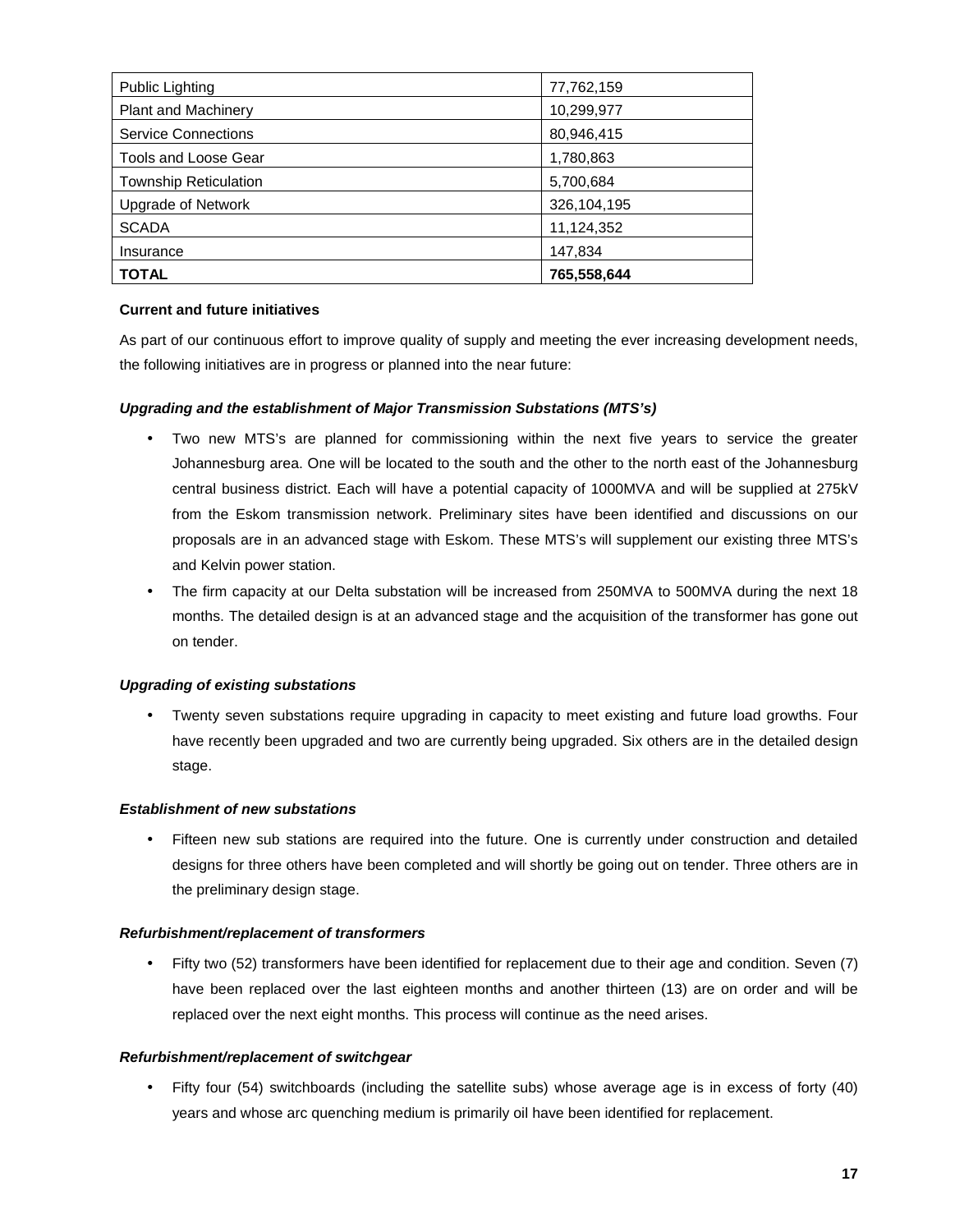# *Replacement of Medium Voltage Cable (MV)*

- A significant amount of first generation MV- PEX cable has been replaced due to its inherent design impediment, which has manifested itself in an increase in cable failures. The replacement of this type of cable will continue.
- The age of much of the MV paper insulated cable is in excess of fifty years old. The performance of this cable is being monitored and it is being replaced where necessary.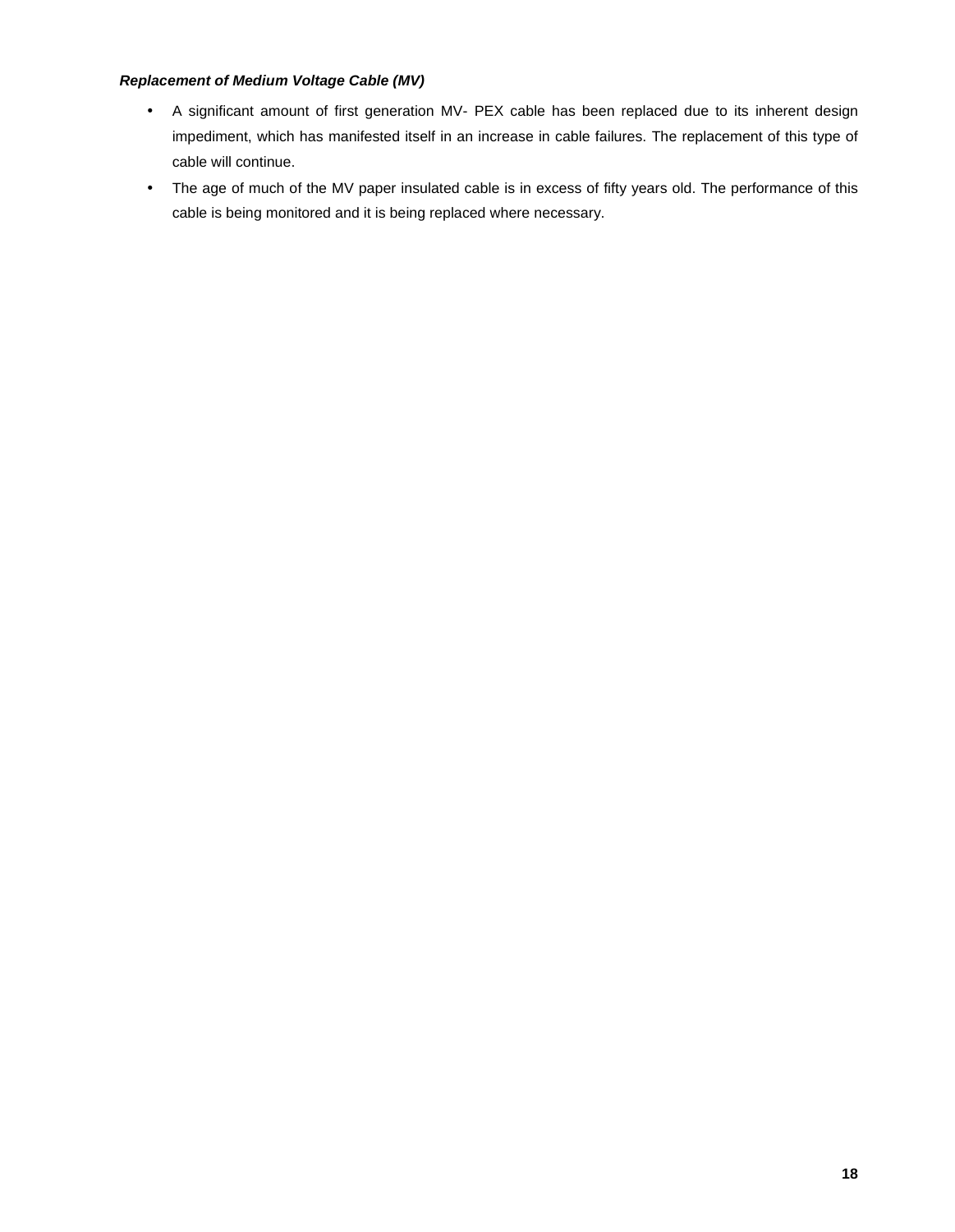#### **Section 4: Performance against IDP and City Scorecard**

|                                                                                                                                                                                              | <b>Target</b> | Actual   |
|----------------------------------------------------------------------------------------------------------------------------------------------------------------------------------------------|---------------|----------|
| Improvement in service delivery                                                                                                                                                              |               |          |
| a) Number of power outages:                                                                                                                                                                  |               |          |
| $\cdot$ Bulk                                                                                                                                                                                 | 150           | 117      |
| $\cdot$ MV                                                                                                                                                                                   | 1275          | 1248     |
| $\cdot$ LV                                                                                                                                                                                   | 93900         | 79740    |
| b) % Compliance with NRS 048 (Quality of Supply)                                                                                                                                             |               |          |
| • Category 4 - Domestic                                                                                                                                                                      | 97%           | 100%     |
| • Category 3 - Rural                                                                                                                                                                         | 100%          | 100%     |
| • Category 2 - Industrial                                                                                                                                                                    | 83%           | 97%      |
| c) Faults restoration within the specified time frame                                                                                                                                        |               |          |
| as a percentage of the total number of faults reported                                                                                                                                       |               |          |
| (NRS 047)                                                                                                                                                                                    |               |          |
| • Within 1.5 hrs                                                                                                                                                                             | 30%           | 26%      |
| • Within 3.5 hrs                                                                                                                                                                             | 60%           | 67%      |
| • Within 7.5 hrs                                                                                                                                                                             | 85%           | 87%      |
| • Within than 24 hrs                                                                                                                                                                         | 94%           | 96%      |
| <b>Comments:</b>                                                                                                                                                                             |               |          |
| As a result of the increased capital expenditure outages have decreased significantly during the<br>year, whilst the quality of supply and fault restoration times are ahead of targets. The |               |          |
| implementation of new systems will play a significant part in improving immediate response times.                                                                                            |               |          |
| d) Public lights repaired as a percentage of                                                                                                                                                 | 95%           | 95%      |
| complaints received                                                                                                                                                                          |               |          |
| e) Turnaround time per customer complaint                                                                                                                                                    | 14 days       | 13 days  |
| f) Total number of customer complaints CLOSED                                                                                                                                                | 90%           | 97%      |
| versus Total number of customer complaints RAISED                                                                                                                                            |               |          |
| (during a defined period)                                                                                                                                                                    |               |          |
| Comments:                                                                                                                                                                                    |               |          |
| There have been large increases in operating and capital budgets to enable us to meet the                                                                                                    |               |          |
| increased shareholder expectation regarding public lighting                                                                                                                                  |               |          |
| <b>Improved customer service</b>                                                                                                                                                             |               |          |
| a) Annual customer satisfaction index rating                                                                                                                                                 |               |          |
| • Key Customers                                                                                                                                                                              | 75%           | 63%      |
| • Top Customers                                                                                                                                                                              | 75%           | 59%      |
| • Domestic Customers                                                                                                                                                                         | 75%           | 60%      |
| b) Total number of calls answered in (30 seconds) as                                                                                                                                         | 91%           | 75.99%   |
| a percentage of total calls received                                                                                                                                                         |               |          |
| c) Number of customer complaints/queries resolved                                                                                                                                            | 98%           | 80,3%    |
| per total calls received                                                                                                                                                                     |               |          |
| d) Average time taken for City Power to resolve                                                                                                                                              | $10$ days     | 5.8 days |
| queries that are referred to them                                                                                                                                                            |               |          |
| e) Number of households with access to free basic<br>electricity (Lifeline tariff only)                                                                                                      | 232,159       | 248,962  |
| <b>Comments:</b>                                                                                                                                                                             |               |          |
| Customer service indices all deteriorated during the year due to the high number of outages                                                                                                  |               |          |
| combined with resourcing problems in the call centre. Additional resources been allocated and                                                                                                |               |          |
| improvements already noted.                                                                                                                                                                  |               |          |
| <b>Health and Safety</b>                                                                                                                                                                     |               |          |
| a) Number of employee disabling injury frequency                                                                                                                                             | 0.40          | 0.69     |
| ratio                                                                                                                                                                                        |               |          |
|                                                                                                                                                                                              |               |          |
| b) Number of employee job related fatalities                                                                                                                                                 | 0             | 0        |
| c) Number of public fatalities                                                                                                                                                               | 0             | 3        |
| d) HIV positive employees as a percentage of total                                                                                                                                           | 10%           | 4.12%    |
| compliment.                                                                                                                                                                                  |               |          |
| Comments:                                                                                                                                                                                    |               |          |

Whilst the injury ratio is worse than target, the performance is extremely commendable bearing in mind the number of projects the company has. A ratio of 1 considered excellent in the industry. Safety training is an ongoing priority for the business. It is deeply concerning to note the public fatalities as a result of illegal connections. We will continue to educate the public as to the dangers as well as continue to remove such connections.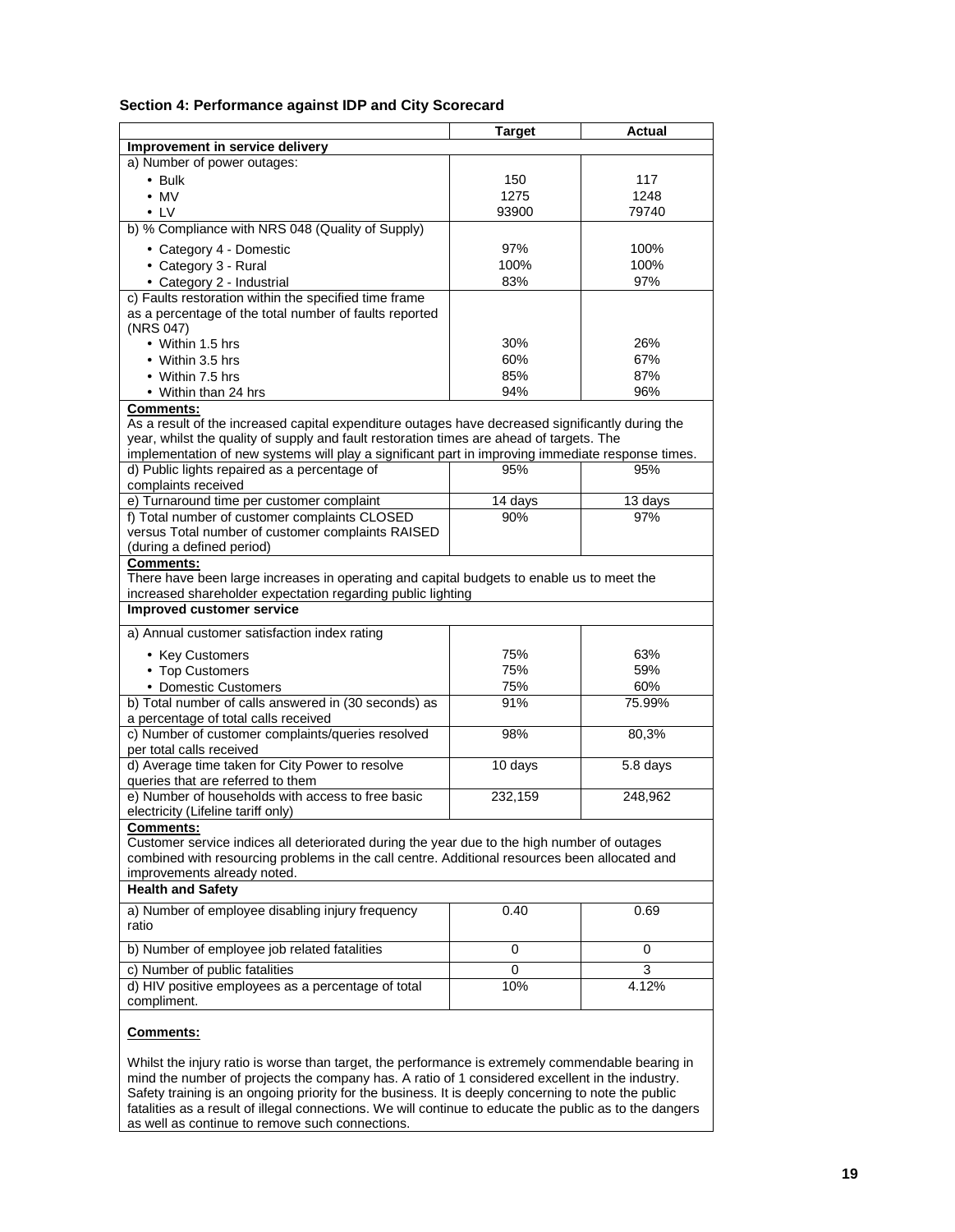|                                                                                                                                                                                                                                                                                                    | <b>Target</b> | Actual  |  |  |  |  |
|----------------------------------------------------------------------------------------------------------------------------------------------------------------------------------------------------------------------------------------------------------------------------------------------------|---------------|---------|--|--|--|--|
|                                                                                                                                                                                                                                                                                                    |               |         |  |  |  |  |
| <b>Compliance with Corporate Social Responsibility</b>                                                                                                                                                                                                                                             |               |         |  |  |  |  |
| a) Employment Equity (AA ratio) (Supervisory and<br>above)                                                                                                                                                                                                                                         | 70%           | 67.65%  |  |  |  |  |
| b) Employment Equity (Gender Equity ratio)                                                                                                                                                                                                                                                         | 16%           | 21.56%  |  |  |  |  |
| c) Job creation as per EPWP policy                                                                                                                                                                                                                                                                 | 1090          | 1532    |  |  |  |  |
| d) BEE procurement as a percentage of total budget                                                                                                                                                                                                                                                 | 64%           | 69.06%  |  |  |  |  |
| e) Engendered Expenditure                                                                                                                                                                                                                                                                          | 22%           | 20.45%  |  |  |  |  |
| The company has performed extremely well in terms of its corporate social responsibility. Whilst<br>the EE ratio is lower than the target it is a function of turnover of skilled black professionals who<br>are difficult to replace. The company is putting in place staff retention strategies. |               |         |  |  |  |  |
| <b>Profitability enhancement</b>                                                                                                                                                                                                                                                                   |               |         |  |  |  |  |
| a) Revenue collected as percentage of total revenue<br>billed:                                                                                                                                                                                                                                     |               |         |  |  |  |  |
| • Key Customers                                                                                                                                                                                                                                                                                    | 100%          | 100.20% |  |  |  |  |
| • Top Customers                                                                                                                                                                                                                                                                                    | 98%           | 98.67%  |  |  |  |  |
| • Domestic Customers                                                                                                                                                                                                                                                                               | 93%           | 93.83%  |  |  |  |  |
| b) Unaccounted for electricity as a percentage of<br>electricity dispatched                                                                                                                                                                                                                        | 13.2%         | 12.92%  |  |  |  |  |
| <b>Comments</b>                                                                                                                                                                                                                                                                                    |               |         |  |  |  |  |
| Collection levels have been in excess of targets. Total losses for the year have been less than                                                                                                                                                                                                    |               |         |  |  |  |  |
| budget. Assuming that technical losses make up 9% then non-technical losses (consumption not                                                                                                                                                                                                       |               |         |  |  |  |  |
| billed) make up 3.92%, which is highly commendable in the national context.                                                                                                                                                                                                                        |               |         |  |  |  |  |

# **Section 5: Assessment of Arrears on municipal taxes and service charges**

# **5.1 Assessment of Municipal Taxes and Service Charges owed to City Power**

|                               | Total         | <b>Consumer</b> | Industrial /<br>commercial | National and<br><b>Provincial</b><br>Government |             |                         |               |
|-------------------------------|---------------|-----------------|----------------------------|-------------------------------------------------|-------------|-------------------------|---------------|
|                               |               |                 |                            |                                                 |             |                         |               |
|                               |               |                 |                            |                                                 |             |                         |               |
| Current (0-30days)            | 433 175       | 175,008         | 254,015                    | 4,152                                           |             |                         |               |
| 31-60 days                    | 105 337       | 78,664          | 22,718                     | 3,955                                           |             |                         |               |
| 61-90 days                    | 48 149        | 25,408          | 19,577                     | 3,164                                           |             |                         |               |
| 91-120 days                   | 51 073        | 25,138          | 22,570                     | 3,365                                           |             |                         |               |
| 121-365 days                  | 201 167       | 130,604         | 52,143                     | 18,420                                          |             |                         |               |
| .+365 days                    | 893 222       | 550,875         | 250,624                    | 91,723                                          |             |                         |               |
| Sub-total                     | 1 732 123     | 985 697         | 621 647                    | 124 779                                         |             |                         |               |
| Less: Provision for bad debts | 970 049)      | (607, 952)      | (268, 440)                 | (93, 657)                                       |             |                         |               |
| Total                         | 762 074       | 377 745         | 353 207                    | 31 122                                          |             |                         |               |
|                               |               |                 |                            |                                                 |             |                         |               |
|                               |               |                 |                            |                                                 |             |                         |               |
|                               | >30           | >60             | >90                        | >180                                            | >365        | >366                    | Total         |
| <b>City Power</b>             | 265,675,351   | 19,571,466      | 17,435,400                 | 23,168,311                                      | 33,073,400  | 49,438,109              | 408,362,037   |
| COJ                           | 167,499,690   | 85,765,452      | 30,713,483                 | 27,904,548                                      | 168,094,000 | 843,783,891             | 1,323,761,064 |
|                               |               |                 |                            |                                                 |             |                         |               |
| Total                         | 433, 175, 041 | 105,336,918     | 48,148,883                 | 51,072,859                                      |             | 201,167,400 893,222,000 | 1,732,123,101 |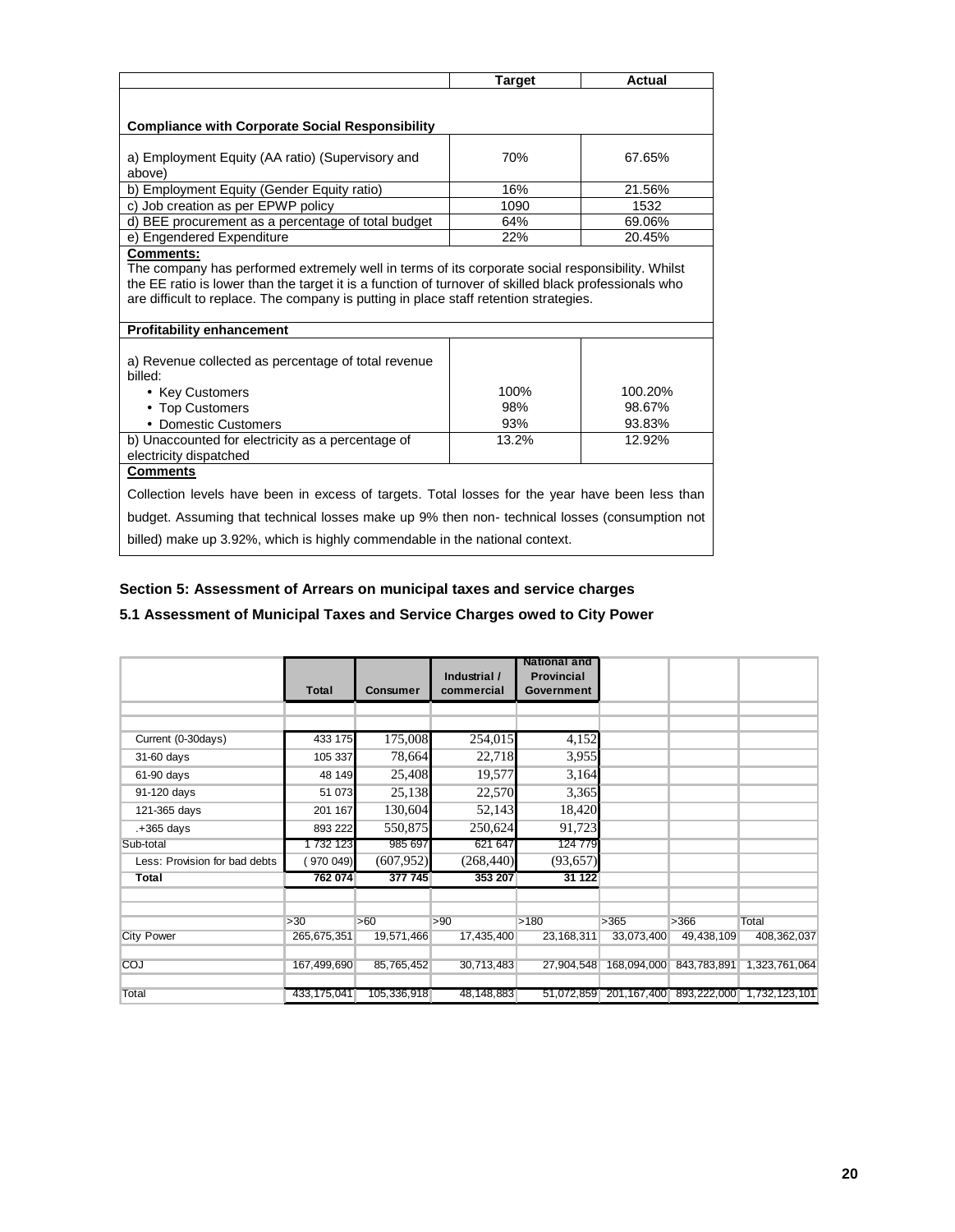# **5.2 Assessment owed by City Power for service charges**

City Power owes the following for service charges;

| City of Johannesburg | Rates and Taxes | R6.367.000 | (annual payment) |
|----------------------|-----------------|------------|------------------|
| Johannesburg Water   | Water           | R84.000    | (current amount) |

**5.3. Assessment of Directors' and senior managers' municipal accounts**

| <b>Name</b>            | <b>Designation</b>                       | <b>Municipal</b> | <b>Municipal Account</b><br>Name/Number | <b>Account</b><br><b>Status</b> | <b>Comments</b>      |
|------------------------|------------------------------------------|------------------|-----------------------------------------|---------------------------------|----------------------|
| K Simelane             | Chairperson                              | Johannesburg     | K Simelane<br>401900792                 | Current                         |                      |
| J Kumbirai             | Non-executive                            | Tshwane          | J Kumbirai<br>2071470635                | Current                         |                      |
| Professor T<br>Marwala | Non-executive                            | Johannesburg     | Professor T Marwala<br>202039917        | Current                         |                      |
| N Nyembezi             | Non-executive                            | Johannesburg     | Constantinon &<br>Associates            | Current                         |                      |
| Adv. L Kugel           | Non-executive                            | Tshwane          | L Kugel<br>2074016447                   | 30 Days                         |                      |
| L Reddy                | Non-executive                            | Johannesburg     | M J van Dyk<br>60213186                 | Current                         |                      |
| S Zimu                 | Managing<br><b>Director</b><br>(Acting)  | Johannesburg     | S Zimu<br>20160018                      | Current                         |                      |
| <b>B</b> Leshnick      | <b>Director</b><br>Finance               | Johannesburg     | <b>B</b> Leshnick<br>202089509          | Current                         |                      |
| $\vee$<br>Padayachee   | <b>Director</b><br>Operations            | Johannesburg     | V Padayachee<br>201239060               | Current                         |                      |
| Z Nkosi                | <b>Director</b><br>Commercial            | Johannesburg     | Z Nkosi<br>504115018                    | Current                         |                      |
| L Mashao               | <b>Director</b><br>Corporate<br>Services | Tshwane          | L Mashao<br>330110716                   | Current                         |                      |
| S Mosolo               | <b>GM Public</b><br><b>Relations</b>     | Ekurhuleni       | <b>Morrison Estates</b>                 | Current                         |                      |
| M Mojapelo             | <b>GM</b> Internal<br>Audit              | Johannesburg     | M Mojapelo<br>900137978                 | 60 Days                         | Subsequently<br>paid |
| A Lishivha             | <b>GM Legal</b><br><b>Services</b>       | Johannesburg     | <b>K</b> Molewa<br>206521871            | Current                         |                      |
| M Sibuta               | <b>GM Public</b><br>Lighting             | Johannesburg     | <b>Andrew Lucas Real</b><br>Estate      | Current                         |                      |

**2008/07/07 10:17 AM**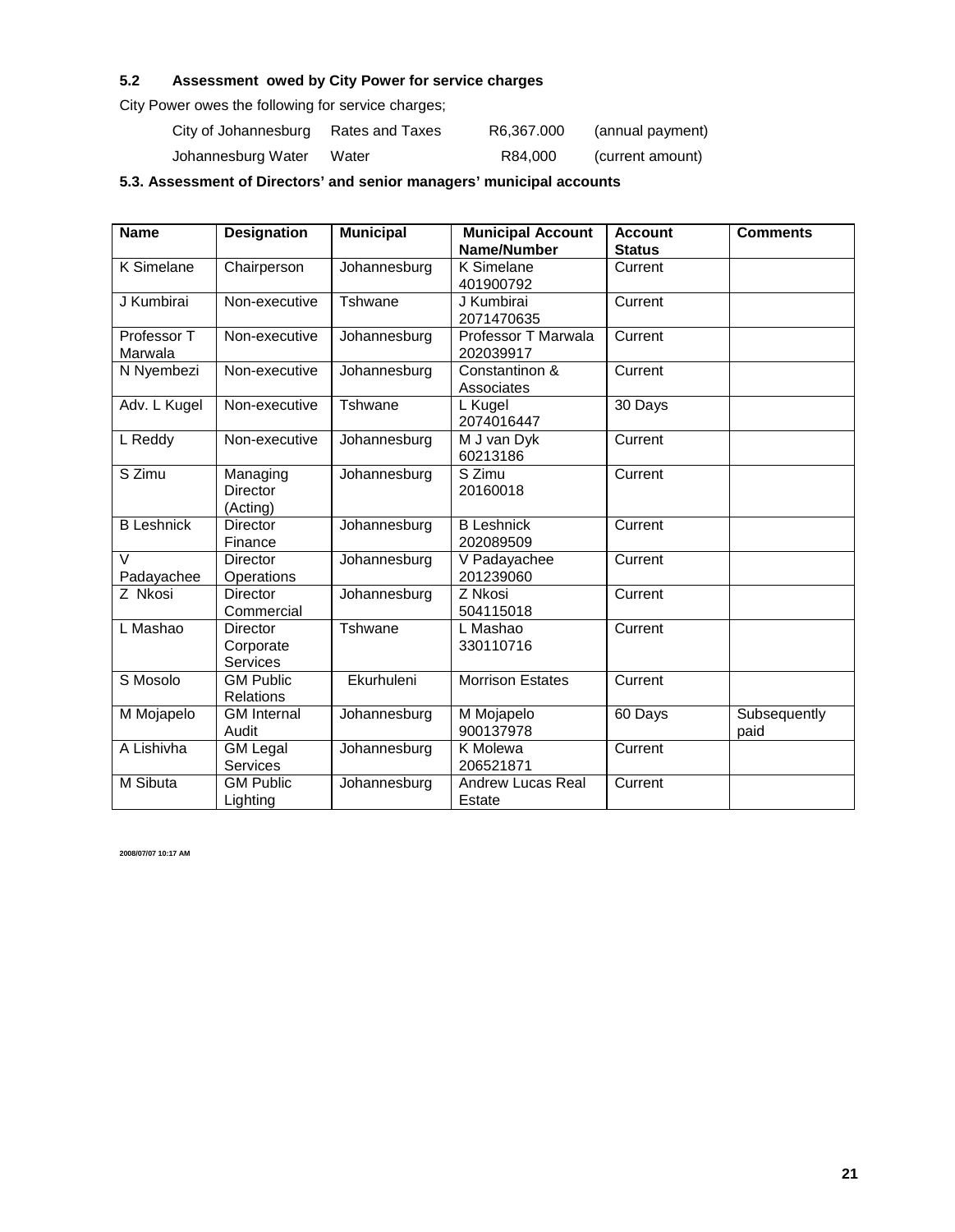# **Section 6: Statement on amounts owed by Government Departments and Public Entities**

|              | Gov Accounts 30 June 2006                              |              |                       |                                           |
|--------------|--------------------------------------------------------|--------------|-----------------------|-------------------------------------------|
|              |                                                        |              |                       |                                           |
| Acc no       | <b>SCHOOLS</b>                                         | <b>Total</b> | <b>Status</b>         | <b>Comments</b>                           |
| 220083813    | EAST BANK HIGH SCHOOL                                  | 22,537.16    | Pending adjustments   | Faulty meters replaced                    |
| 220082200    | BRYANSTON PRIMARY SCHOOL                               | 11,317.58    | Current               |                                           |
| 220065035    | ATHLONE BOYS HIGH SCHOOL                               | 7,498.38     | Current               |                                           |
| 220025018    | PREPRIMERE SKOOL DIE MOSSIE                            | 2,503.70     | Current               |                                           |
| 220028700    | PHILIP KUSHLICK SCHOOL                                 | 9,802.08     | Current               | Payment received early July               |
| 220055421    | SOUTHVIEW SECONDARY<br>SCHOOL                          | 19,777.40    | Payment received late | Payment received mid July                 |
| 220075925    | WESTERN HIGH SCHOOL                                    | 7,370.41     | Current               |                                           |
| 220047406    | <b>ENNERDALE SECONDARY</b><br>SCHOOL                   | 9,235.31     | Current               |                                           |
| 220055608    | AZARA SECONDARY SCHOOL                                 | 28,247.35    | Current               |                                           |
| 220058969    | PENTA-ROSA PRIMARY SCHOOL                              | 13,824.40    | Current               | $\blacksquare$                            |
| 220057299    | <b>GREYVILLE PRIMARY SCHOOL</b>                        | 23,030.79    | Current               |                                           |
| 220057186    | LENASIA SECONDARY SCHOOL                               | 24,615.01    | Current               |                                           |
| 220100709    | RIVERLEA LAERSKOOL                                     | 133,284.91   | Pending adjustments   | Meter duplications                        |
| 220091356    | <b>KENSINGTON SECONDARY</b><br>SCHOOL                  | 6,526.33     | Current               |                                           |
| 220057179    | ALPHA PRIMARY SCHOOL                                   | 18,288.17    | Current               |                                           |
| 220055453    | PARKSIDE PRIMARY SCHOOL                                | 63,008.31    | In arrears            | Difficulty experienced in getting<br>Pmt. |
| 220059000    | TOPAAS SECONDARY SCHOOL                                | 23,405.61    | Current               |                                           |
| 220025000    | HOERSKOOL DIE FAKKEL                                   | 10,114.39    | Current               |                                           |
| 220057193    | MODEL PRIMARY SCHOOL                                   | 28,776.47    | In arrears            | Difficulty get payment from<br>Principal  |
| 220096040    | <b>WINCHESTER RIDGE PRE-</b><br>PRIMARY SCHOOL         | $-0.4$       | Current               |                                           |
| 220052276    | ST MARYS SCHOOL FOR GIRLS                              | 17,355.16    | Current               |                                           |
| 220061143    | MISSOURILAAN SEKONDERE<br><b>SKOOL</b>                 | 24,171.32    | Current               |                                           |
| 220061150    | NANCEFIELD LAERSKOOL                                   | 11,626.12    | Current               |                                           |
| 220069777    | QUEENS HIGH SCHOOL HOSTEL                              | $-5,614.82$  | Current               |                                           |
|              |                                                        |              | In arrear             | Difficulty getting payment from           |
| 220058951    | HARMONY PRIMARY SCHOOL                                 | 26,457.98    | Current               | Dept Ed.                                  |
| 220024991    | FOREST HIGH SCHOOL<br><b>EDUCATION MODEL C SCHOOLS</b> | 6,898.38     | Arrear                |                                           |
| 220010501    | 873                                                    | 2,858.19     |                       | Meter adjustments pending                 |
| <b>TOTAL</b> |                                                        | 546,915.69   |                       |                                           |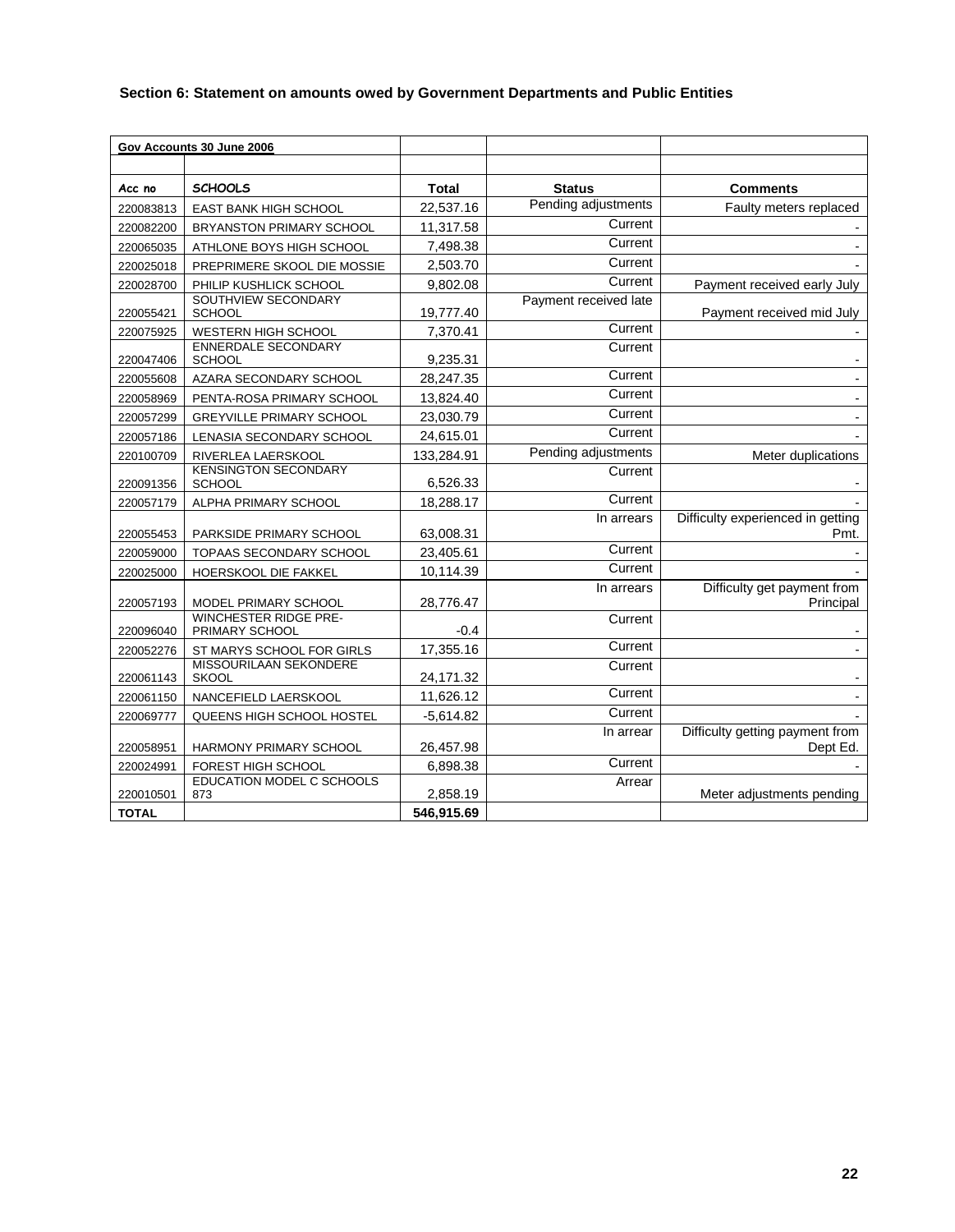| Acc no       | <b>POLICE</b>                                 | <b>Total</b> | <b>Status</b> | <b>Comments</b>        |
|--------------|-----------------------------------------------|--------------|---------------|------------------------|
| 220052075    | <b>SAP FLATS</b>                              | 137,485.41   | Current       |                        |
| 220093804    | <b>SAP WYNBERG</b>                            | 18,456.19    | Current       |                        |
| 220078806    | <b>SAP RADIO STATION</b>                      | 5,055.33     | Current       |                        |
| 220028957    | <b>S A POLICE STATION</b><br><b>HONEYDEW</b>  | 11,108.99    | Current       |                        |
| 220028435    | SAP MOTOR WERKWINKEL                          | 35,596.79    | Current       |                        |
| 220072040    | SAP BRIXTON [MOORD / ROOF<br><b>AFDI</b>      | 27,911.36    | Current       |                        |
| 220069512    | JEPPE POLICE STATION                          | 964          | Current       |                        |
| 220056954    | <b>HOSPITAL HILL POLICE</b><br><b>STATION</b> | $-8,392.22$  | Current       |                        |
| 220002412    | <b>BRAMLEY POLICE STATION</b>                 | 10,242.68    | Current       |                        |
| 220059151    | SAP DODEHUIS EN KWARTIERE<br><b>PWD</b>       | 100,869.70   | Arrear        | Said no budget to pay. |
| 220033682    | SAP STATION BOOYSENS                          | 31,757.29    | Current       |                        |
| 220062250    | <b>CLEVELAND POLICE STATION</b>               | 18,341.86    | Current       |                        |
| 220052068    | SAP STATION NORWOOD                           | 10,779.25    | Current       |                        |
| 220062242    | SAP CLEVELAND P W D                           | $-38,798.86$ | Current       |                        |
| 220093794    | ALEXANDRIA POLICE STATION                     | 9,760.31     | Current       |                        |
| 220062732    | POLICE & CIVIL RIGHTS UNION                   | 5,108.00     | Current       |                        |
| 220057080    | SAP SAM HANCOCK STR (PWD)                     | 1,237.96     | Current       |                        |
| 220056993    | SAP SAM HANCOCK STR                           | 610.02       | Current       |                        |
| 220057059    | SAP SAM HANCOCK                               | 275.92       | Current       |                        |
| 220057010    | SAP SAM HANCOCK                               | 524.05       | Current       |                        |
| 220057066    | SAP SAM HANCOCK STR (PWD)                     | 1,355.93     | Current       |                        |
| 220057027    | SAP SAM HANCOCK                               | 712.6        | Current       |                        |
| 220057041    | <b>SAP SAM HANCOCK</b>                        | $-2,722.41$  | Current       |                        |
| 220057002    | SAP SAM HANCOCK STR                           | 756.21       | Current       |                        |
| 220057274    | SAP LENASIA                                   | 29,794.53    | Current       |                        |
| 220080386    | <b>SAP FLATS</b>                              | 22,403.54    | Current       |                        |
|              |                                               | 0.00         | Current       |                        |
| <b>TOTAL</b> |                                               | 431,194.43   |               |                        |

| Acc no    | <b>COURTS</b>           | Total     | <b>Status</b> | <b>Comments</b> |
|-----------|-------------------------|-----------|---------------|-----------------|
| 220062002 | SAP LAW COURTS LENASIA  | 10.612.60 | Current       |                 |
|           | KLIPTOWN REGIONAL COURT |           | Current       |                 |
| 220061954 | <b>PWD</b>              | 24.175.96 |               |                 |
| TOTAL     |                         | 34.788.56 | Current       |                 |

| Acc no       | <b>PUBLIC WORKS</b>       | Total     | <b>Status</b> | <b>Comments</b> |
|--------------|---------------------------|-----------|---------------|-----------------|
| 220035859    | R S A PUBLIC WORKS & LAND | 19.477.53 | Current       |                 |
| 220042510    | IR SA PUBLIC WORKS        | 1.539.95  | Current       |                 |
| <b>TOTAL</b> |                           | 21.017.48 |               |                 |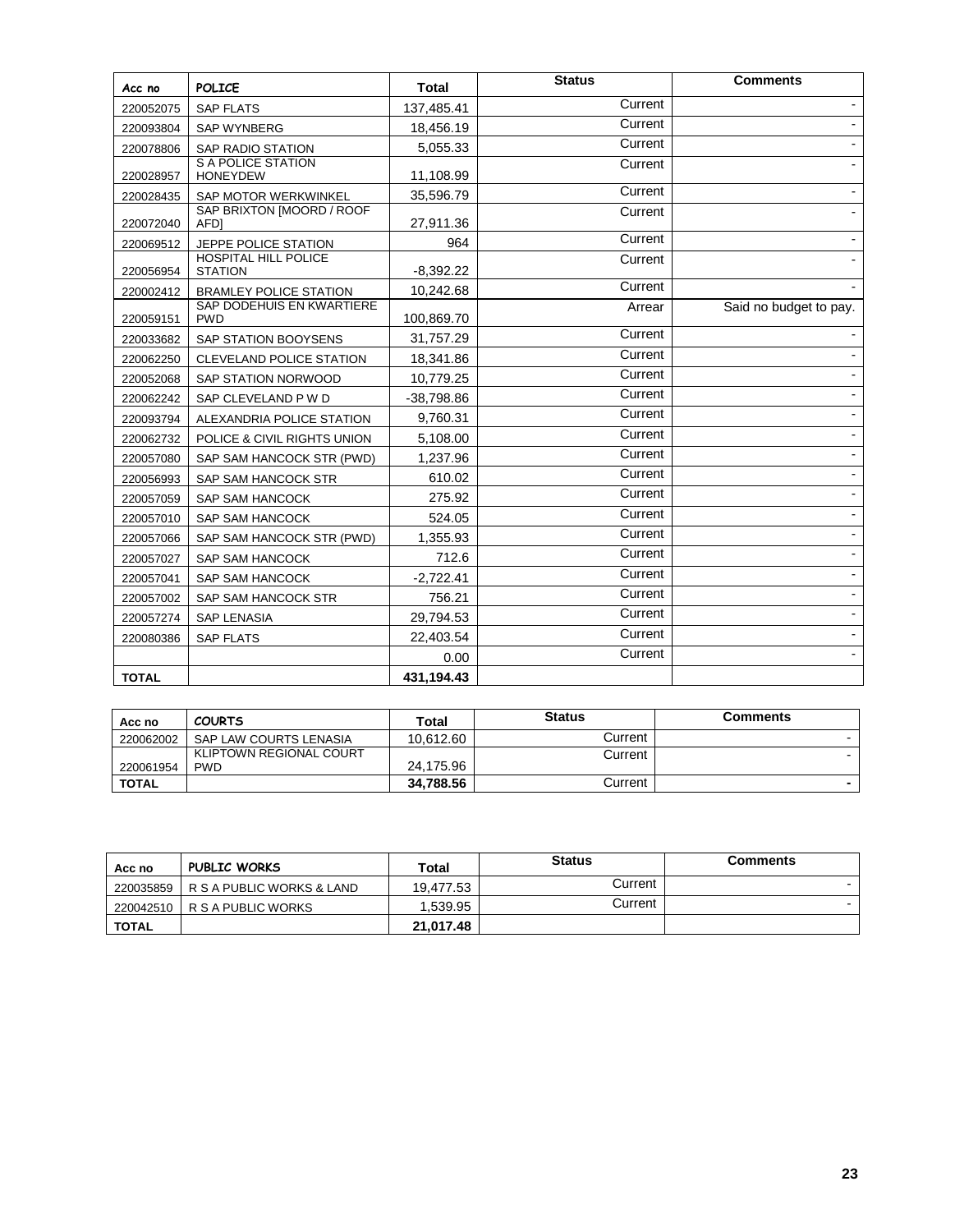| Acc no       | <b>HOSPITALS</b>               | Total         | <b>Status</b> | <b>Comments</b>    |
|--------------|--------------------------------|---------------|---------------|--------------------|
| 220068999    | JOHANNESBURG HOSPITAL          | 115.01        | Current       |                    |
| 220028474    | <b>BARAGWANATH HOSPITAL</b>    | 1,338,054.13  | Current       |                    |
| 220078757    | <b>JG STRYDOM HOSPITAL</b>     | 115.01        | Current       |                    |
| 220091003    | <b>JHB HOSPITAL</b>            | 0.00          | Current       |                    |
| 220008887    | LIFEMED HOSPITAL (PTY) LTD     | 89,218.52     | Arrears       | Regular late payer |
| 220031580    | WILGEHEUWEL HOSPITAL (PTY) LTD | 0.00          | Current       |                    |
| 220017137    | SOUTH RAND HOSPITAL            | $-176,000.00$ | Current       |                    |
| 220028001    | MULBARTON HOSPITAL LIMITED     | 0.00          | Current       |                    |
| 221038725    | EDENVALE HOSPITAL              | 0.00          | Current       |                    |
| 220030804    | <b>DISCOVERY HOSPITAL</b>      | 2,823.74      | Current       |                    |
| 220090433    | <b>CSF EMSENI HOSPITAL</b>     | 35,682.36     | Current       |                    |
| 220068100    | <b>JHB HOSPITAL</b>            | 0.00          | Current       |                    |
| 220989742    | <b>BARCLAYS HOSPITAL</b>       | 5,703.83      | Current       |                    |
| 220055414    | <b>LENASIA HOSPITAL</b>        | 2,018.70      | Current       |                    |
| <b>TOTAL</b> |                                | 1,297,731.30  |               |                    |

| Acc no       | <b>CLINICS</b>          | <b>Total</b> | <b>Status</b> | Comments                 |
|--------------|-------------------------|--------------|---------------|--------------------------|
| 220094124    | ALEXANDER CLINIC        | 20,341.39    | Current       | $\overline{\phantom{0}}$ |
| 221036090    | ALEXANDRA WOMENS CLINIC | 3,027.17     | Current       | $\overline{\phantom{a}}$ |
| 221036083    | <b>EASTBANK CLINIC</b>  | 5,582.64     | Current       | $\overline{\phantom{a}}$ |
| 220004667    | SHIFA CLINIC            | 0.00         | Current       |                          |
| 220014136    | <b>MAYO CLINIC</b>      | 0.00         | Current       | -                        |
| 220052340    | JOHN FORTHERING CLINIC  | -493.95      | Current       | -                        |
|              |                         | 0.00         |               |                          |
| <b>TOTAL</b> |                         | 28,457.25    |               |                          |

| Acc no       | <b>PROVINCIAL</b>                   | Total        | <b>Status</b> | <b>Comments</b>              |
|--------------|-------------------------------------|--------------|---------------|------------------------------|
|              | <b>GAUTENG PROVINSIAL</b>           |              | Current       |                              |
| 220015926    | <b>GOVERNMENT</b>                   | $-59,058.75$ |               |                              |
|              | <b>GAUTENG PROVINCE-HOUSING DEV</b> |              | Arrears       | Allege no budget left to pay |
| 220055615    | <b>BRD</b>                          | 52,118.57    |               |                              |
| <b>TOTAL</b> |                                     | $-6,940.18$  |               |                              |

| Acc no       | <b>HOSTEL</b>                | Total     |         | Comments                 |
|--------------|------------------------------|-----------|---------|--------------------------|
| 220001345    | <b>GRESSWOLD SPEC HOSTEL</b> | 16,731.89 | Current | $\overline{\phantom{0}}$ |
| <b>TOTAL</b> |                              | 16,731.89 |         |                          |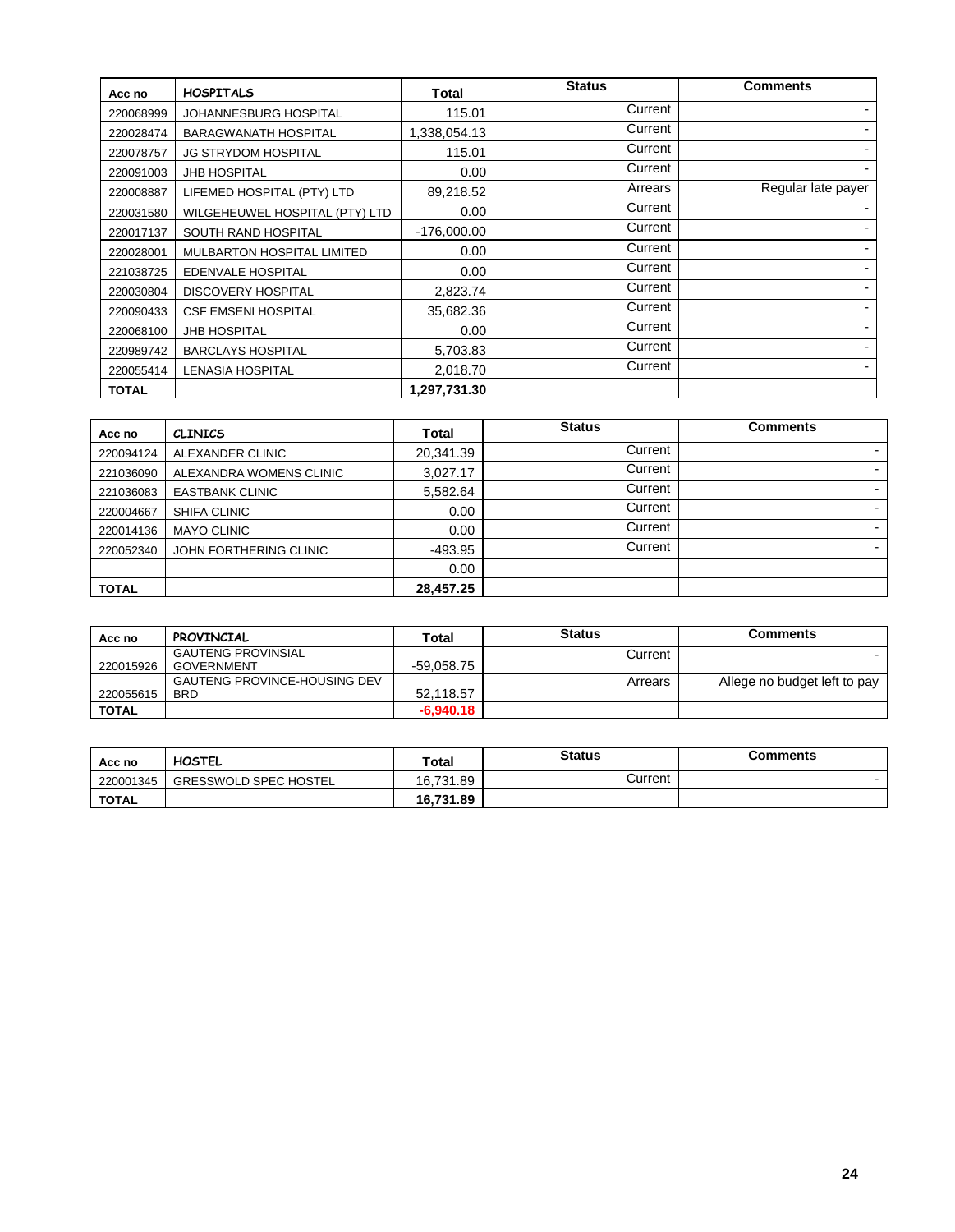| Acc no                 | <b>HOUSING</b>                                        | <b>Total</b>           | <b>Status</b> | <b>Comments</b>      |
|------------------------|-------------------------------------------------------|------------------------|---------------|----------------------|
| 220088628              | HEALTH&HOUSING: HOUSING 245                           | 2,603.31               | Current       | <b>Billing</b> query |
|                        | <b>TROYVILLE HOUSING CO-</b>                          |                        | Current       |                      |
| 220100547              | OPERATIVE LTD                                         | 33,313.24              | Current       |                      |
| 220087134              | HEALTH&HOUSING: HOUSING 245                           | 35,287.29              | Current       |                      |
| 220045991              | MURRAY & ROBERTS HOUSING (PTY)                        | 38,253.93              | Current       |                      |
| 220946570              | JOHANNESBURG HOUSING CO LTD<br><b>COPE TSWELOPELE</b> | 46,641.18              | Current       |                      |
| 220046804              | HOUSING_COOPERATIVE                                   | 22,444.47              |               |                      |
| 220080530              | DEPT.HOUSING AND LOCAL GOV.                           | 59,191.19              | Arrears       | Allege no budget     |
| 221051081              | JOHANNESBURG HOUSING<br>COMPANY (CARR                 | 63,527.02              | Current       |                      |
| 220061009              | DEPT.HOUSING AND LOCAL GOVT.                          | 148,412.23             | Arrears       | Allege no budget     |
| 220990723              | SIMUNYE HOUSING ASSOCIATION                           | 29,362.67              | Arrears       | Allege no budget     |
|                        | JOHANNESBURG HOUSING                                  |                        | Current       |                      |
| 220100882<br>220044660 | <b>COMPANY</b><br>DEPT.HOUSING AND LOCAL GOVT.        | 42,104.68<br>19,588.29 | Arrear        | Allege no budget     |
| 220044726              | DEPT.HOUSING AND LOCAL GOVT.                          | 19,808.44              | Arrears       | Allege no budget     |
| 220003543              | SA LEGION SOLDIERS HOUSING ORG                        | 28,640.30              | Arrears       | Allege no budget     |
| 220044740              | DEPT.HOUSING AND LOCAL GOVT.                          | 17,584.19              | Arrears       | Allege no budget     |
| 220044765              | DEPT.HOUSING AND LO9CAL GOVT.                         | 11,478.69              | Arrears       | Allege no budget     |
| 220044733              | DEPT.HOUSING AND LOCAL GOVT.                          | 19,612.68              | Arrears       | Allege no budget     |
| 220044719              | DEPT.HOUSING AND LOCAL GOVT.                          | 16,604.80              | Arrears       | Allege no budget     |
| 220080523              | DEPT.HOUSING AND LOCAL GOV.                           | $-1,074.67$            | Arrears       | Allege no budget     |
| 220014633              | NEW HOUSING COMPANY                                   | 0.00                   | Current       |                      |
| 220089639              | HEALTH&HOUSING: COMM HLTH 230                         | 12,106.42              | Arrears       | Allege no budget     |
| 220046441              | DEPT.HOUSING AND LOCAL GOVT.                          | 11,736.36              | Arrears       | Allege no budget     |
| 221064041              | JHB HOUSING COMPANY LTD                               | 17,048.39              | Current       |                      |
| 220046427              | DEPT.HOUSING AND LOCAL GOVT.                          | 13,090.43              | Arrears       | Allege no budget     |
| 220046434              | DEPT.HOUSING AND LOCAL GOVT.                          | 13,331.06              | Arrears       | Allege no budget     |
| 220044758              | DEPT.HOUSING AND LOCAL GOVT.                          | 12,151.10              | Arrears       | Allege no budget     |
| 220046498              | DEPT.HOUSING AND LOCAL GOVT.                          | 11,007.51              | Arrears       | Allege no budget     |
| 220044684              | DEPT.HOUSING AND LOCAL GOVT.                          | 466.33                 | Arrears       | Query on account     |
| 220089607              | EVEREST COURT HOUSING ASS.                            | 7,091.68               | Current       |                      |
| 220044677              | DEPT.HOUSING AND LOCAL GOVT.                          | 19,879.00              | Arrears       | Allege no budget     |
| 220046508              | DEPT.HOUSING AND LOCAL GOVT.                          | 14,125.43              | Arrears       | Allege no budget     |
| 220046466              | DEPT.HOUSING AND LOCAL GOVT.                          | 13,312.31              | Arrears       | Allege no budget     |
| 220003529              | SOLDIERS HOUSING ORG SA                               | 3,909.15               | Arrears       | Allege no budget     |
| 220046522              | DEPT.HOUSING AND LOCAL GOVT.                          | 6,089.38               | Current       |                      |
| 220046530              | DEPT.HOUSING AND LOCAL GOVT.                          | 11,103.95              | Arrears       | Allege no budget     |
| 220046515              | DEPT.HOUSING AND LOCAL GOVT.                          | 10,057.73              | Arrears       | Allege no budget     |
| 220046473              | DEPT.HOUSING AND LOCAL GOVT.                          | 8,788.96               | Arrears       | Allege no budget     |
| 221010864              | BOU PEN HOUSING (PTY) LTD                             | 0.00                   | Current       |                      |
| 220046480              | DEPT.HOUSING AND LOCAL GOVT.                          | 2,777.84               | Arrears       | Allege no budget     |
| 220016038              | JOHANNESBURG HOUSING<br><b>COMPANY</b>                | 52,414.04              | Arrears       | Allege no budget     |
| 220067113              | JOHANNESBURG HOUSING<br><b>COMPANY</b>                | 0.00                   | Current       |                      |
| 220100642              | JHB HOUSING CO                                        | 0.00                   | Current       |                      |
| 220003536              | SOLDIER HOUSING ORG                                   | 7,946.55               | Arrears       | Allege no budget     |
| <b>TOTAL</b>           |                                                       | 901,817.55             |               |                      |
|                        |                                                       |                        |               |                      |

| Acc no       | CORRECTIONAL SERVICES  | Total    | <b>Status</b> | Comments |
|--------------|------------------------|----------|---------------|----------|
| 220091388    | SA DEFENCE QUEENS HIGH | 9.345.63 | Current       |          |
| 220028442    | DIEPKLOOF PRISON P W D | 0.00     | Current       |          |
| <b>TOTAL</b> |                        | 9.345.63 |               |          |

| Acc no | POST OFFICE | ˙otal |  |
|--------|-------------|-------|--|
|        |             |       |  |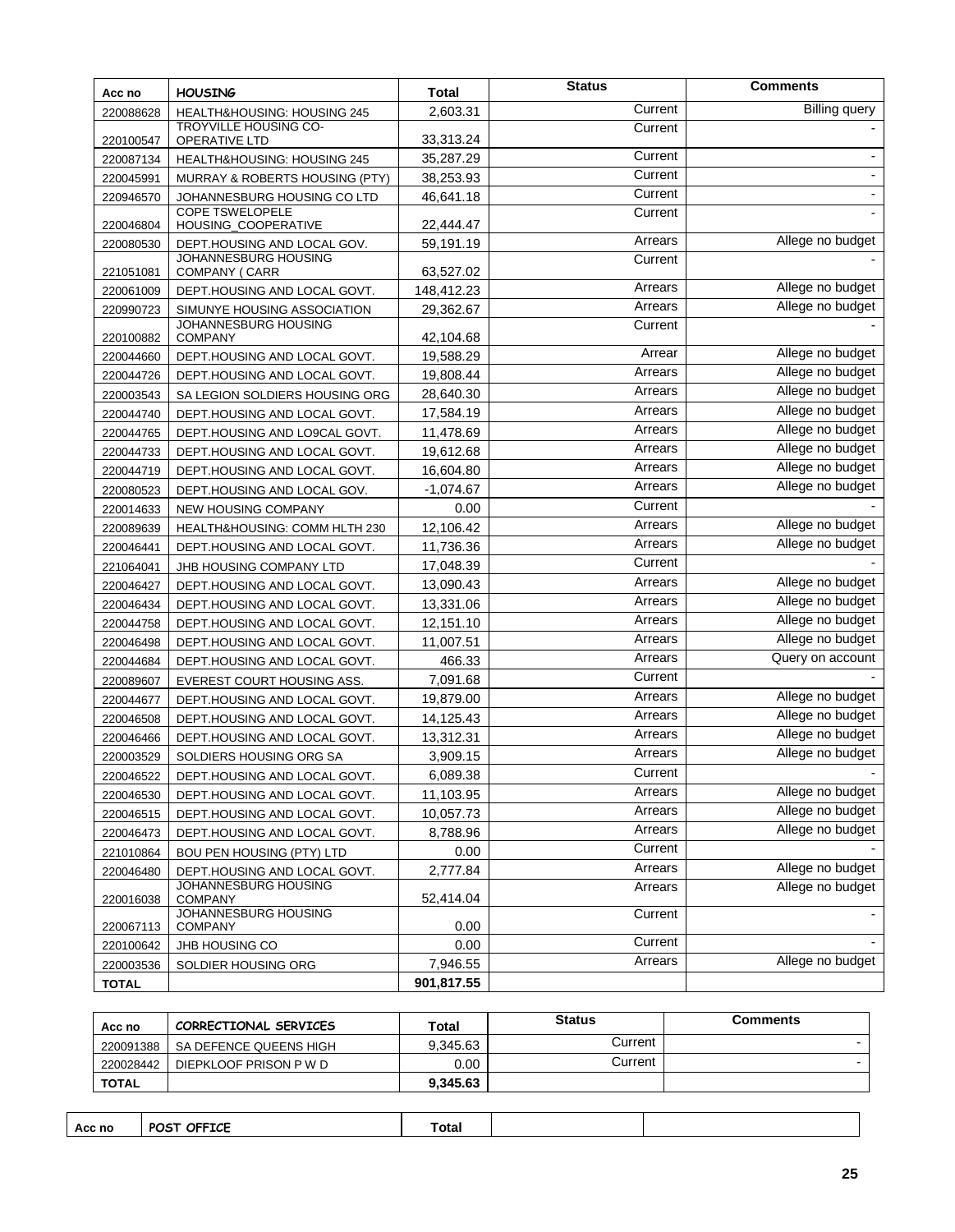| 220058510    | <b>BRAAMFONTEIN POST OFFICE</b> | 6,718.38                             | Current |  |
|--------------|---------------------------------|--------------------------------------|---------|--|
| 220017627    | SOUTH HILLS POST OFFICE         | 7.340.62<br>$\overline{\phantom{a}}$ | Current |  |
| <b>TOTAL</b> |                                 | $-622.24$                            |         |  |

| Acc no       | <b>GOVERNMENT</b>                      | <b>Total</b> | <b>Status</b> | <b>Comments</b>                       |
|--------------|----------------------------------------|--------------|---------------|---------------------------------------|
| 220052075    | <b>SAP FLATS</b>                       | 137,485.41   | Current       |                                       |
| 220034855    | <b>TELKOM SA</b>                       | $-14,341.34$ | Current       | $\blacksquare$                        |
| 220090521    | TELKOM SA BPK.WITWATERSRAND            | $-8,689.38$  | Current       |                                       |
| 220058567    | SA INSTITUTE FOR MEDICAL               | 72,208.71    | Current       |                                       |
| 220078926    | J C NEWMAN T/A VAAL DIESEL             | 109,460.79   | Arrear        | Billing query / resolution<br>pending |
| 220069512    | JEPPE POLICE STATION                   | 964          | Current       |                                       |
| 220081414    | R S A P A AFDELINGSINGENEUR            | 25,649.19    | Current       |                                       |
| 220058479    | <b>MYNTERING BURO PWD</b>              | 30,015.45    | Current       |                                       |
| 220028428    | PTN MORTUARY FOR COLOURDS PWD          | 69.16        | Current       |                                       |
| 220058550    | PNEUMOCONIOSIS RESEARCH PWD            | 25,543.26    | Current       |                                       |
| 220058542    | OLD MEDICAL BUILDING PWD               | 54,006.89    | Arrears       | Site under investigation              |
| 220077922    | TELKOM SA BPK.WITWATERSRAND            | 43,841.78    | Current       | $\overline{\phantom{a}}$              |
| 220016920    | OPENBARE WERKE EN GRONDSAKE            | 102,559.35   | Arrears       | Disputed                              |
| 220061954    | KLIPTOWN REGIONAL COURT PWD            | 24,175.96    | Current       | $\overline{\phantom{a}}$              |
| 220078108    | TELKOM SA BPK.WITWATERSRAND            | 0.00         | Current       | $\overline{\phantom{0}}$              |
| 220022970    | DIE STREEKSVERTEENWOORDIGER            | 13,088.40    | Current       |                                       |
| 220091388    | SA DEFENCE QUEENS HIGH                 | 9,345.63     | Current       |                                       |
| 220092430    | 7TH DIV HEADQUARTERS PWD               | $-33,734.62$ | Credit Due    | Consumption 'run off'                 |
| 220035859    | R S A PUBLIC WORKS & LAND              | 19,477.53    | Current       | $\blacksquare$                        |
| 220057274    | <b>SAP LENASIA</b>                     | 29,794.53    | Current       | $\overline{\phantom{0}}$              |
| 220033682    | SAP STATION BOOYSENS                   | 31,757.29    | Current       |                                       |
| 220008816    | DIE HOOFDIREKTEUR                      | 3,883.39     | Current       |                                       |
| 220078115    | TELKOM SA BPK.WITWATERSRAND            | 75,448.93    | Arrear        | Payment received late                 |
| 220052068    | <b>SAP STATION NORWOOD</b>             | 10,779.25    | Current       |                                       |
| 220021937    | WEMMER PAN VLOOT BASIS                 | 11.13        | Current       | $\overline{\phantom{a}}$              |
| 220079140    | PETRONET (AREA LANGLAAGTE).            | 14,450.48    | Current       |                                       |
| 220070444    | TELKOM SA BPK.WITWATERSRAND            | 14,956.79    | Current       |                                       |
| 220091074    | DIE SENIOR STREEKBESTUURDER            | 68,842.24    | Arrear        | Payment received late                 |
| 220078845    | R S A OPENBAREWERKE&GRONDSAKE          | 76,401.31    | Current       |                                       |
| 220042503    | LANDMARK CLOCKS (PTY) LTD              | 24,088.78    | Arrears       | Site under query                      |
| 220049820    | TELKOM SA BPK.WITWATERSRAND            | 20,830.02    | Current       |                                       |
| 220042510    | R S A PUBLIC WORKS                     | 1,539.95     | Current       |                                       |
| 220077087    | TELKOM SA BPK.WITWATERSRAND            | 27,149.79    | Arrear        | Payment received late                 |
| 220001345    | <b>GRESSWOLD SPEC HOSTEL</b>           | 16,731.89    | Current       |                                       |
| 220000782    | THE DEANS SHELTER                      | 0.00         | Current       |                                       |
| 220018973    | DIE SENIOR<br>STREEKBESTUURDER_MROOD01 | $-6,375.34$  | Current       |                                       |
| 220078242    | THE COLLEGE OF MEDICINE OF S A         | 6,565.89     | Current       |                                       |
| 220058510    | <b>BRAAMFONTEIN POST OFFICE</b>        | 6,718.38     | Current       |                                       |
| 220080347    | DANIE VAN ZYL ONTSPANNINGSENT.         | 16,892.79    | Arrear        | Difficult to collect                  |
| 220046755    | THE VERNON/LEVITAN FAMLY TRUST         | 10,089.43    | Current       | $\overline{\phantom{a}}$              |
| 220029005    | DIE SENIOR<br>STREEKBESTUURDER_MROOD01 | 20,197.78    | Arrear        | Payment received late                 |
| 220029358    | LINK TRUST                             | $-0.03$      | Current       | $\overline{\phantom{a}}$              |
| 220059105    | HILLBROW REC CENTER                    | 13,798.98    | Arrear        | Difficult to collect                  |
| 220067811    | SA INSTITUTE OF ELECTRICAL             | 2,771.70     | Current       | $\overline{\phantom{0}}$              |
| 220000775    | MOBLIE TELEPHONE NETWORK               | 37.97        | Current       | $\overline{\phantom{a}}$              |
| 220077094    | LAERSKOOL LOUW GELDENHUYS              | 169.17       | Current       | $\overline{\phantom{0}}$              |
| 220081421    | TELKOM SA PTY LTD                      | $-340.63$    | Current       | $\overline{\phantom{a}}$              |
| <b>TOTAL</b> |                                        | 1,098,318.03 |               |                                       |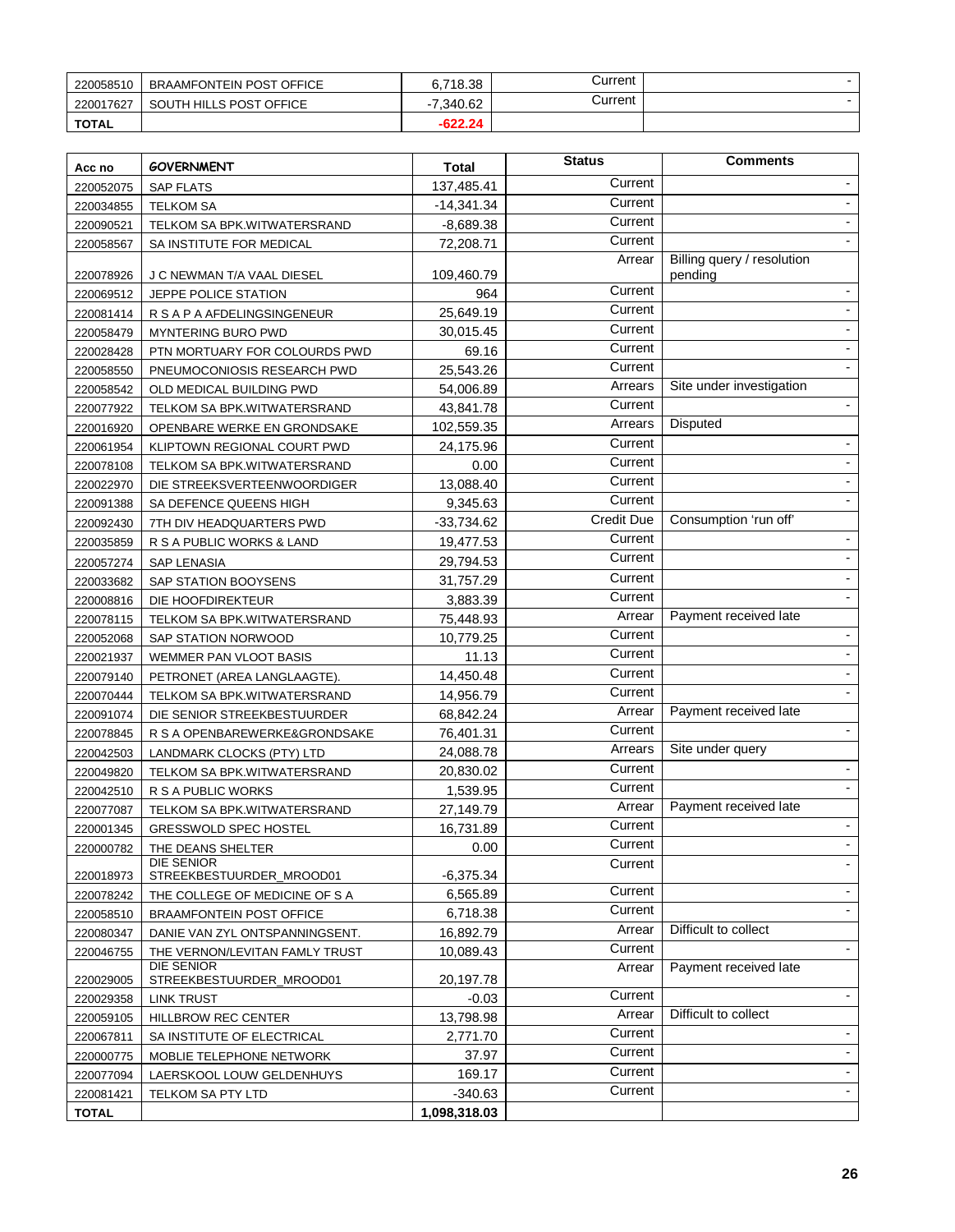Section 7: Recommendations and Plans for the next financial year.

Key focus areas for the coming year are:

Continue to spend record levels of capital expenditure focusing on

- upgrading of major transmission substations
- upgrading of existing substations
- establishment of new substations
- refurbishment/replacement of transformers
- refurbishment/replacement of switchgear
- replacement of medium voltage cable
- implementation of the public lighting network extension and refurbishment projects
- impact upgrade of the work management station to improve outage response times
- roll out of prepayment systems in order to reduce billing losses and improve collections
- continued support of the EPWP
- Continued involvement in the CoJ EDI Project workstreams
- Continued development and training of our staff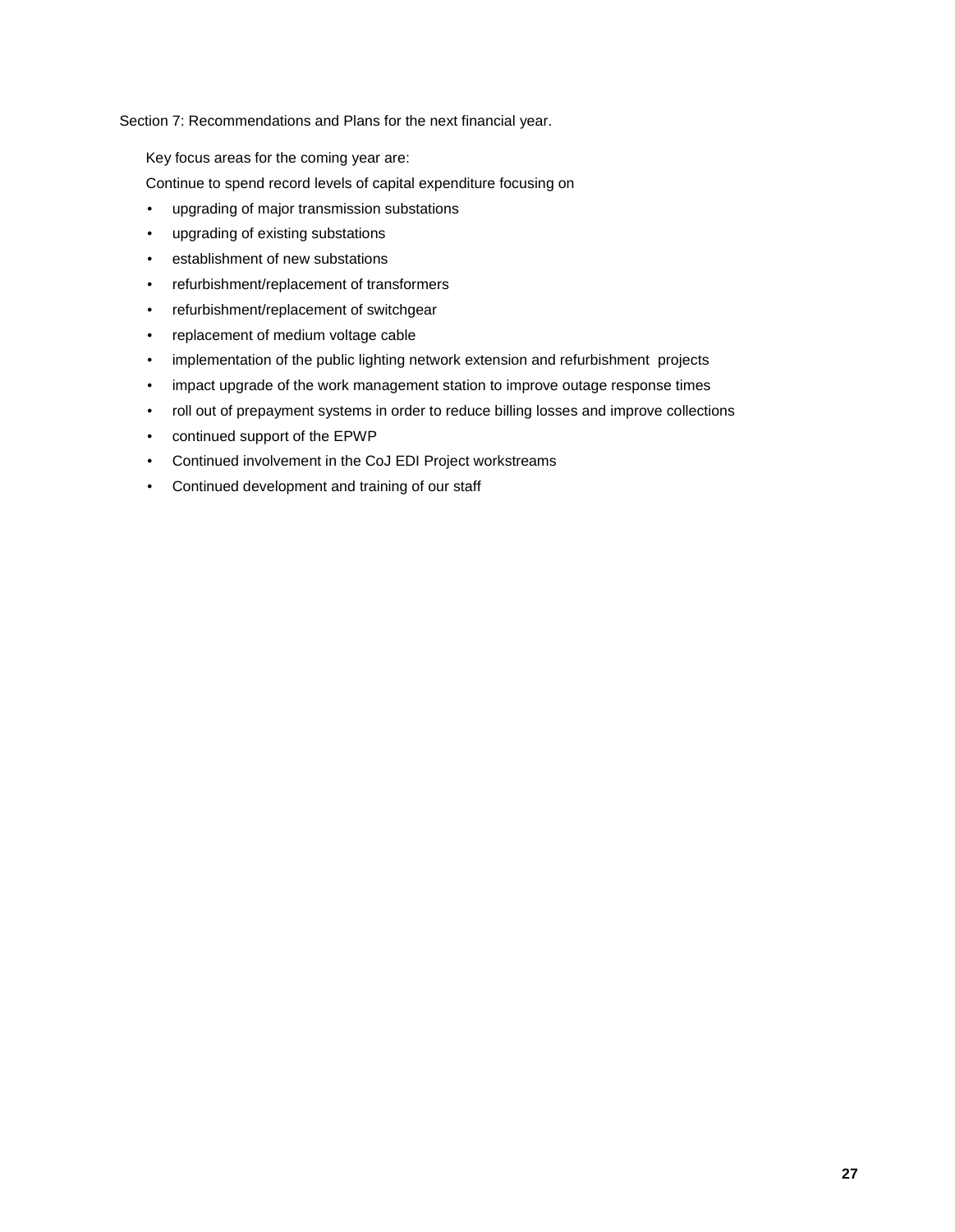#### **CHAPTER THREE: DIRECTORS'S REPORT AND GOVERNANCE**

#### **Section 1: Corporate Governance Statement**

The Board of Directors and Executives recognise and are committed to the principles of openness, integrity and accountability advocated by the King II Code on Corporate Governance. Through this process, shareholders and other stakeholders may derive assurance that the entity is being ethically managed according to prudently determined risk parameters in compliance with generally accepted corporate practices. Monitoring the entity's compliance with King Code on Corporate Governance forms part of the mandate of the group audit committee. The entity has complied with the Code in all respect during the year under review.

The Board of Directors ascribes to the City of Johannesburg's Corporate Governance Protocol (the Protocol). which *inter alia* regulates its relationship with the City of Johannesburg as its sole member and parent municipality in the interest of good corporate governance and good ethics.

The Protocol is premised on the principles enunciated in the King Report for Corporate Governance for South Africa 2002 ("King II report"). The Company steadfastly consolidated its position in respect of adherence to the King II report on Corporate Governance. City Power's practices are, in most material instances, in line with the principles set out in the King II Report. Ongoing steps are however taken to align practices with the Report's recommendations and the Board continually reviews our progress to ensure that we improve our Corporate Governance. During the year under review the Company entrenched its risk management reviews and reporting and compliance assessments were conducted in terms of the Companies Act and the Municipal Finance Management Act (MFMA). Annual Board assessments and evaluations are conducted and an annual report for the previous year was effectively completed in accordance with the terms of section 121 of the Municipal Finance Management Act. The current financial report was guided by the same principles.

#### **Section 2: Board of Directors**

City Power has a unitary board, which consist of executives and non-executives directors. The Board is chaired by the non-executive director**; Ms K.P.M.M (Getty) Simelane** The board meets regularly, at least quarterly and retains full control over the company. The Board remains accountable to City of Johannesburg Metropolitan Municipality, the sole member and its stakeholders, the citizens of Johannesburg. A Service Delivery Agreement (SDA) concluded in accordance with the provisions of the MSA governs the entity' relationship with the City of Johannesburg. The Board provides Monthly, Quarterly, Bi-Annually and Annual Reports on its performance and service delivery to the parent municipality as prescribed in the SDA, the MFMA and the MSA.

Non-executive Directors contribute an independent view to matters under consideration and add to the depth of experience of the Board. The roles of Chairperson and Managing Director are separate, with responsibilities divided between them. The Chairperson has no executive functions. Members have unlimited access to the Company Secretary, who acts as an advisor to the Board and its committees on matters including compliance with Company Rules and Procedures, statutory regulations and best corporate practices.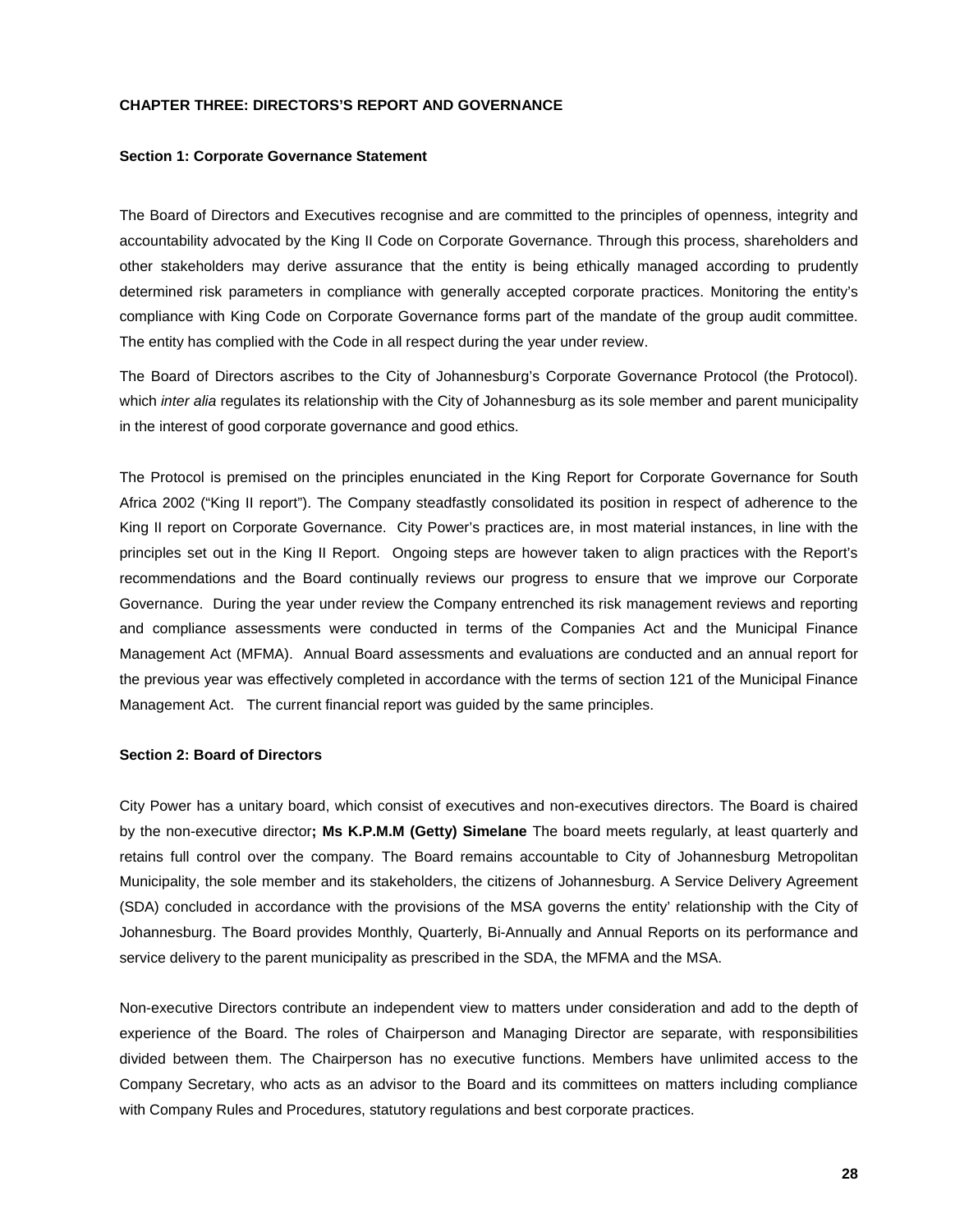The Board or any of its members may, in appropriate circumstances and at the expense of the company, obtain the advice of independent professionals. An annual director and peer review is undertaken, as well as a Board evaluation.

The board consists of six non-Executive Directors; Ms K.P.M.M. (Getty) Simelane, Adv. H.W.L. (Les) Kügel, Ms N Nyembezi, Ms L. M. Reddy, Ms J Kumbirai and Prof. T Marwala and one Acting Executive Director, Mr S.M. Zimu, who is also the Acting Managing Director. The Articles of Association provide that the directors of the company will be elected by the shareholder and appointed by the Board of directors. The Managing Director will be appointed by the Board.

Two non-executive Directors viz. Mr M. (Niven) Pillay and Dr. J. B. Maree resigned on 28 October 2005 and 20 January 2006 respectively. The Managing Director, Mr M.K. Mohlala, was retired on 31 January 2006 when his term of office of five years expired. Mr S. M. Zimu was appointed as the Acting Managing Director on 1 February 2006. Executive directors are permanent employees in terms of the company's conditions of service. Attendance at meetings held during the year was as follows:

| <b>Directors</b>    | <b>Boar</b>    | <b>Board</b>   | <b>Finance</b> | HR&            | <b>Board</b> | Pricing &         | Capex          | <b>Board</b>       |
|---------------------|----------------|----------------|----------------|----------------|--------------|-------------------|----------------|--------------------|
|                     | d              | Workshops      | & Audit        | Remuner        | Oversigh     | <b>Regulatory</b> |                | <b>Procurement</b> |
|                     |                |                |                | ation          | t            |                   |                |                    |
| No. of              |                |                |                |                |              |                   |                |                    |
| meetings            | 17             | 5              | 5              | $\overline{7}$ | 3            | 4                 | $\overline{2}$ | 11                 |
| held                |                |                |                |                |              |                   |                |                    |
| N. Pillay           | 8              | 1              |                | $\overline{4}$ |              |                   | 1              | $\overline{3}$     |
| <b>M.K. Mohlala</b> | 12             | $\overline{2}$ | 2              | 4              | 1            | 2                 | 2              | 9                  |
| J. B. Maree         | 10             | $\mathbf{1}$   | 3              | 1              |              |                   |                |                    |
| L. Kügel            | 15             | $\overline{4}$ |                | $\overline{6}$ | 3            | $\overline{4}$    | $\overline{2}$ | 11                 |
| <b>G Simelane</b>   | 17             | 5              | 1              | 6              | 3            |                   |                | $\overline{7}$     |
| N. Nyembezi         | 15             | $\overline{4}$ |                | $\overline{5}$ |              | $\overline{4}$    |                | 9                  |
| L. M. Reddy         | 3              |                |                |                |              | $\overline{2}$    |                |                    |
| <b>T. Marwala</b>   | 16             | 3              | 3              |                | 3            | $\overline{4}$    | $\overline{2}$ | 9                  |
| J. Kumbirai         | 13             | $\overline{4}$ | 5              |                | 3            |                   |                |                    |
| S. M. Zimu          | $\overline{4}$ | $\overline{2}$ |                | 2              | 2            | $\mathbf{1}$      |                | 1                  |

The Board of Directors has adopted the Board Charter, which includes matters of ethics, procedure and the conduct of committee members. Registers are kept and updated on the disclosure and declaration of interests of directors and senior management. The Board and Senior Management ensure that there is full material compliance to all relevant legislation. The Company Secretary has certified in terms of section 268(d) of the Companies Act that all statutory returns have been submitted to the Registrar of Companies.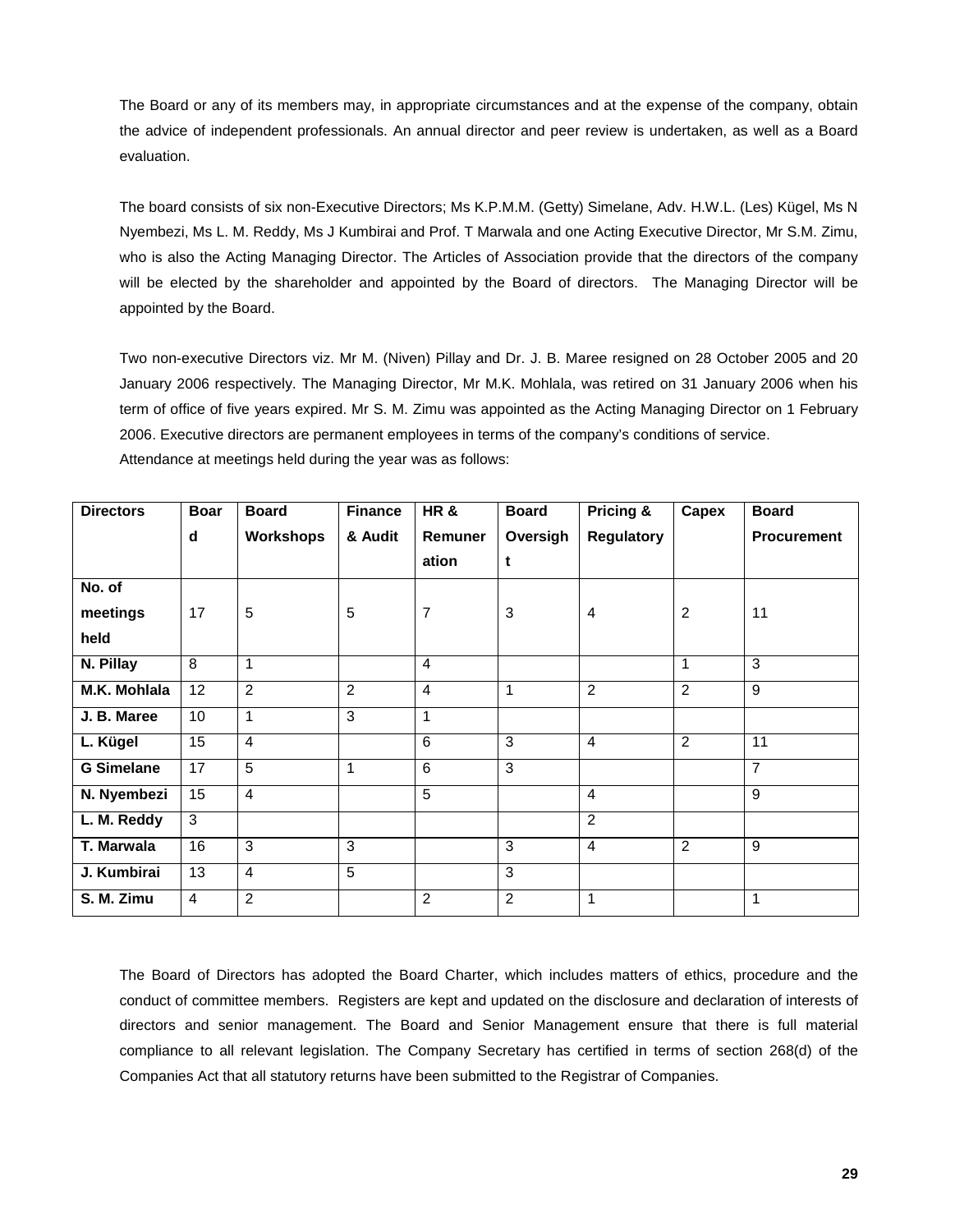#### **Section 3: Board Committees**

The following committees have been formed, each of which is chaired by a non-executive director.

- Finance and Audit Committee
- Human Resources and Remuneration Committee
- Pricing and Regulatory Committee
- Supply Chain Management Board Oversight Committee
- Capital Funding and Network Planning Committee

# **3.1 Finance and Audit Committee**

The Finance and Audit Committee consisted of the following non-executive directors: Dr. J Maree, Ms G Simelane, Prof. T Marwala, Ms L Reddy and Ms J Kumbirai. And one executive director, Mr M K Mohlala.

Mr T Wixley is an external appointment to the committee. Mr M K Mohlala was replaced by Prof T Marwala in November 2005 (in order to comply with a directive of National Treasury, that the Chief Executive Officer not be a member of the Audit Committee). Ms Reddy was replaced by Ms J Kumbirai in July 2005 and Ms G Simelane retired from the committee in October 2005. Dr. J Maree retired from the committee in January 2006.

The role of the Finance and Audit Committee is to assist the board by performing an objective and independent review of the functioning of the organisation's finance and accounting control mechanisms. It exercises its functions through close liaison and communication with corporate management and the internal and external auditors. The Committee met five times during the year under review.

The Finance and Audit Committee operates in accordance in with a written charter authorised by the board, and provides assistance to the board with regard to:

- Ensuring compliance with applicable legislation and the requirements of regulatory authorities;
- Matters relating to financial accounting, accounting policies, reporting and disclosures;
- Internal and external audit policy;
- Activities, scope, adequacy and effectiveness of the internal audit function and audit plans;
- Review/ approval of external audit plans, findings, problems, reports and fees;
- Compliance with the Code of Corporate Practices and Conduct; and
- Compliance with code of ethics.

The Finance and Audit Committee addressed its responsibilities properly in terms of the charter during the year under review. No changes to the charter were adopted during the year under review. Management has reviewed the financial statements with the Finance and Audit Committee and the members of the Finance and Audit Committee has reviewed them without management or the external auditors being present. The quality of the accounting policies was discussed with the external auditors.

The Finance and Audit Committee considers the annual financial statements of City Power to be a fair presentation of its financial position on 30 June 2006 and of the results of its operations, changes in equity and cash flow for the period ended then in accordance with GAAP and the Companies Act.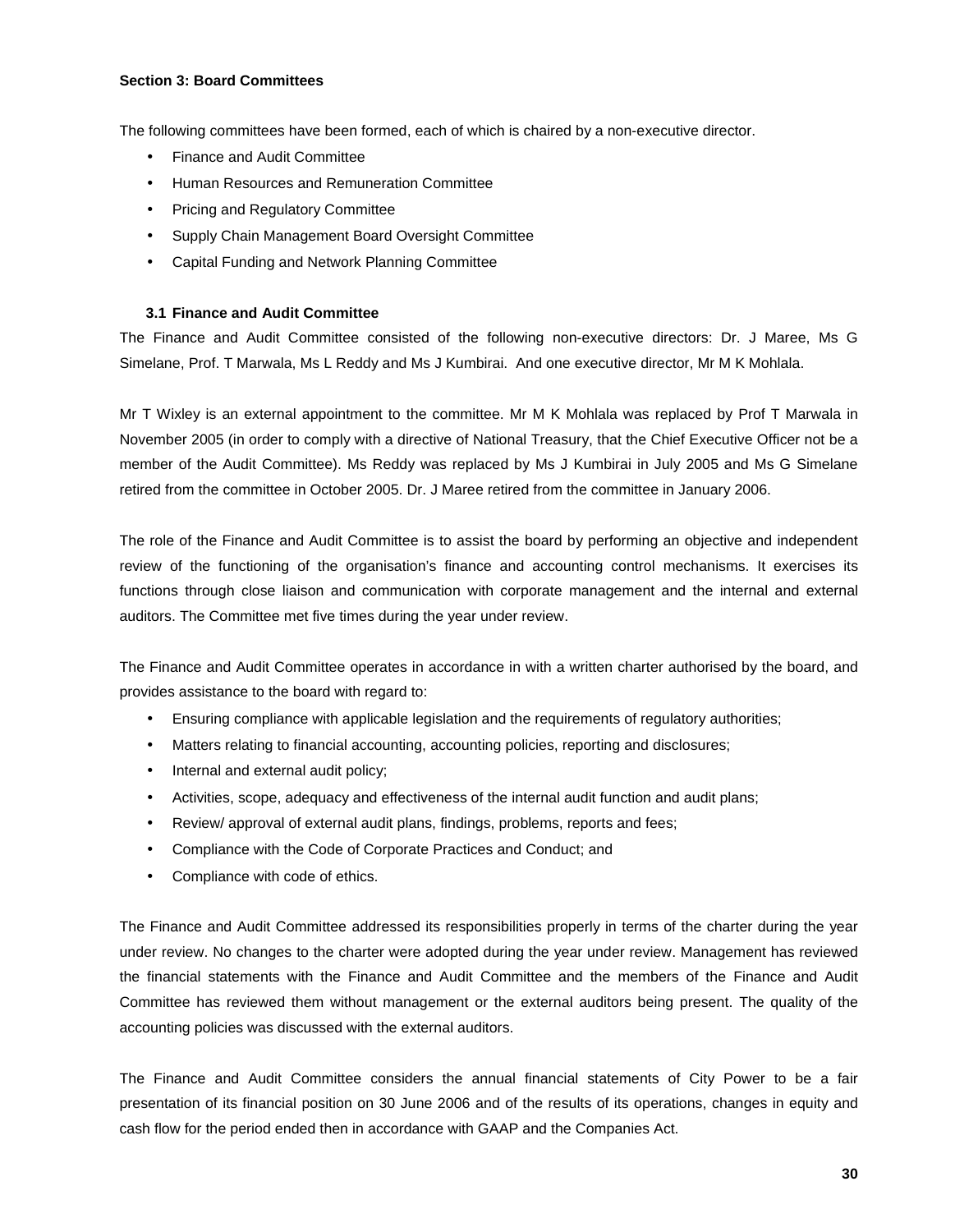#### **3.2 Human Resources and Remuneration Committee**

The Human Resources and Remuneration Committee consist of the following non-executive directors: Mr N Pillay, Adv. L Kügel, Ms G Simelane and Ms N Nyembezi. And one executive director Mr M K Mohlala /Mr S Zimu.

Mr N Pillay resigned in October 2005. Mr M K Mohlala retired in February 2006 and was replaced by Mr S Zimu.

The Human Resources and Remuneration Committee advises the board on remuneration policies, remuneration packages and other terms of employment for all directors and senior executives. Its specific terms of reference also include recommendations to the board on matters relating *inter alia,* general staff policy remuneration, profit bonuses, executive remuneration, director's remuneration and fees, service contracts. The Committee met seven times during the year under review.

#### **3.3 Pricing and Regulatory Committee**

The Pricing and Regulatory Committee consist of the following non-executive directors: Ms L Reddy, Adv. L Kügel, Ms N Nyembezi and Prof. T Marwala. And one executive director Mr K Mohlala /Mr S Zimu.

Mr M K Mohlala retired in February 2006 and was replaced by Mr S Zimu.

The Pricing and Regulatory Committee advises the Board on strategic direction on electricity pricing strategies and policies, address regulatory changes in the Electricity Supply Industry that affects the company, ensures that the company complies with the regulatory requirements on tariffs, recommends structural tariffs changes to the National Electricity Regulator, and compliance with NRS 047 and NRS 048. The Committee met four times during the year under review.

# **3.4 Supply Chain Management Board Oversight Committee**

The Supply Chain Management Board Oversight Committee consisted of the following non-executive directors: Adv. L Kügel, Mr N Pillay, Dr. J Maree, Ms G Simelane, Ms J Kumbirai and Prof T Marwala.

Mr N Pillay resigned in October 2005 and Dr. J Maree resigned in January 2006.

The Supply Chain Management Board Oversight Committee advises that Board on the oversight responsibilities set out in the Supply Chain Management Policy and Procedures which is in line with the Municipal Finance Management Act Regulations of Supply Chain Management.

The Supply Chain Management Board Oversight Committee operates in accordance with a mandate authorised by the Board, and provides assistance to the board with regard to:

- Maintaining oversight over the implementation of the Supply Chain Management Policies as contained in the Supply Chain Management Manual;
- Monitoring and reporting on the implementation of the Supply Chain Management Policy and Procedures and the performance of Supply Chain Management;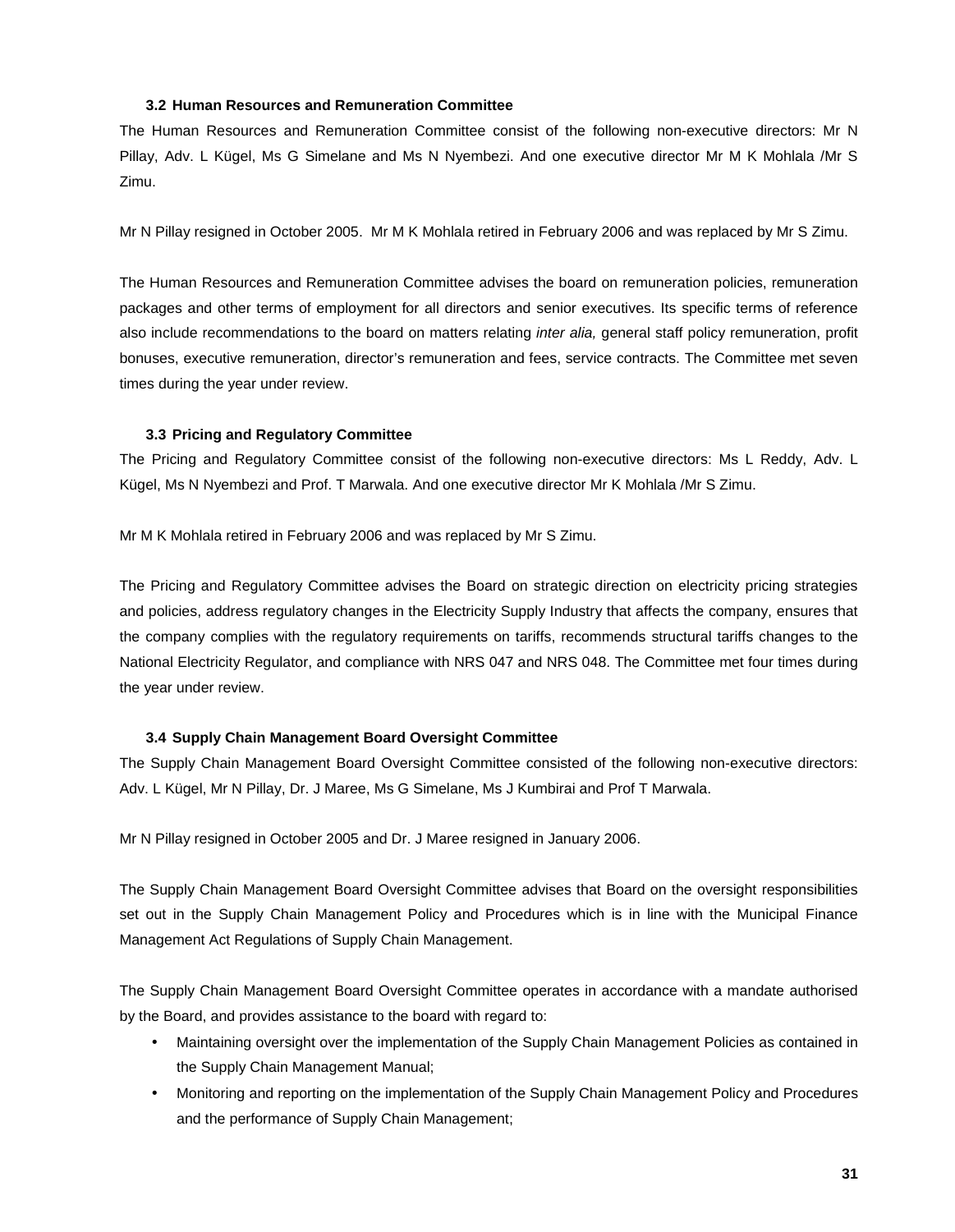- Assessing deviations and exceptions from policy and procedures;
- Advising on the multi-year business plan and annual budget plan;
- Monitoring and reporting on group spend against the approved budget and business plan;
- Assessing the achievements of output on projects

The Supply Chain Management Board Oversight Committee is informed of all emergency procurements and considers the following;

- Approving any spend planned outside the approved plans
- Pro-actively approve deviations/amendments from policy;

# **3.5 Capital Funding and Network Planning Committee**

The Capital Funding and Network Planning Committee consisted of the following non-executive directors: Mr N Pillay, T Marwala, Adv. L Kügel and Dr. J Maree. And one executive director Mr K Mohlala.

The Capital Funding and Network Planning Committee advises the Board on the long term capital expenditure plan and ensures that that the expectations of all stakeholders are met including that of the shareholder. The Committee was dissolved in October 2006. The Committee met twice during the year under review.

# **3.6 Procurement Committee**

The Procurement Committee consisted of the following non-executive directors: Ms G Simelane, Adv. L Kügel, Ms N Nyembezi, Mr N Pillay and Prof. T Marwala. And one executive director Mr K Mohlala.

Mr M K Mohlala retired in February 2006 and was replaced by Mr S Zimu.

The Procurement Committee considers and awards tenders between R2 million and R50 million in value and reviews all procurement policies and procedures and makes recommendations to the board in this regard. The Committee was dissolved in March 2006 after having disposed of all matters that arose under the previous tender policy. The Committee met eleven times during the year under review.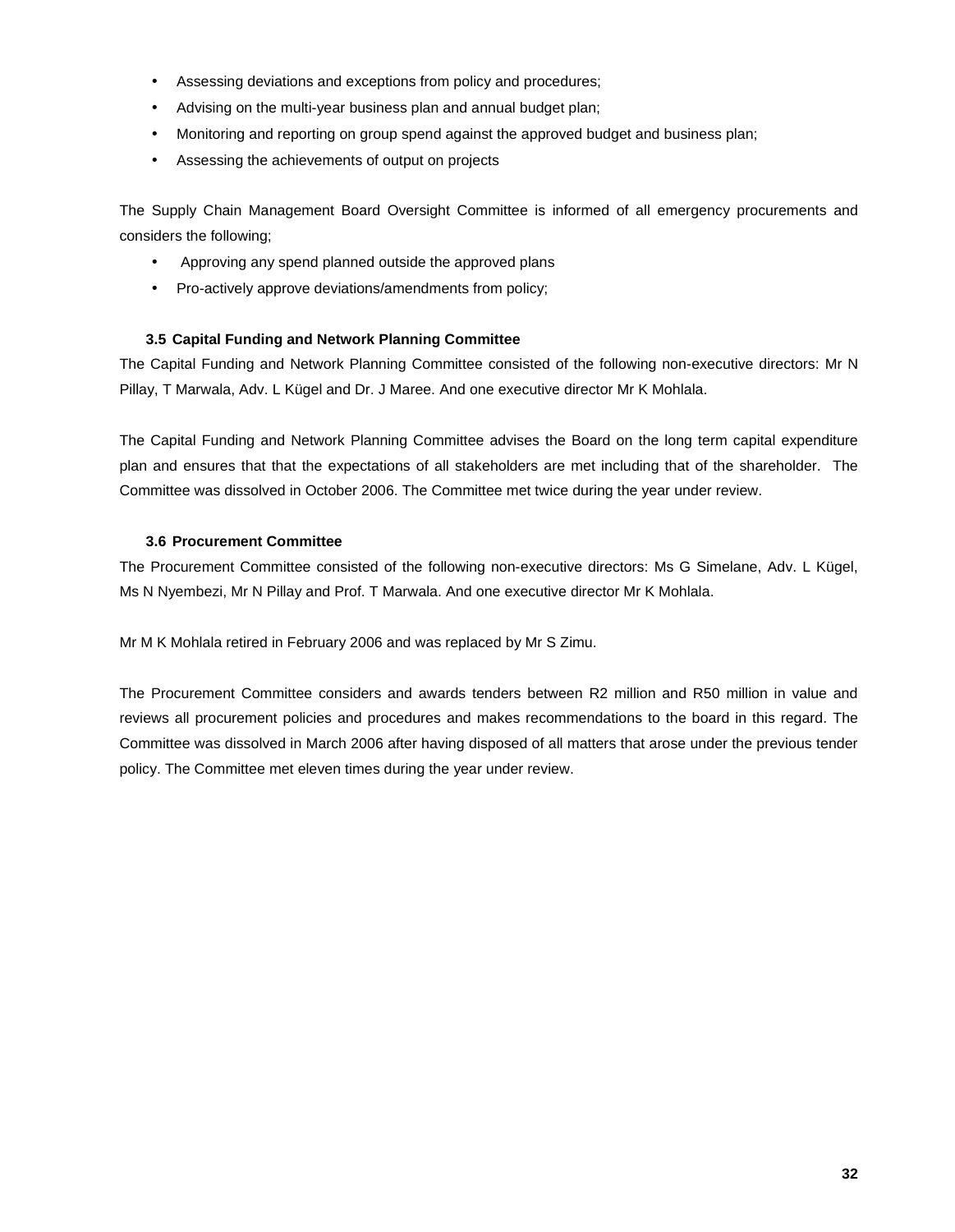#### **Section 4: Director's Remuneration**

|                             | Directors |          |           |          |            |           |           |                                                                                                                                    |           |          |                  |             |
|-----------------------------|-----------|----------|-----------|----------|------------|-----------|-----------|------------------------------------------------------------------------------------------------------------------------------------|-----------|----------|------------------|-------------|
|                             |           |          |           |          |            |           |           | IADV HVL KUGELI JB MAREE I KPM SIMELANE I L REDDY IMK MOHLALA INN PILLAY IN NYEMBEZI PROFT MARWALA IS J KUMBIRAI SM ZIMU IT WIXLEY |           |          |                  | Grand Total |
| Salaries & Wages            |           |          |           |          | 879512.87  |           |           |                                                                                                                                    |           | 792275   |                  | 1671787.84  |
| Performance Bonus           |           |          |           |          | 513462.18  |           |           |                                                                                                                                    |           | 177660   |                  | 691122.18   |
| Pension                     |           |          |           |          | 68789.7    |           |           |                                                                                                                                    |           | 102648   |                  | 171437.7    |
| Medical Aid                 |           |          |           |          | 17960      |           |           |                                                                                                                                    |           | 49836    |                  | 67796       |
| Other contributions         |           |          |           |          | 35819.28   |           |           |                                                                                                                                    |           | 35766.96 |                  | 71586.24    |
| Travel & Car                |           |          |           |          | 83973.47   |           |           |                                                                                                                                    |           | 138877.9 |                  | 222851.36   |
| Subsistence                 |           |          |           |          | 14507.27   |           |           |                                                                                                                                    |           | 1392.8   |                  | 15900.07    |
| <b>Other</b>                | 4996.97   | 2900.92  | 4993.76   | 262.79   | 438398.72  | 2814.08   | 3310.29   | 3677.83                                                                                                                            | 1769.69   | 25065.47 | 420.58           | 488611.1    |
| <b>Total Directors Fees</b> | 369896.5  | 214738   | 369659    | 19452.5  |            | 208311.75 | 245042    | 272250                                                                                                                             | 131000    |          | 31131            | 1861480.75  |
| <b>Travel</b>               | 12154.1   | 5120.28  | 7677.8    | 52.8     |            | 7502.6    | 1448.98   | 5913.3                                                                                                                             | 5282.4    |          | 223.26           | 45375.52    |
| Total                       | 387047.57 | 222759.2 | 382330.56 | 19768.09 | 2052423.49 | 21862843  | 249801.27 | 281841.13                                                                                                                          | 138052.09 |          | 1323522 31774.84 | 5307948.76  |

|                            | Executive          |           |                  |          |                       |           |             |                 |               |                      |         |                    |
|----------------------------|--------------------|-----------|------------------|----------|-----------------------|-----------|-------------|-----------------|---------------|----------------------|---------|--------------------|
|                            | <b>BN LESHNICK</b> | CS MASOL  | <b>EM Sibuta</b> | F PATEL  | <b>LISHIVHA</b><br>MA | ME MASHAO | MR MOJAPELO | <b>RN SMITH</b> | <b>ZNKOSI</b> | <b>VP PADAYACHEE</b> | (blank) | <b>Grand Total</b> |
| Salaries & Wages           | 839345.67          | 434001.7  | 444533.35        | 485750.7 | 267156.4              | 588174.48 | 341228.93   | 315888.3        | 558037.16     | 828935.86            |         | 5103052.57         |
| <b>Performance Bonus</b>   | 167311.72          | 51415     | 65157            | 53804    | 26950                 | 117000    |             | 165049.3        | 132444        | 159847.05            |         | 938978.07          |
| Annual Bonus               |                    |           |                  | 67512.59 |                       |           |             |                 | 63000         |                      |         | 130512.59          |
| <b>I</b> Pension           | 34328.94           | 54499.56  | 59857.8          | 72800.03 | 40625                 | 80613     | 52650       | 11261.28        | 87457.56      | 34097.4              |         | 528190.57          |
| Medical Aid                | 47395              | 18859     |                  | 27469.44 | 40776                 | 30294     | 23426       |                 | 42816         | 35724                |         | 266759.44          |
| <b>Other contributions</b> | 36054.6            | 19139.76  | 20990.04         |          | 14295.2               | 28157.52  | 18501       | 11773.06        | 30521.28      | 35644.08             |         | 215076.54          |
| <b>Travel &amp; Car</b>    | 138844.59          | 52257.44  | 108000           | 84075.6  | 67034                 | 124562.06 | 124076.14   | 17407.6         | 138378.09     | 150335.04            |         | 1004970.56         |
| Subsistence                | 1453.8             | 778.8     | 414              |          |                       | 2224.8    | 540.4       | 1850            | 430           | 1158                 |         | 8849.8             |
| <b>Other</b>               | 17742.92           | 9957.66   | 8899.52          | 154654.6 | 13804.69              | 15376.15  | 24066.26    | 105192.06       | 12439.83      | 21129.48             |         | 383263.19          |
| Total                      | 1282477.24         | 640908.92 | 707851<br>-71    | 946067   | 470641.29             | 986402.01 | 584488.73   | 628421.6        | 1065523.92    | 1266870.91           |         | 8579653.33         |

#### **Section 5: Company Secretarial Function**

The primary function of the company secretary is to act as the link between the board and management and to facilitate good relationships with the shareholders. The company secretary is responsible for the general administration, more specifically to ensure compliance to good corporate governance practices and to provide guidance to the directors on corporate governance principles and applicable legislation.

#### **Section 6: Risk Management and internal controls**

Effective risk management is integral to the company's objective of consistently adding value to the business. Management is continuously developing and enhancing its risk and control procedures to improve the mechanisms for identifying and monitoring risks.

Operating risk is the potential for loss to occur through a breakdown in control, information, business processes and compliance systems. Key policies and procedures are in place to manage operating risk involve segregation of duties, transactions authorisation, supervision, monitoring and financial and managerial reporting. Financial risk management is dealt with in the financial statements on pages [insert page no.]

In order to meet its responsibility with respect to providing reliable financial information, City Power maintains financial and operational systems of internal controls. These controls are designed to provide reasonable assurance that transactions are concluded in accordance with management authority, that the assets are adequately protected against material loss or unauthorised acquisition, use or disposal and that the transactions are properly authorised and recorded. The system includes a documented organisation structure and visions of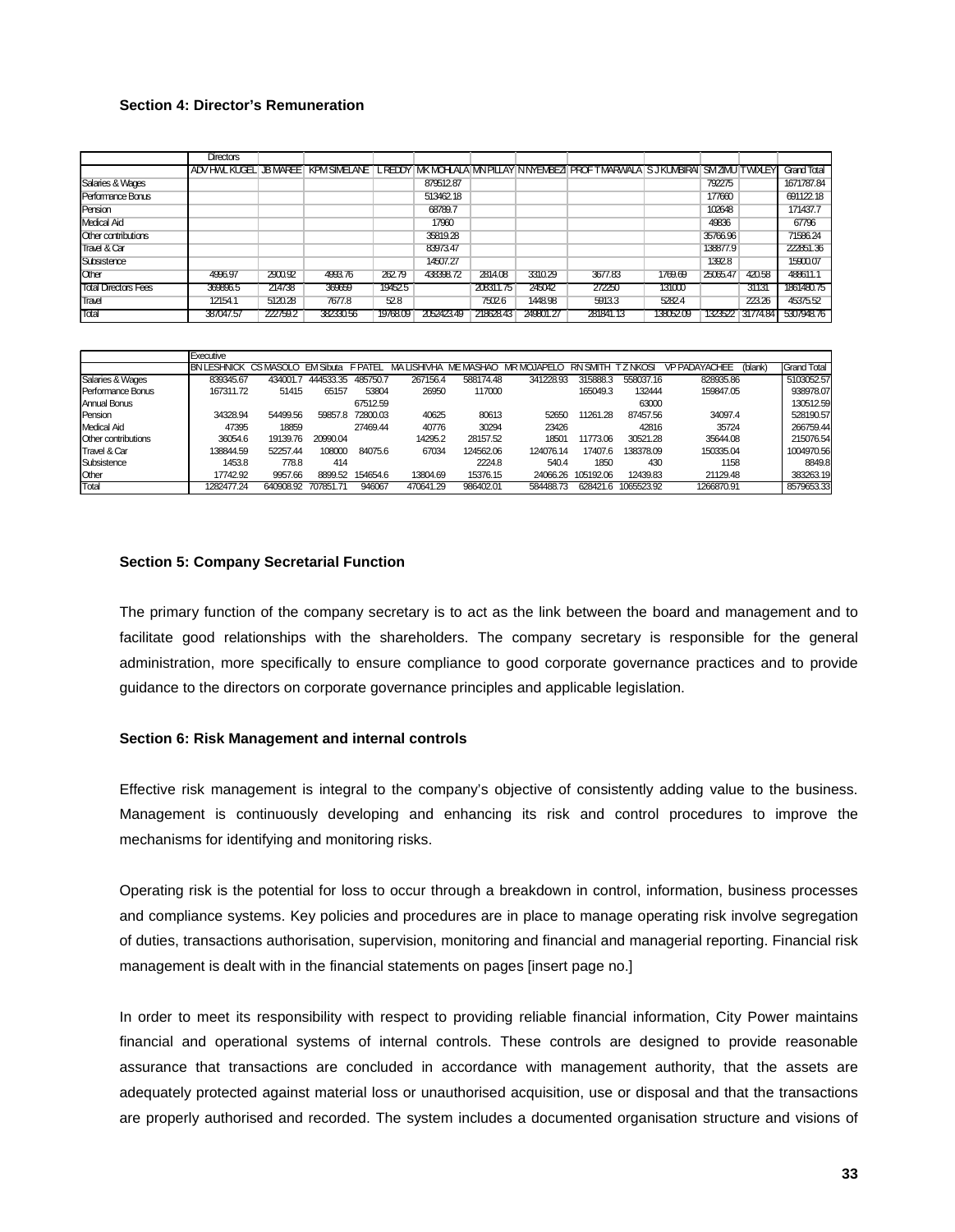responsibility, established policies and procedures, including a Code of Ethics to foster a strong ethical climate, which are communicated to the parent municipality. It also includes the careful selection, training and development of people.

Internal auditors monitor the operation of the internal control systems and report findings and recommendations to management and the board of directors. Corrective actions are taken to address control deficiencies and other opportunities for improving the system as they are defined. The board, operating through its audit committee, provides supervision of the financial reporting process and internal control systems. There are inherent limitations in the effectiveness of any system of internal control, including the possibility of human error and the circumvention or overriding of controls.

Accordingly, even an effective internal control system can provide only reasonable assurance with respect to financial statement preparation and the safeguarding of assets. Furthermore, the effectiveness of internal control systems can change with circumstances. A documented and tested business continuity plan exists to ensure the continuity of business-critical activities. The entity assessed its internal control systems in relation to the criteria for effective internal control over financial reporting described in its Internal Control Manual. The internal control process has been in place up to the date of approval of the annual report and financial statements. Based on its assessment, the group believed that, its system of internal control over financial reporting and over safeguarding of assets against unauthorised acquisitions, use or disposition, met those criteria.

# **Section 7: Internal Audit Function**

City Power internal audit department has a current staff complement of six (6) senior qualified persons. Its has a specific mandate from the audit committee and independently appraises the adequacy and effectiveness of the company's systems, financial internal controls and accounting records, reporting its findings to local and divisional management and the Auditor-General as well as the audit committee. The Internal Audit General Manager reports administratively to the Managing Director on a functional basis and has direct access to the chairman of the board.

The internal audit coverage plan is based on risk assessment performed at each operating unit. The coverage plan is updated annually, based on the risk assessment and results of the audit work performed. This ensures that the audit coverage is focused on and identifies areas of high risk.

# **Section 8: Response to the Auditor-General Report**

#### **QUALIFICATION**

#### **1 Property, plant and equipment**

#### **1.1 Verification of fixed assets**

The fixed asset register for movable and immovable assets held by the company was incomplete and assets were not adequately detailed to allow identification of the physical assets. Consequently, I was unable to verify the completeness, existence and accuracy of property plant and equipment. Management embarked on an asset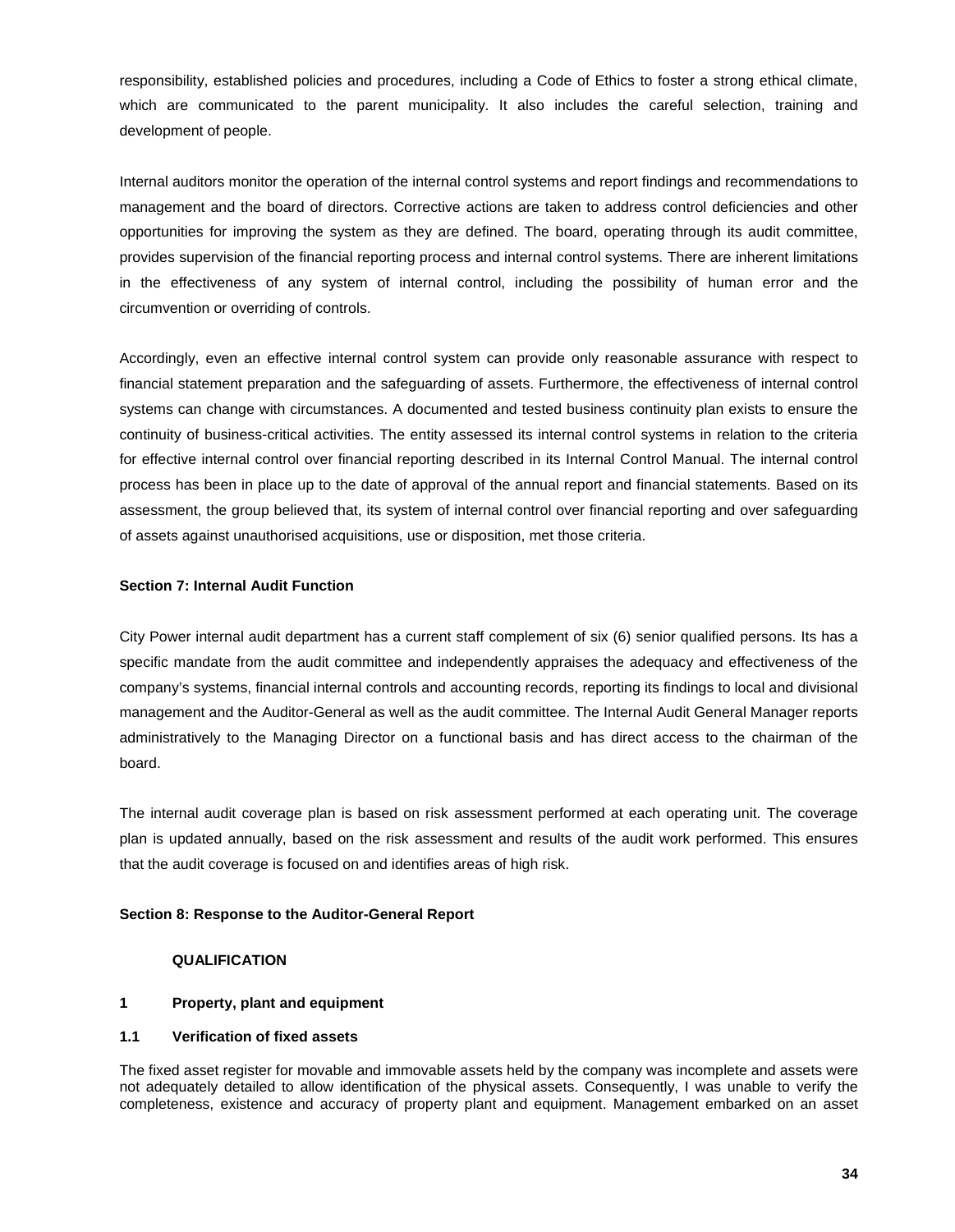identification project and revised valuation and condition assessment in order to update the company's records with the correct information. The project will be completed in the 2007 financial year.

#### **Management's comments**

The comment is accepted.

#### **4.1.2 Non-compliance with South African Generally Accepted Accounting Practice (SA GAAP)**

(a) Contrary to IAS36; Impairment of assets, management did not assess whether there was an indication that property, plant and equipment may be impaired in view of the ageing infrastructure and deferred maintenance programme and did not estimate the recoverable amount. As a consequence no impairment loss, if any, had been recognised in the income statement.

#### **Management's comments**

It is management's view that an assessment of individual assets is not pertinent to this industry. A medium term cash flow analysis was conducted by the business and management is satisfied that the ongoing viability of the business means that no impairment of the assets is considered necessary.

This comment is a repeat from last year and was discussed extensively in a number of audit committees at which the Auditor General was present. It is management's view that the auditors have not adequately applied their mind to this issue. The comment should be removed from the audit report.

(b) Contrary to IAS16; Property, plant and equipment, the residual lives of distribution assets were not reviewed at year end.

#### **Management's comments**

In terms of p.53 of IAS16 if the residual values of assets are considered insignificant or zero there is no need to review the residual line of assets. The nature of the electricity distribution business is such that assets will not be disposed of. Thus there is no need to assess the residual lives of the assets. Furthermore to be practical about issues there is no active-market where these assets are traded to determine the value every year. This comment should be removed from the audit report.

(c) The residual lives of non-distribution assets stated at R1 were reviewed during the financial year as required by IAS 16; Property, plant and equipment. As a result adjustments of R14 million and R10 million were processed to the asset balance and the retained earnings respectively. The accuracy and validity of these adjustments could not be verified as the register used to determine the revised value was incomplete and inaccurate. Furthermore, the revised value was calculated for assets already scrapped.

#### **Management's comments**

This comment should be removed as it is already dealt with in 4.1.1. above.

(d) Computer software with a book value of R23, 633 million was incorrectly disclosed as property, plant and equipment and not as intangible assets as required by IAS 38; Intangible assets.

#### **Management's comments**

The necessary adjustments were made in the financial statements. This comment should be removed.

#### **EMPHASIS OF THE MATTER**

**1 Consumer revenue and consumer debtors**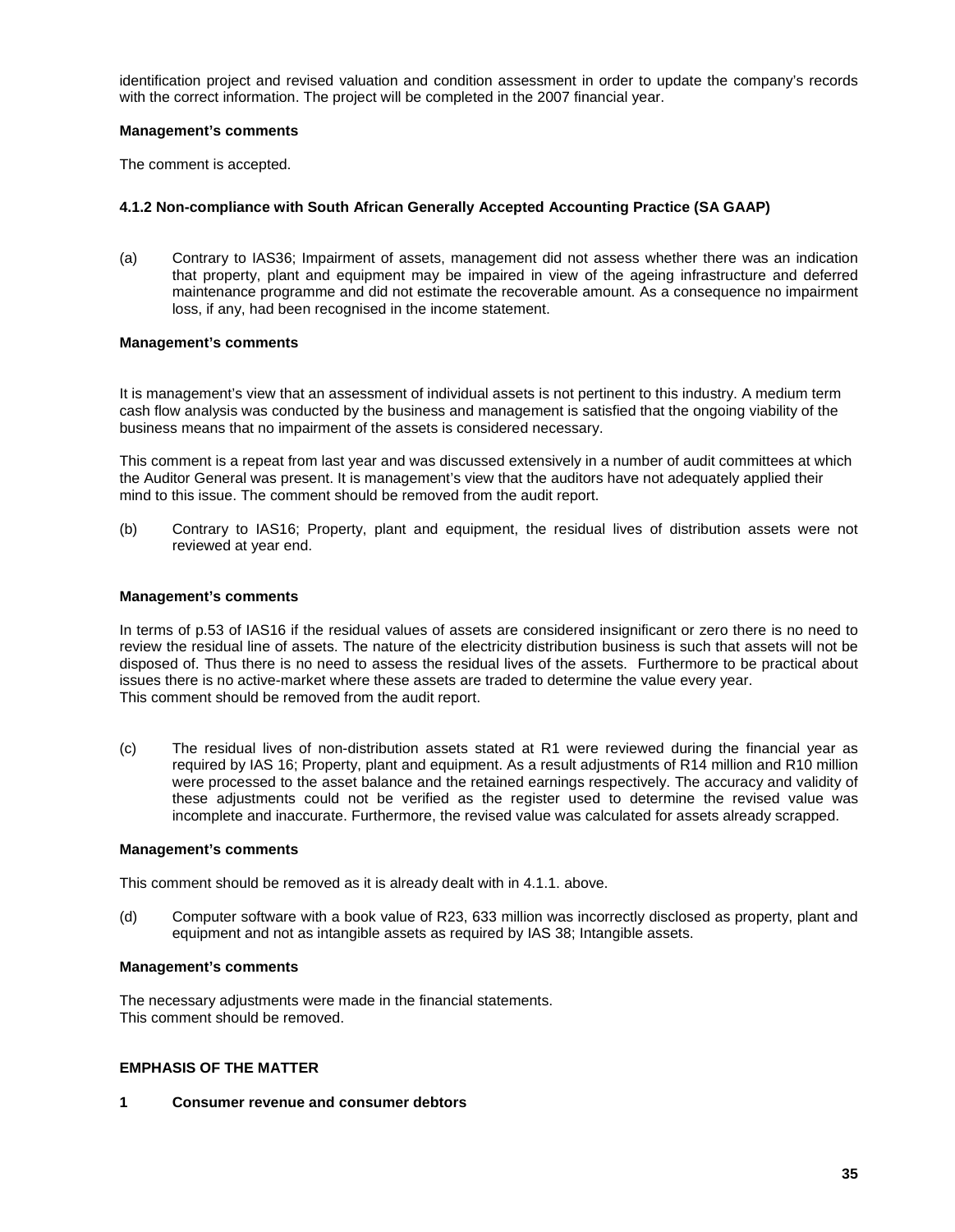Supporting documentation for a sample of the CJMM administered debtors with credit balances totalling R5,284 million and system journals of R0,954 million could not be obtained from the Company. Also, payments received from the CJMM controlled debtors could not be traced to individual debtor's accounts due to centralised billing and receipting at the CJMM. The company did not review systems journals processed for revenue for accuracy and validity and did not investigate debtors with credit balances in good time.

# **Management's comments**

We believe this comment is invalid as the City has implemented a process since 2004 to deal with the analysis of Credit balances. It needs to be appreciated that the City will always have credit balances as it is part of our business, hence we have embarked on putting proper processes in place to deal with this issue. The City even further segmented their population of credit balances so that they can deal with them appropriately. No request was made by the auditors to the people managing the process in the city to address this issue.

With regard to system journals we also believe that there was no proper process to audit this issue as there is a proper audit trail behind any system journal in the City. We do not agree with the comment. Before a journal can be processed there are individuals from each entity concerned who approve such transaction. We therefore request that the auditors of the City to relook at these issues on central basis.

# **2 Revenue adjustments**

Included in revenue were net adjustments of R5 927 472.12 to customer accounts that are related to prior years. As disclosed in note 1.13 to the financial statements, the company deviated from SA GAAP due to the volume and the continuous nature of the adjustments that made it impractical to determine to which years the adjustments relate to.

#### **Management's comments**

The auditors have been requested which SA GAAP standard has not been complied with.

This comment should be removed from the audit report as it is the nature of our business to make such adjustments.

# **3 Property (Title deeds)**

Freehold land and buildings to the value of R7, 242 million purchased from the City of Johannesburg Metropolitan Municipality (CJMM) in terms of the sale of business agreement dated 21 January 2001 (and subsequent amendments) were still not registered in the name of the Company (note 3 of the annual financial statements. The company is currently in negotiation with the SARS with regards to the payment of transfer duties.

#### **Management's comments**

The comment is accepted

# **4 Related party disclosure**

The company based their related party disclosure on confirmations received from other utilities, agencies and corporation controlled by the CJMM. Various omissions and errors were identified when the amounts disclosed were compared with the financial statements of the said related parties. Management did not obtain confirmations from related parties based of audited financial statements.

#### **Management's comments**

The auditors have been requested explain what regulation requires management to obtain confirmations from related based on audited financial statements.

Management complied with the agreed upon processes of CJJM as well as normal business practice. The comment should be removed from the audit report.

#### **5 Accounts receivable**

Management did not review the fair value adjustments made by a consultant adequately. An error was identified in the fair value calculations that resulted in an overstatement of R1, 338 million in account receivable balances.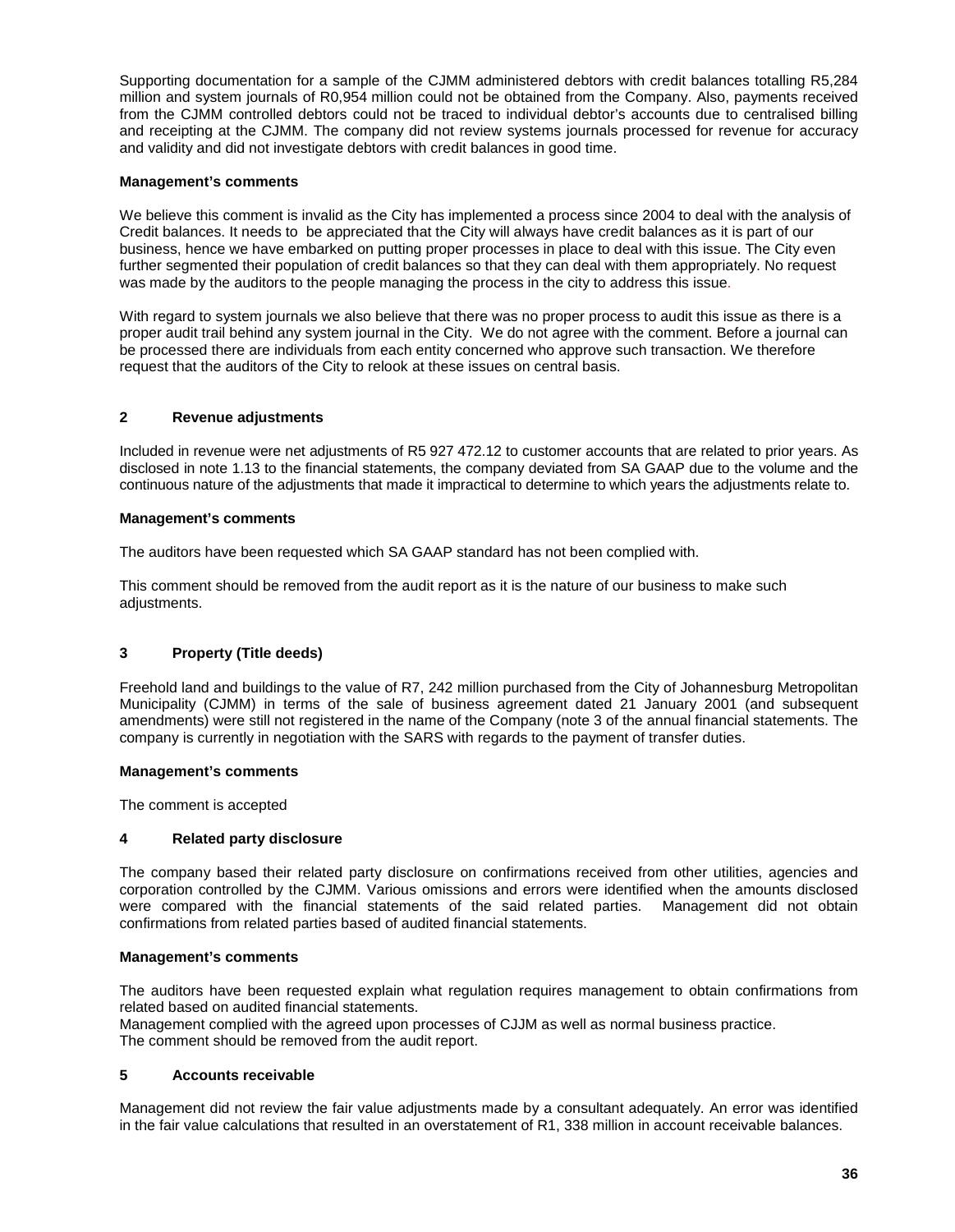#### **Management's comments**

This error was unknown to management. An adjustment would have been made in the financial statements if the amount had been included in the summary of overs and unders.

The comment should be removed from the audit report.

#### **6 Inadequate supporting documentation**

(a) Audit evidence could not be obtained to verify creditor debit adjustments of R0, 966 million due to inadequate supporting documentation maintained by management.

#### **Management's comments**

These adjustments were accepted by the creditor by the fact that the reduced payment was accepted and no overdue amounts were recorded on subsequent statements.

(b) The schedule for the CJMM contract which includes monthly rental and the value per vehicle could not be provided for audit purposes.

#### **Management's comments**

The information was provided to the auditors. The auditors did not attend a number of scheduled meetings set up to resolve the queries raised.

This comment should be removed.

#### **7 Non-compliance with laws and regulations**

#### **7.1 Revenue and expenditure submissions**

Contrary to the requirements of section 87(12) of the Municipal Finance Management Act, 2003 (Act No. 56 of 2003), City Power did not submit statements on the projection of revenue and expenditure on a monthly basis to the accounting officer of the parent municipality seven days after the end of each month. Management responded to requirements from the CJMM and did not ensure compliance with the Municipal Finance Management Act, 2003 (Act No. 56 of 2003).

#### **Management's comments**

The process laid down by the CJJM is that changes in budgeted revenue and expenditure will be addressed in the mid year review process, and then again at the year end. This monthly returns are not required to project revenue and expenditure. The CJJM will manage this on a consolidated basis.

This comment should be removed from the audit report.

# **7.2 Value Added Tax**

The company did not comply with the Value Added Tax Act in the under-mentioned instances as a result of inadequate enforcement of compliance to Value Added Tax:

(a) Contrary to the requirements of sections 17(2) and 10(21) of the Value Added Tax Act, 1991 (Act No. 89 of 1991), input VAT of R460 379 was claimed and output VAT of R151 501 was paid to the SARS on canteen purchases and sales to employees.

#### **Management's comments**

(a) The comments are accepted. However they are not considered material and should be removed from the audit report.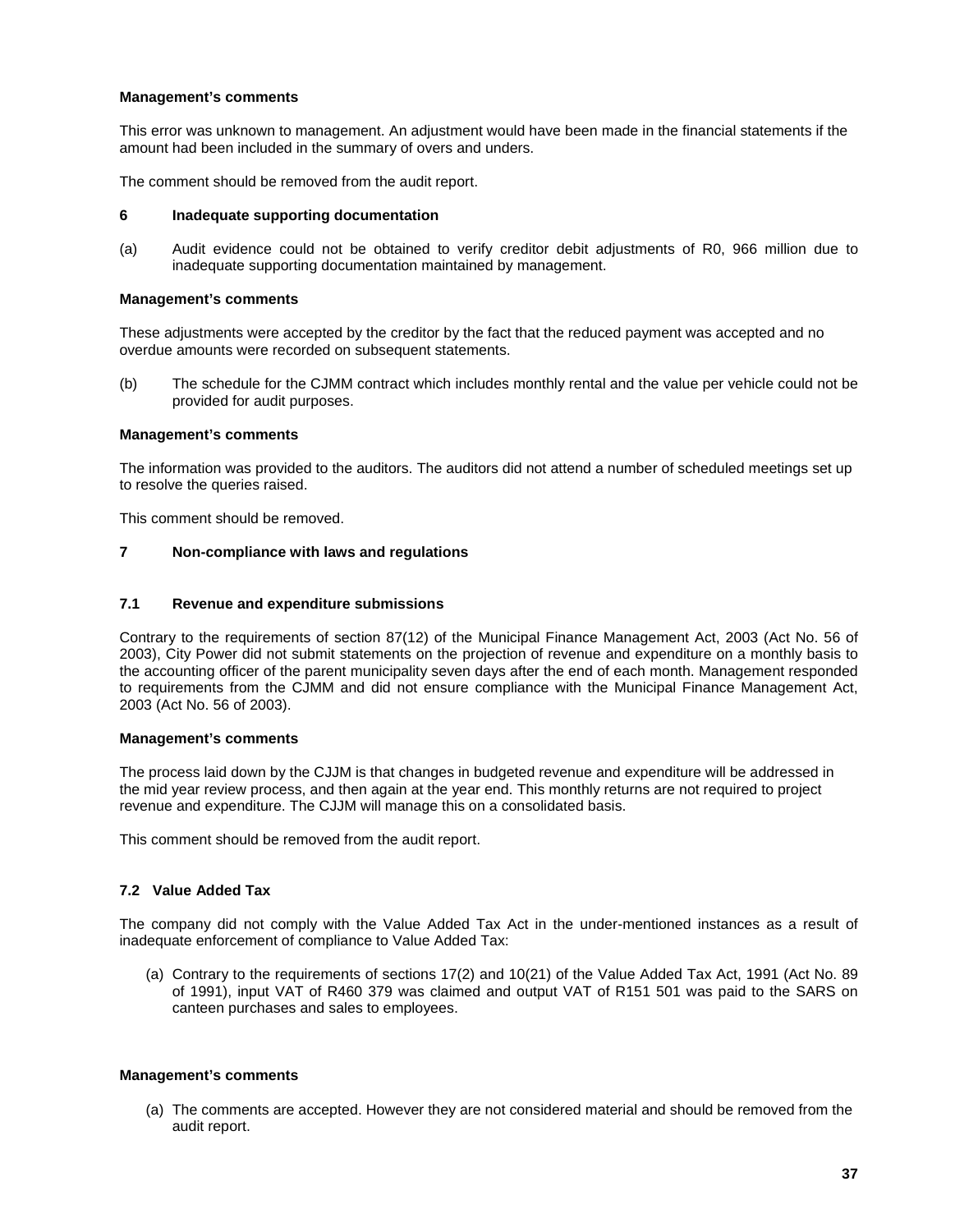(b) Contrary to the requirements of section 17(2) of the Value Added Tax Act, 1991 (Act No. 89 of 1991), input VAT of R10 223 was claimed on entertainment expenses.

#### **Management's comments**

The comments are accepted. However they are not considered material and should be removed from the audit report.

(c) Audit evidence could not be provided for audit purposes that VAT totalling R536 497 relating to revenue earned for disconnections for the period January 2006 to June 2006 was not accounted for.

#### **Management's comments**

This related to an adjustment from one category to another. Evidence was provided showing that VAT had been accounted for in the original entry.

This comment should be removed from the audit report.

# **7.3 Supply chain management**

Contrary to section 19(a) of the Supply Chain Management Policy, certain goods and services were not procured through a competitive bidding process by the entity. A contract of R3 million could not be submitted for audit purposes to verify compliance to Supply Chain Management regulations. Also, two contracts totalling R54, 544 million were not signed by both parties. This resulted from inadequate reviews conducted to ensure compliance to the MFMA.

#### **Management comments**

The supply chain processes were followed in all respects. The missing contract and incomplete signing of two contracts are considered administration errors.

The comment should be removed from the audit report.

# **8 Significant control weaknesses identified**

The following control weaknesses relating to fixed assets were identified:

- (a) The fixed assets policy and procedures (prepared 20 May 2002) and assets guidelines (prepared 20 March 2002) were not approved by the Director of Finance and the Acting Managing Director;
- (b) The serial number and inventory number fields were not captured on the asset master record in respect of asset acquisitions. In addition, other useful fields such as location or room number that establish where the asset is situated are also not entered on the asset master record;
- (c) Asset transfers have not been captured timeously into the SAP system; and
- (d) Changes made to asset master records were not reviewed periodically by management.

These comments are covered under 4.1.1 and should not be included elsewhere in the audit report. The fixed asset policy and procedures document are adhered to by users. The fact that there is formal approval in 2002 is considered irrelevant. These policies are included in the current and prior year financial statements.

These comments should be removed from the audit report.

#### **9 Remuneration packages**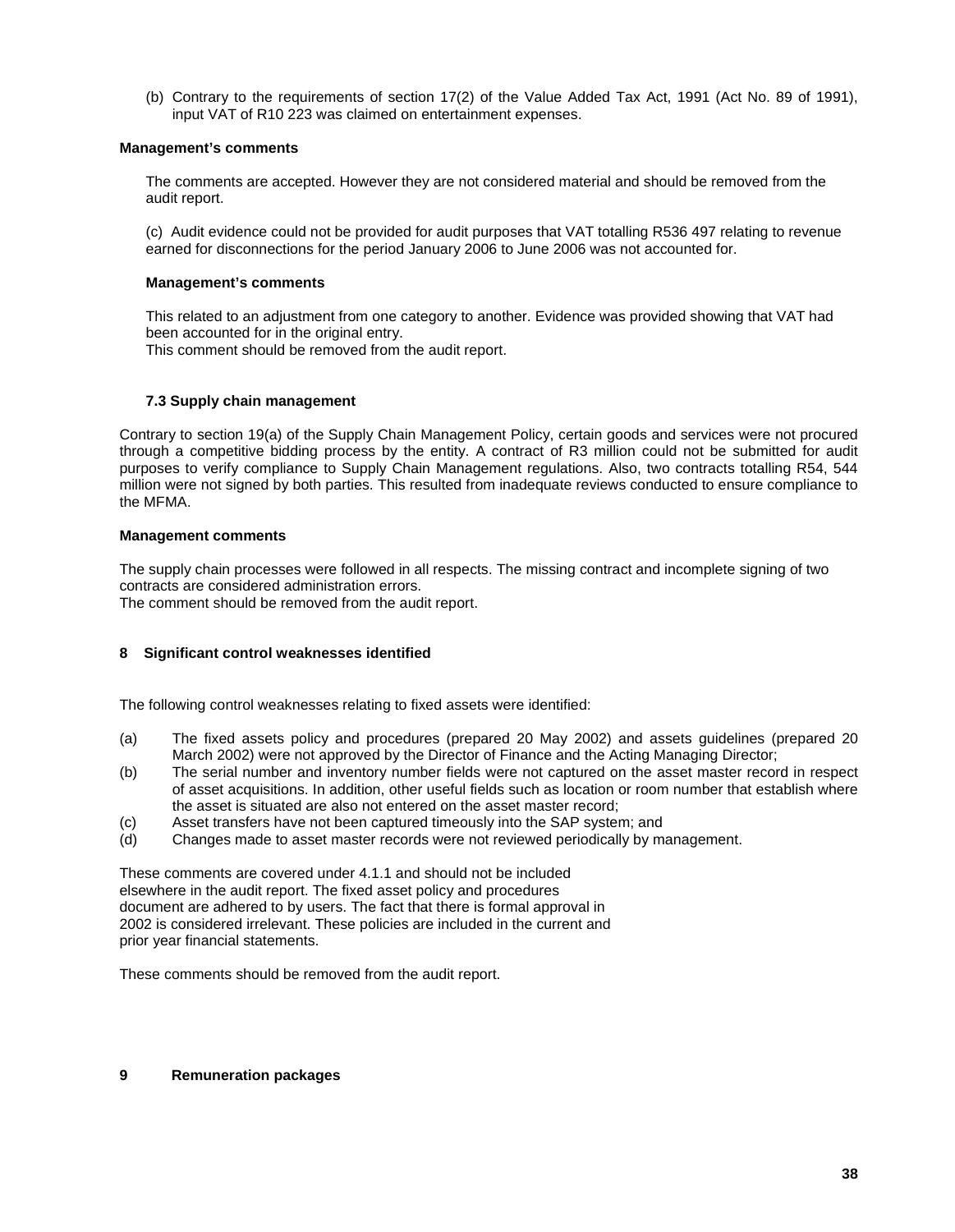Section 89(a) of the MFMA provides for the CJMM to determine the upper limits of the remuneration of the Chief Executive Officer and senior management of the entity. No such upper limits were determined for the year under review.

#### **Management's comments**

The comment is accepted.

#### **10 Performance information**

In terms of section 121(4)(d) of the MFMA, the annual report of a municipal entity must include an assessment by the entity's accounting officer of the entity's performance against any measurable performance objectives set in terms of the service delivery agreement or other agreement between the entity and its parent municipality. Adequate audit evidence could not be obtained to verify the domestic two part and domestic life line performance measurements and the number of pre-paid customer accounts.

#### **Management's comments**

The comment is accepted, however, the matter is considered insignificant and should only be included in the management letter.

Staff members (both current and ex) were entitled to various post-retirement benefits which were detailed in the notes to the financial statements. Where details existed, the company provided for liabilities. In the case of pension benefits, the actuaries and management of the CJMM were not able to determine the portion of pension obligations and pension assets attributable to the staff of each municipal entity. Accordingly, the CJMM undertook to carry all pension obligations up to 30 June 2006. Provision was not made in the books of the entity for any further obligations which might arise once the surplus or deficit per entity is determined.

#### **Management's comments**

The disclosure in the financial statements is more than adequate. Any additional provision can only be made once the actual deficit is determined.

The comment should be removed from the audit report.

# **12 Late completion of the audit**

The financial statements of City Power Johannesburg (Proprietary) Limited were submitted on 31 August 2006 as required by section 126(2) of the MFMA. Due to material adjustments, the annual financial statements were rectified and a final adjusted set was presented to audit on 4 January 2007.

# **Management's comments**

It is management's contention that a considerable contribution to the late submission was as a result of weaknesses in the audit process. We would request that the word "material" be removed.

# **Section 9: Corporate Ethics and Organisational Integrity**

The company has a Code of Conduct, which has been fully endorsed by the Board as part of the Supply Chain Management Policy and Procedure and applies to all directors and employees. The Code is regularly reviewed and updated as necessary to ensure it reflects the highest standards of behaviour and professionalism.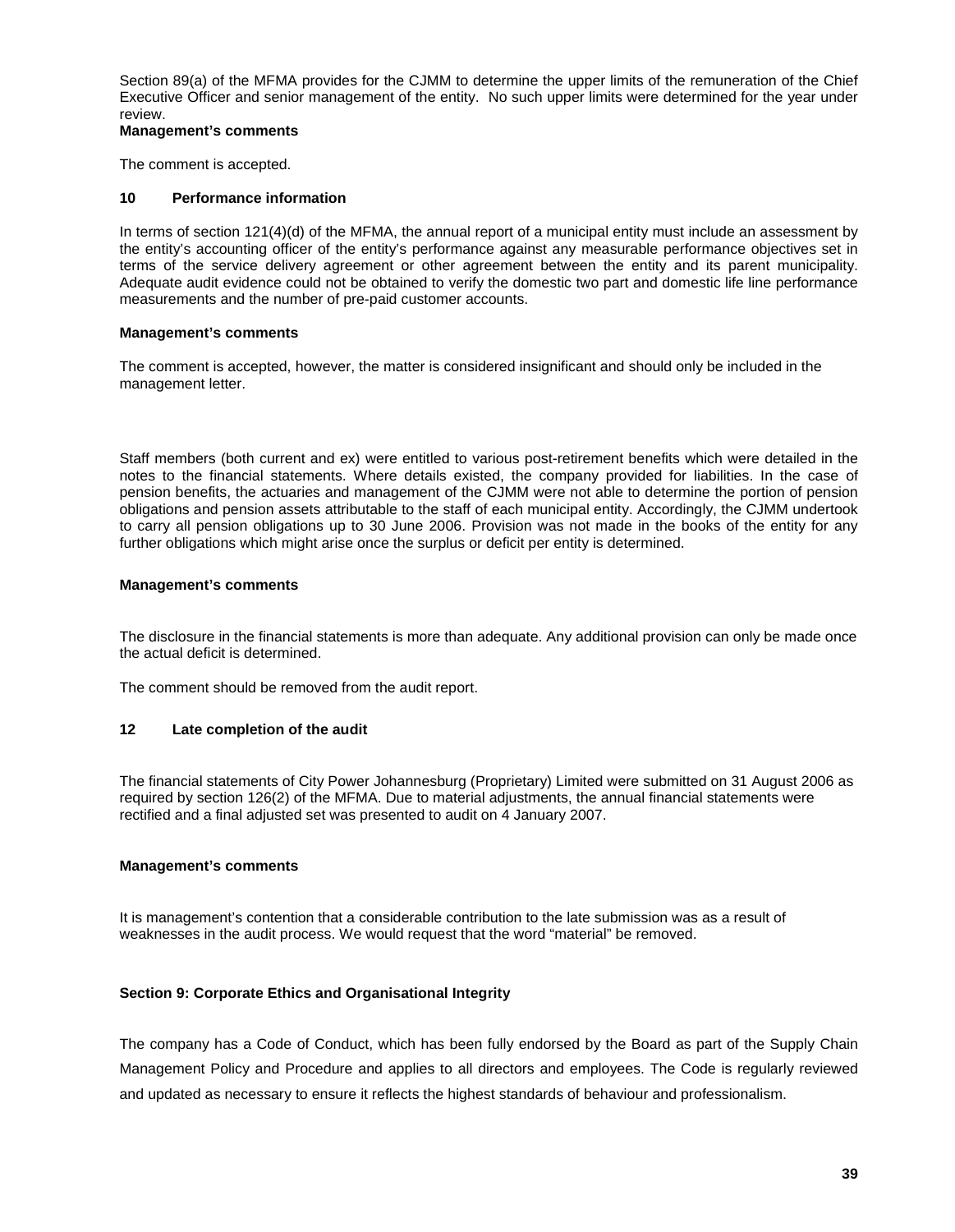In summary the Code requires that at all times, all company personnel act with utmost integrity and objectivity and in compliance with the letter and spirit of both the law and company policies. Failure by employees to act in terms of the Code results in disciplinary action. The Policy and Procedure is discussed with each new employee as part of his or her induction training and all employees are asked to sign a declaration confirming their compliance with the Policy and Procedure. A copy of the Policy and Procedure is available to interested parties upon request. A toll-free anonymous telephone facility exists for reporting of non-adherence to the Policy and Procedure or ethic related matters. Furthermore, any breach of the Policy and Procedure is considered a serious offence and is dealt with accordingly; as a result, this acts as a deterrent

# **Section 10: Sustainability Report**

# **Sustainability Risks**

The following are the top eight sustainability risks identified by EXCO and Board members arising from the above exercises.

- Network performance (interruptions and capacity)
- Non performance of CoJ Shared Services (RMU/Proton)
- EDI Restructuring
- Illegal connections, meter tampering, theft and vandalism
- Operating productivity
- Poor data quality
- People management

# **Network performance**

The company response strategy for this sustainability risk is given in Table 3.7 below:

City Power Johannesburg (Pty) Ltd customers are experiencing an unacceptably high level of supply interruptions and/or the network is not able to meet their electricity capacity needs. Previous presentations to the Board, EXCO and the Shareholder highlighted the overall poor condition of the City Power Johannesburg (Pty) Ltd electrical infrastructure. In order to create a sustainable network it is envisaged that large sums of capital be made available to City Power Johannesburg (Pty) Ltd in order to reduce the average age of the electrical infrastructure from 30 years to 15 years.

# **Response Strategies to be Considered**

Improve network planning Introduce a maintenance strategy Improve resource scheduling Improve quality of public lighting services

# **Non performance of COJ Shared Services**

City Power's domestic customers are experiencing a poor level of service. They have to interact with different contact centres in order to have their service needs met. (They do not experience one-stop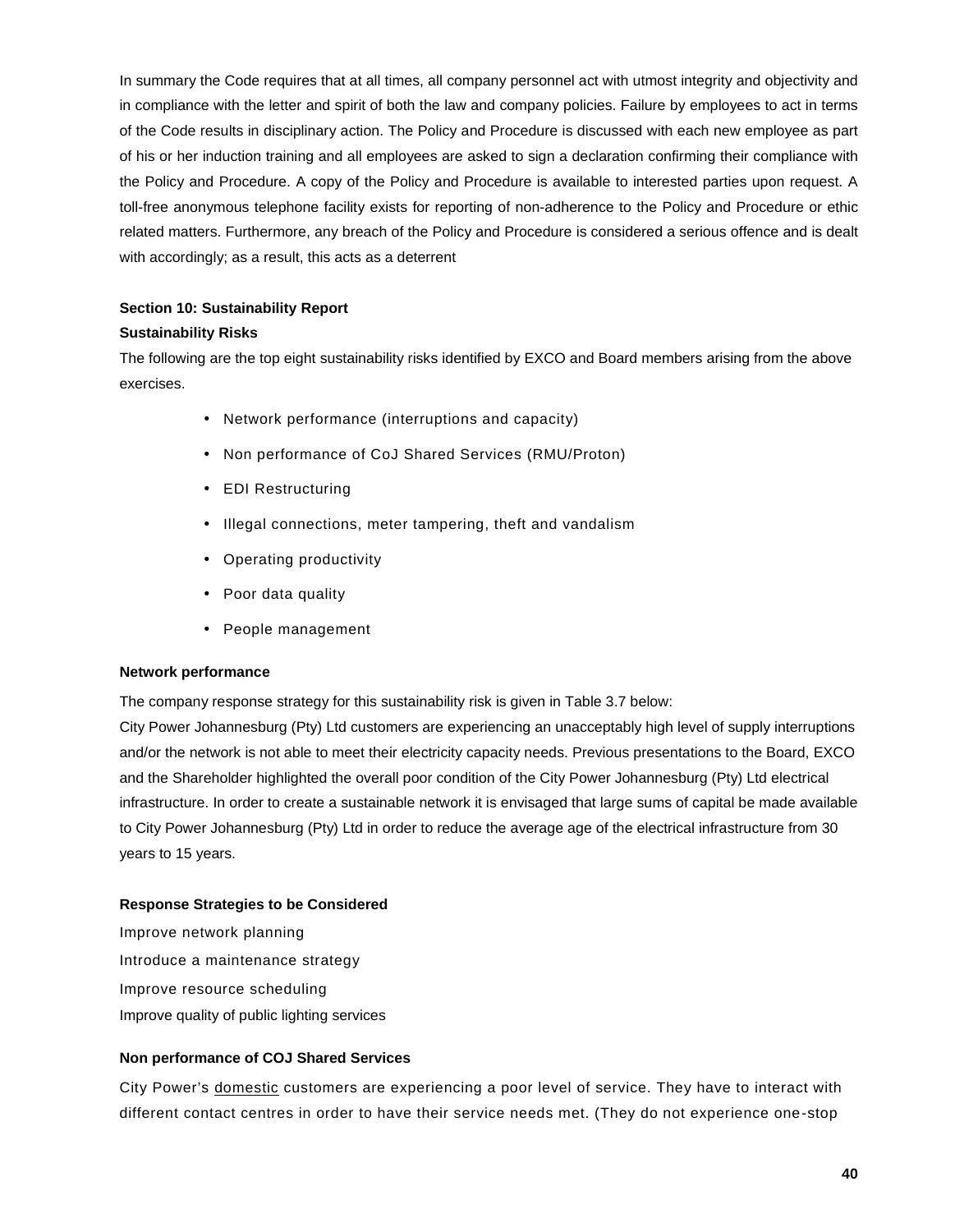customer service). The Phakama Project is an initiative currently underway which is aimed at addressing the shortfalls. Response Strategies Improve relations with RMU Deploy City Power Johannesburg (Pty) Ltd at the RMU Invoke RMU SLA penalties

# **EDI restructuring**

It is anticipated that City Power Johannesburg (Pty) Ltd will merge into JoRED, which is to be formed by June 2006. The key impact areas are: City Power's Board role in the RED City Power Johannesburg (Pty) Ltd Executive Team sustainability City Power Johannesburg (Pty) Ltd Governance processes City Power/RED –integration: process, systems and people requirements EDI shared services

#### **Response Strategies**

Sustained focus on service delivery Manage change dynamics – keep low key Assist COJ in development of the RED. Develop a City Power/RED integration strategy and re-craft City Power's business model accordingly, depending on the out comes of the due diligence. Represent COJ and City Power's interest at the various EDIHC work teams

#### **Illegal connections, meter tampering, theft and vandalism**

Losses through illegal connections, meter tampering, theft and vandalism significantly impact the profitability of the company. Company viability is dependant on the continuous reduction of these incidents

#### **Response Strategies**

Improve utilisation of security systems and resources at community service points Reduce cash in transit and cash management risks to a minimum Implement best practice strategies and procedures for cavalry team operations Regionalise Risk Control operations Reduce non-technical loses through strategic investigations

#### **Operating productivity**

City Power Johannesburg (Pty) Ltd has not significantly improved its operating productivity over the past three years. The current business plan also does not reflect significant productivity improvements for the future. This has a detrimental impact on the profitability of the business **Response Strategies**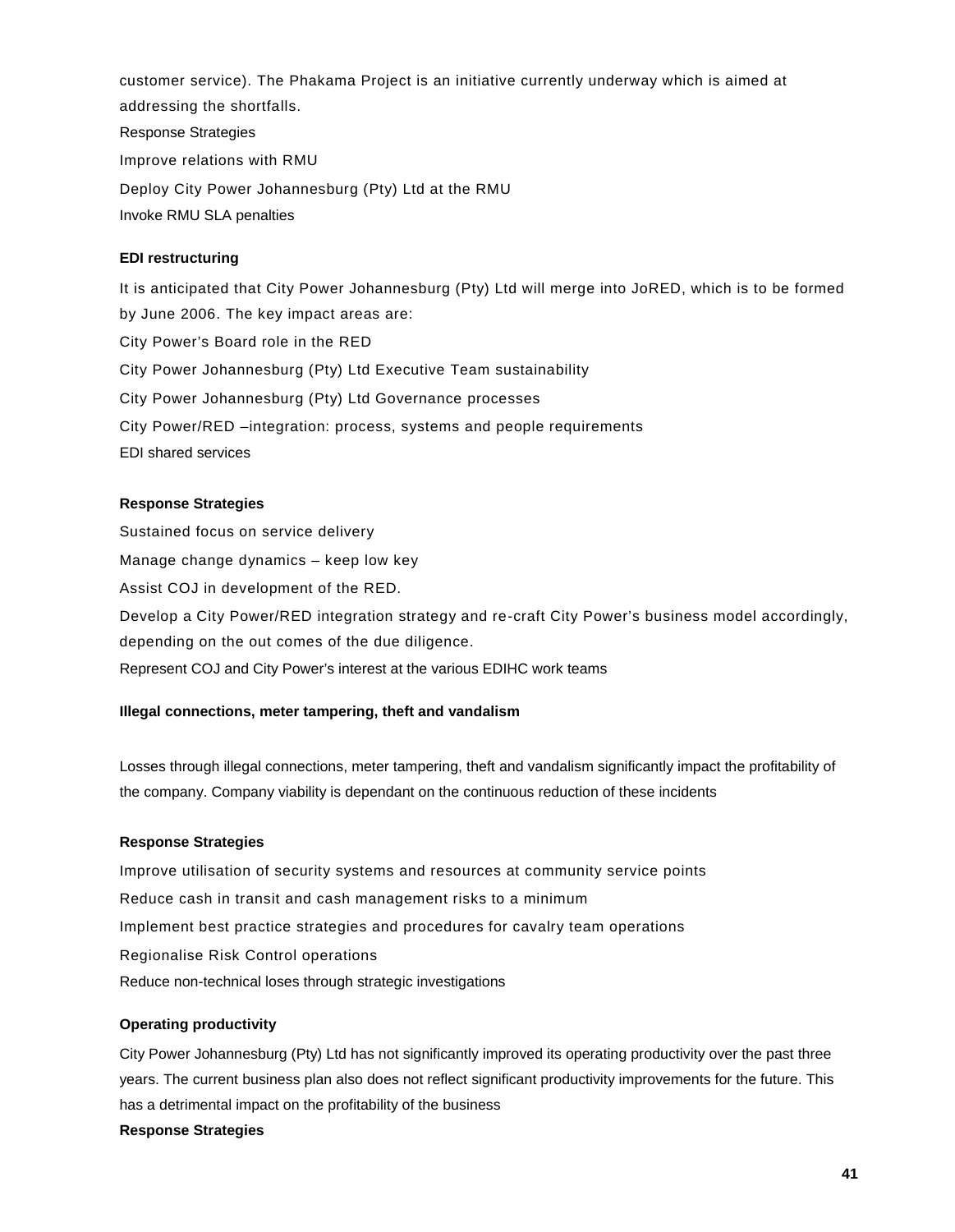Reduce operating costs Align targets with SAIDI productivity benchmarks Implement zero based budgeting practices Improve the utilisation of internal resources versus utilisation of external contractors Outsource non-core functions Improve time and attendance

# **Poor data quality**

City Power Johannesburg (Pty) Ltd does not have access to a comprehensive suite of business intelligence to facilitate appropriate management decision-making. Even in cases where business intelligence is available, the quality of data is poor resulting in poor decision-making or improper/wasteful activities

#### **Response Strategies**

Prepare and implement data management strategy

#### **People management**

Under capacitated in key service delivery areas

#### **Response Strategies**

Implement HR Strategy Build sustainable skills and competence base Pro-actively manage staff costs Cultivate a performance driven company culture Re-craft the remuneration philosophy Introduce mechanisms for retention of key skills and competencies

#### **Environmental Sustainability**

Research in South Africa in renewable energies is limited to non-grid electrification. The availability of new and more efficient technologies is as a result, uncertain in the short to medium term. Current research projects will have a minimal direct or indirect impact to the Electricity Distribution Industry (EDI) in the short term. Existing legislation makes it difficult for the effective introduction of "green power" within the municipal environment. Research projects under review in South Africa include the following:

#### **Solar Energy**

This form of energy can be used to generate electricity, heat water, cool and light buildings. For example, photovoltaic systems capture the energy in the sunlight and convert it directly into electricity.

# **Wind Energy**

Energy of the wind is used to generate electricity. This form of energy is used mainly in remote areas for large agricultural stock farms, as they are more reliable than diesel pumps.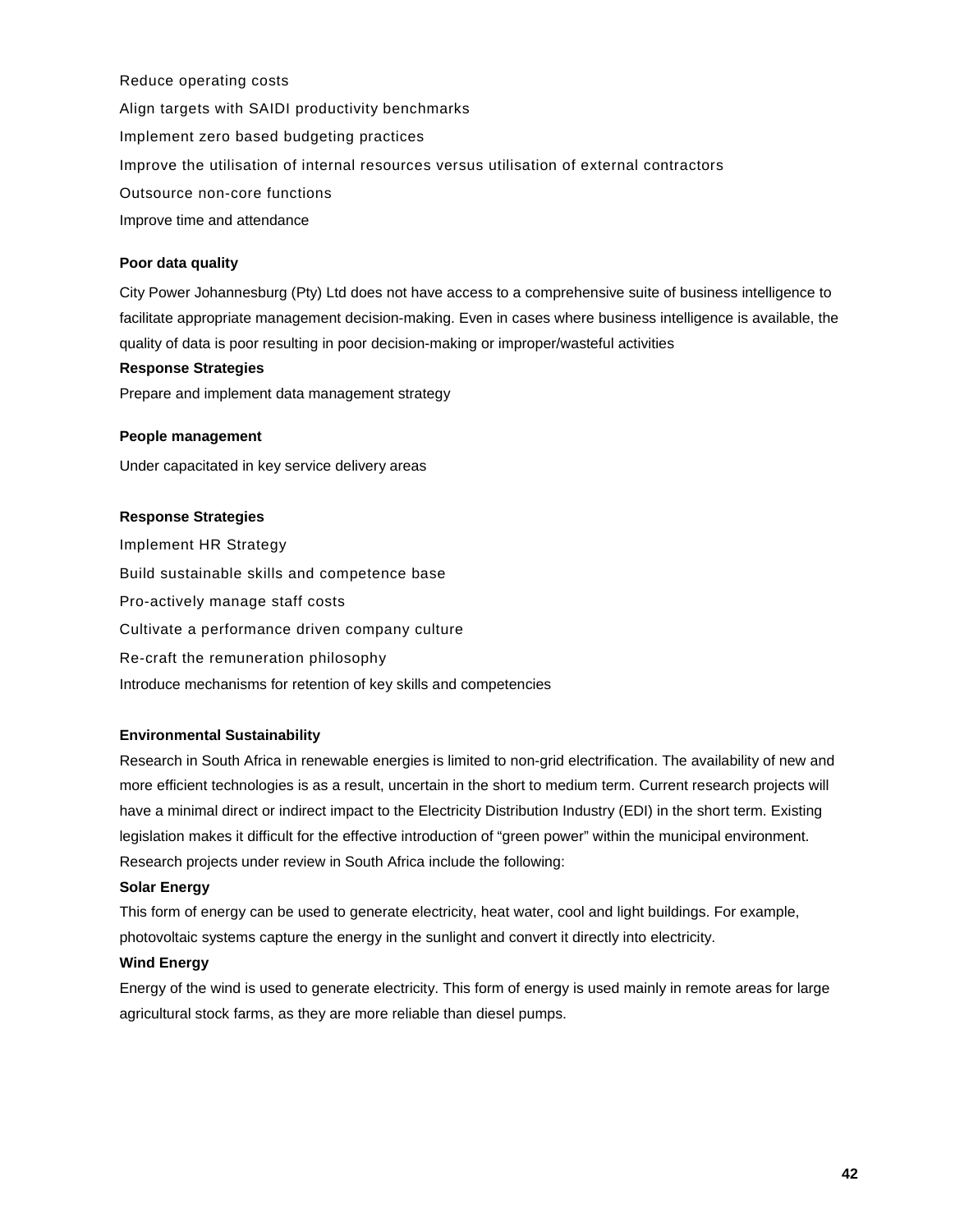#### **Biomass Energy**

Wood is the largest source of this type of energy. Other types of biomass include plants, residues from or forestry and organic components in industrial waste. Large-scale biomass utilisation encompasses direct combustion for process heat, ethanol production, gasification, co-generation and biogas production in the industrial sector. Other forms of renewable energies like hydropower and nuclear power have not been considered as they impact more on electricity generation than the demand side. Grid electricity consumption in South Africa remains the most used form of energy in the residential sector. In 2000, electricity alone accounted for 38.3% of the energy used. The on-going national electrification project is more likely to the reduce dependence of households on coal and wood for energy. The use of other alternative forms of energy like LPG and paraffin is also likely to reduce due to the national electrification project.

#### **Section 11: Corporate Social Responsibility Report**

The Company's Corporate Social Investment Philosophy and function have, over the years been broadly underpinned by the concept of sustainable development. The policy of City Power is to act as a facilitator rather than as sole sponsor of social investment projects. In this way, the long-term sustainability of projects is encouraged, additional donors attracted and formerly disadvantaged communities are empowered.

In the financial year under review, City Power contributed food parcels to orphanages in Alexandra. This included items like sugar, tea, Millie-meal, bread flower and other foodstuffs. The contributions were done during the Christmas season with the aim of making Christmas enjoyable to the children in the orphanages. This was after City Power realized that the orphanages would not be able to provide a descent Christmas meal to the children in their care.

In the Roodepoort area, City Power partnered with **Roodepoort Record News Paper** in a project named the "Winter Chill Chaser". This project, which was launched during the winter months, led to the purchase of winter blankets for needy families and to street children. The blankets were donated to poor families in informal settlements and also to street kits in an attempt to protect them from the winter cold.

In another initiative we collected second hand clothes from City Power employees and gave them to families, which could not afford to purchase descent clothing for themselves.

City Power engages annually in the projects of collecting donations to needy children through the annual Casual Day donations where we encourage employees to donate funds through purchasing Casual Day stickers. The funds collected on this particular day are used for donations to needy organizations.

The Public Relations & Communications Department partners annually with CANSA: Cancer Association of South Africa and produce City Power branded diaries which do not only contribute to funding the Association, but also contribute to branding City Power while simultaneously positioning it as a good corporate citizen. Funds collected through this initiative are used by the Cancer association to take care of people affected by Cancer.

#### **Community Social Investment**

With regards to community investment projects, City Power aims to contribute not only hand-outs for improving people's lives but also aims at encouraging community upliftment projects and hopefully in someway invest into the future economic and social upliftment of our communities. Unlike the social responsibility projects, these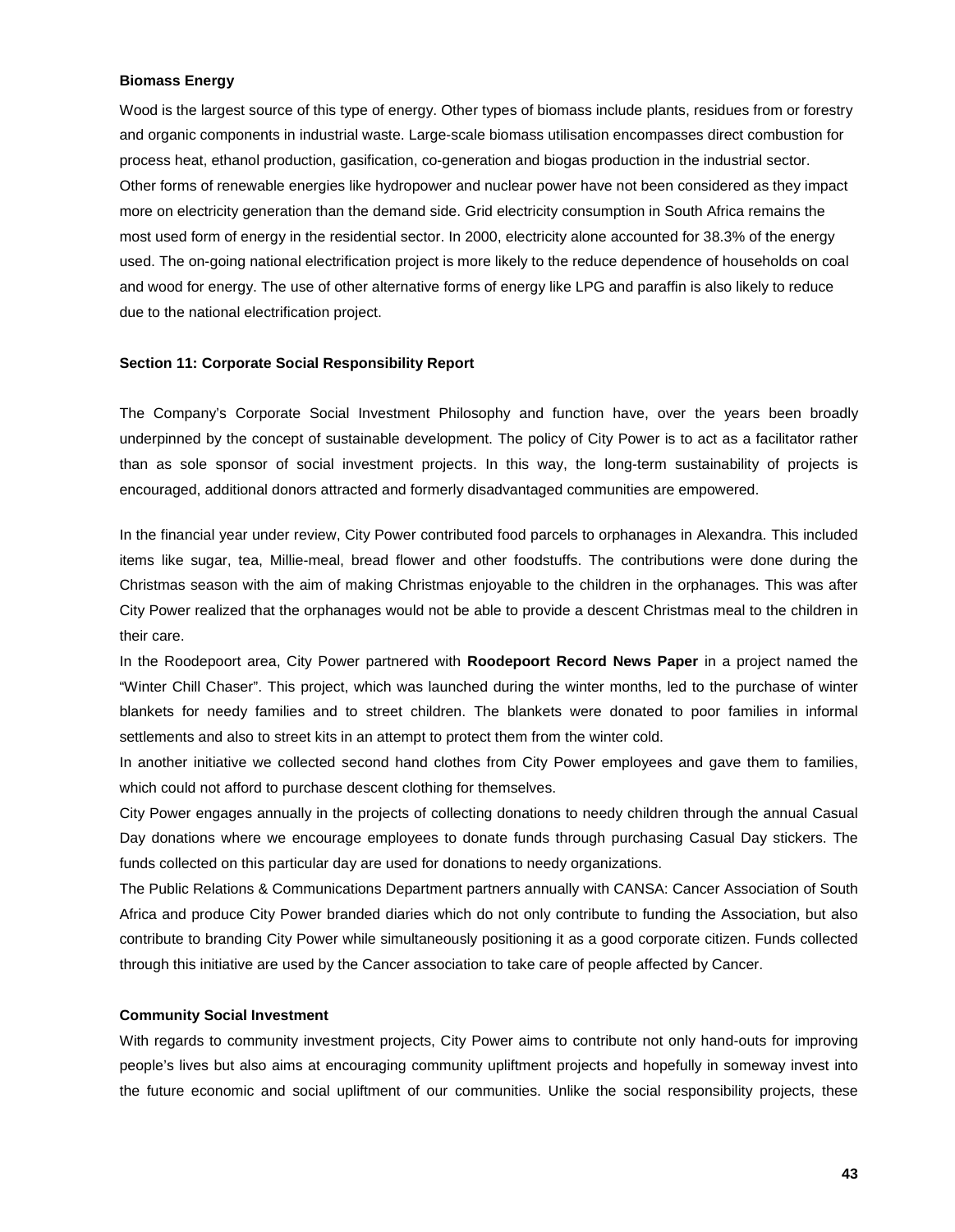projects are more of an investment into the future and we hope that somehow we can influence the direction of history and contribute to a better life for all in our area of supply today and into the future.

One such project is our partnership with Continuity South Africa where we contributed computers, printers and fridges to Igugulethu Primary School, which is situated in an informal settlement in Lenasia south of Johannesburg. We are of the view that this contribution immediately met the basic needs of the school and allowed it to run in a professional manner.

In another contribution in Alexandra Township and in the Johannesburg city center, City Power, in partnership with Phillips contributed low energy consumption light bulbs to the schools in the area. While on this project, the utility also took the opportunity to educate both learners and teachers about electricity related matters, like the difference between a low energy consumption bulb and other light bulbs. School children were also educated about the safe use of electricity, saving energy, billing process, illegal connections and other electricity related matters.

In Lenasia and Ennerdale areas, City Power partnered with a community radio station named **East Wave Radio Station** in educating learners about electricity, its use, saving on electricity, illegal connections, payment and other electricity related matters. While this was an educational initiative, City Power in partnership with Coin Africa donated radio sets and other teaching and learning equipments, which could assist teachers to facilitate teaching and learning.

In Midrand and the Johannesburg City Center, City Power partnered with the Department of education to educate learners about electricity matters. While this was an educational initiative, City Power further used the opportunity to meet the basic needs of the poor schools in both areas through donations of teaching and learning aids as well as low energy consumption light bulbs.

The Company awarded a total of 44 bursaries amounting to R2 million to young people from disadvantaged backgrounds and 43% of all bursary holders are females.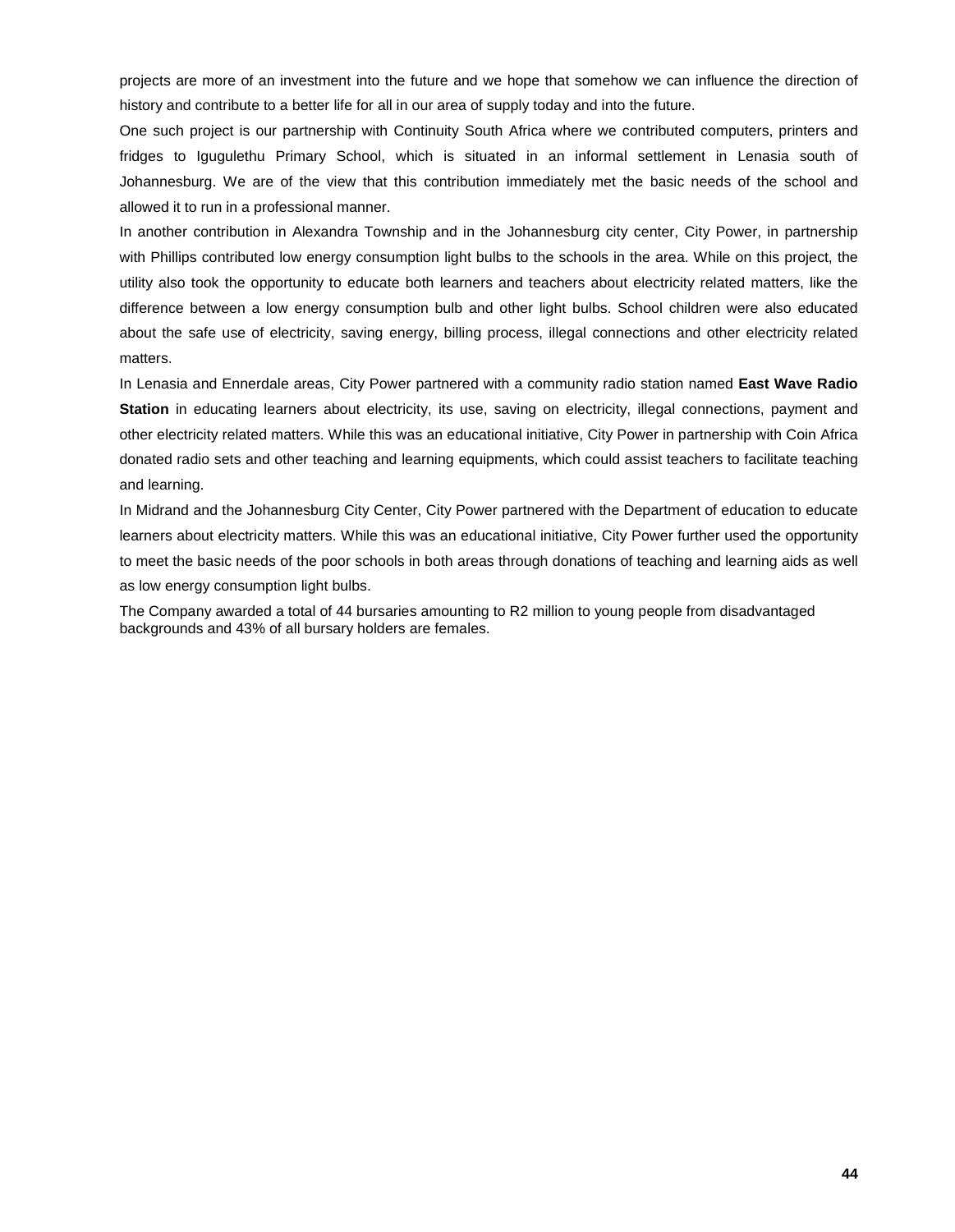# **High Level Organisation Structure (as from 1 July 2006)**



**Functions**

#### **Office of the MD**

- **Legal**
- Security Risk Control
- Internal Audit
- Public Relations and Communications
- Business Planning & Continuous Improvement Group

# **Engineering Services**

- **Technology**
- Projects Planning
- Projects Management
- Support Services
- Program Management
- Realization & Quality Ass
- Capital Execution
- Stores and distribution (CAPEX)
- Building & Works Services

# **Customer Services Group**

- Customer Services
- **Account Operations**
- Key Customer Executives • Product Development
- & Pricing
- **Tariffs**
- **IS Architecture**
- 
- IS Solution Support Services<br>• Program Management
- Program Management<br>• Realization & Quality A • Realization & Quality Ass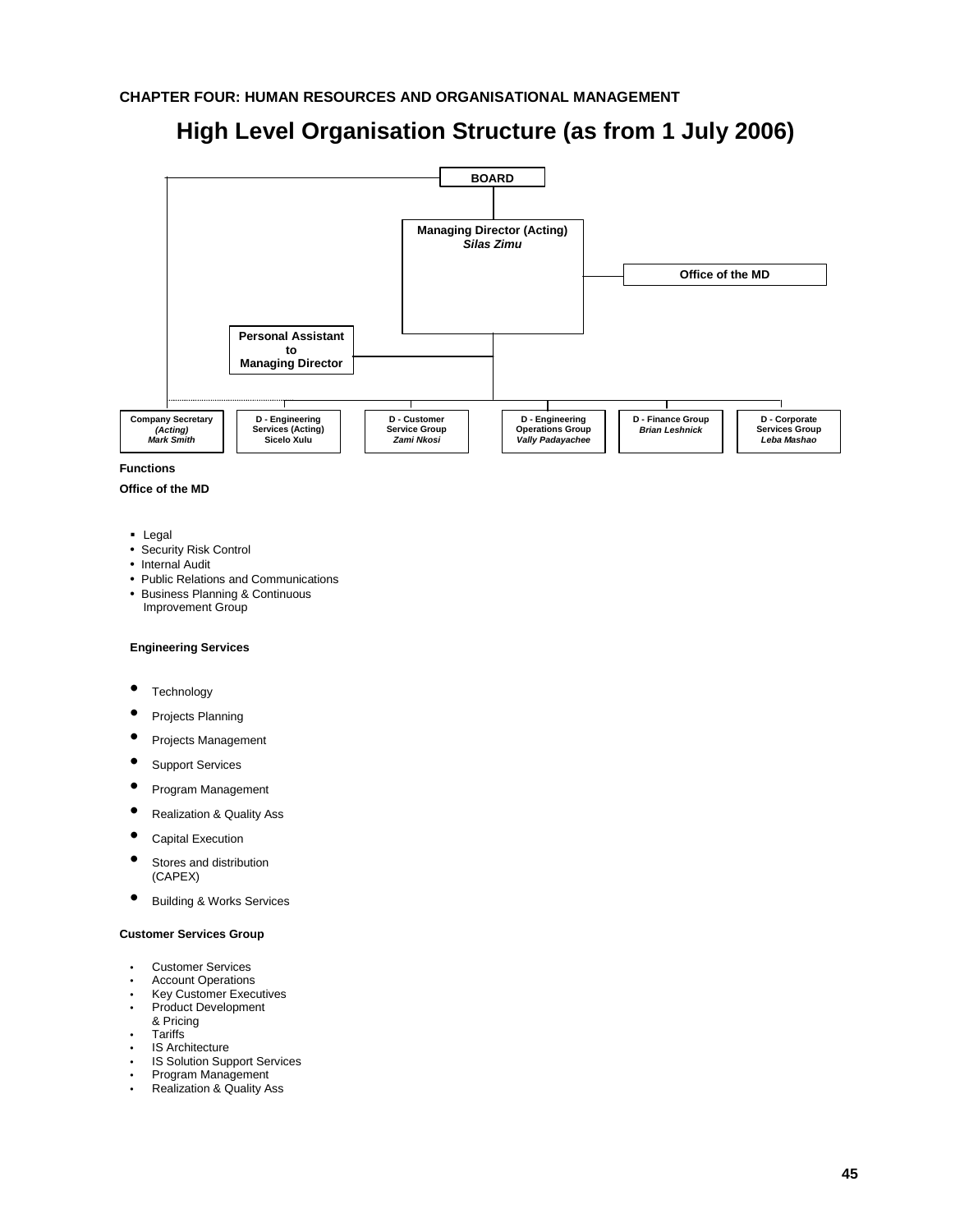#### **Engineering Operations**

- 
- 
- **Generators**
- Program Management
- Maintenance, Tx, Dx<br>
SHER<br>
 Fleet, Mobile<br>
Generators<br>
 Program Managemen<br>
 Realization & Quality<br>
Ass<br>
 Stores and distributior<br>
(OPEX)<br>
 Wublic lighting<br>
 Energy Trading<br>
 Supply Availability<br>
 Supply Availabi • Realization & Quality Ass
- Stores and distribution (OPEX)
- Public lighting
- Energy Trading
- Supply Availability

#### **Finance Group**

- Financial Planning
- Financial Reporting
- Financial Analysis
- Assets and Insurance<br>• Financial Operations
- 
- Financial Operations<br>• Supply Chain Manage<br>• RFF • Supply Chain Management
- BEE<br>• Progr
- Program Management<br>• Realization & Quality A
- Realization & Quality Ass

- Human Resources<br>• Organisation Devel
- Organisation Development
- Employee Relations
- Employee Benefits
- Employee Recruitment
- Employee Development<br>• Employee Wellheing
- Employee Wellbeing
- Employment Equity
- Change Management
- Program Management
- Realization & Quality Ass
- Canteen
- Office Cleaning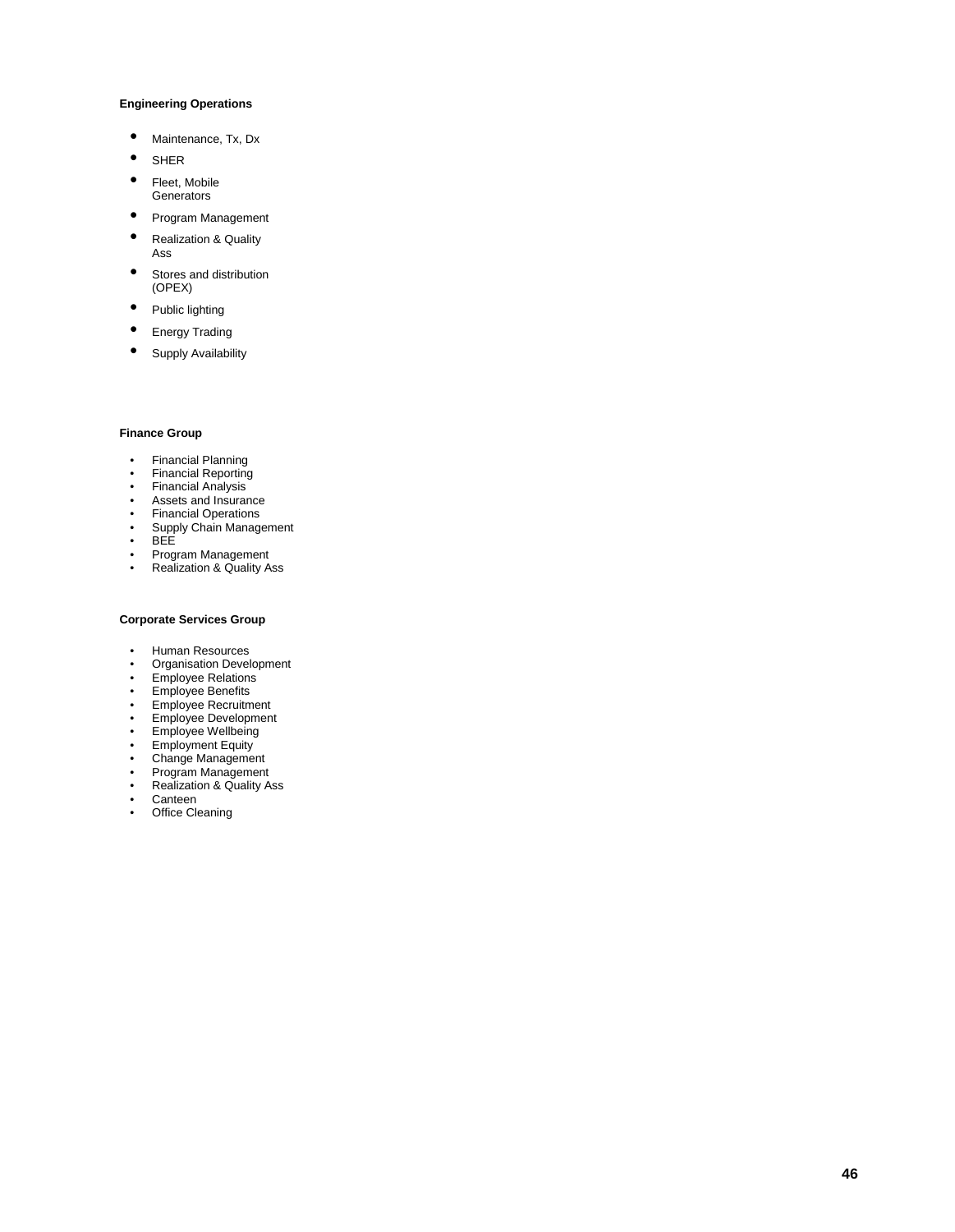# **DEMOGRAPHICS FOR CUSTOMER SERVICE GROUP AS AT 30 JUNE 2006**

| <b>CUSTOMER</b><br><b>SERVICES</b> |           |           |           |             |           |                |              |          |                 |              |
|------------------------------------|-----------|-----------|-----------|-------------|-----------|----------------|--------------|----------|-----------------|--------------|
|                                    | <b>BM</b> | <b>BF</b> | <b>CM</b> | CF          | <b>WM</b> | <b>WF</b>      | <b>IM</b>    | IF       | <b>Disabled</b> | <b>Total</b> |
| Executive                          | 0         | 0         | 0         | 0           | 0         | 0              |              | 0        | 0               |              |
| <b>General Managers</b>            |           | 2         | 0         | $\mathbf 0$ | 0         | 0              | $\mathbf{0}$ | 0        | 0               | 3            |
| Senior Management                  | 2         | 0         | 0         | 0           | $\Omega$  | 0              | 0            | 0        | 0               | $\mathbf{2}$ |
| Managerial                         | 11        | 2         |           | $\Omega$    | 8         |                | $\Omega$     | $\Omega$ | 0               | 23           |
| Professionals                      | 11        | 11        |           | $\mathbf 0$ |           | 3              | $\Omega$     | 0        | 0               | 33           |
| Supervisory                        | 10        | 6         | 0         | $\mathbf 0$ |           | $\mathfrak{p}$ | $\mathbf 0$  | $\Omega$ | 0               | 19           |
| Administration                     | 49        | 78        | 6         | 6           | 2         | 5              |              |          | 0               | 148          |
| Support                            | 24        | $\Omega$  | 4         | $\mathbf 0$ | 4         | $\Omega$       | $\Omega$     | $\Omega$ | 0               | 32           |
|                                    | 108       | 99        | 12        | 6           | 22        | 11             | 2            |          | 0               | 261          |

# **DEMOGRAPHICS FOR COMMERCIAL SERVICES GROUP 30 JUNE 2006**

| <b>COMMERCIAL</b><br><b>SERVICES</b> |                 |           |           |    |                 |                |           |          |                 |              |
|--------------------------------------|-----------------|-----------|-----------|----|-----------------|----------------|-----------|----------|-----------------|--------------|
|                                      | <b>BM</b>       | <b>BF</b> | <b>CM</b> | CF | <b>WM</b>       | <b>WF</b>      | <b>IM</b> | IF       | <b>Disabled</b> | <b>Total</b> |
|                                      |                 |           |           |    |                 |                |           |          |                 |              |
| Executive                            |                 | 0         |           |    | 0               | 0              | 0         | 0        | 0               |              |
| <b>General Managers</b>              |                 | 0         | $\Omega$  | 0  | 0               | 0              | 0         | 0        | 0               |              |
| Senior                               |                 |           |           |    |                 |                |           |          |                 |              |
| Management                           | 0               | 0         |           | 0  | 0               | 0              | 0         | 0        | 0               |              |
| Managerial                           | 3               | 3         |           |    | 5               |                |           |          |                 | 15           |
| Professionals                        | 10 <sup>1</sup> | 0         |           |    | 4               | 0              | 0         | $\Omega$ | 0               | 14           |
| Supervisory                          | 14              | 0         |           | C  | 6               | $\overline{2}$ | 0         | 0        |                 | 25           |
| Administration                       | 10              | 14        | ⌒         |    | $\mathfrak{p}$  | 6              | 0         | 0        | 0               | 35           |
| Artisan                              | 6               | 0         |           |    | 10 <sup>1</sup> | 0              | 0         | 0        |                 | 17           |
| Support                              | 140             | 34        |           | 0  | $\Omega$        | 0              | 0         | 0        | 0               | 175          |
| <b>General Worker</b>                | 25              | 3         | 0         |    | 0               | 0              | 0         | 0        | 0               | 28           |
|                                      | 210             | 54        |           | 3  | 27              | 9              | л         |          | 0               | 312          |

# **DEMOGRAPHICS FOR OPERATIONS GROUP 30 JUNE 2006**

| <b>OPERATIONS</b><br><b>GROUP</b> |           |           |           |    |           |           |                |              |                 |              |
|-----------------------------------|-----------|-----------|-----------|----|-----------|-----------|----------------|--------------|-----------------|--------------|
|                                   | <b>BM</b> | <b>BF</b> | <b>CM</b> | CF | <b>WM</b> | <b>WF</b> | <b>IM</b>      | IF           | <b>Disabled</b> | <b>Total</b> |
| Executive                         |           | 0         | 0         | 0  | 0         | 0         | 0              | 0            | 0               |              |
| <b>General Managers</b>           | ⌒         | 0         | 0         | 0  | 3         | 0         |                | 0            | 0               | 6            |
| Senior Management                 |           | 0         | 0         | 0  |           | 0         | 0              | $\Omega$     | 0               |              |
| Managerial                        | 14        | 0         |           | 0  | 11        | 0         | $\overline{2}$ | $\Omega$     | 0               | 28           |
| Professionals                     | 38        | 19        | 5         | U  | 54        |           | 4              | л            | 0               | 122          |
| Supervisory                       | 56        | 12        | 9         | 0  | 47        | 0         | 3              | 0            | 0               | 127          |
| Administration                    | 12        | 33        | 3         | O  | 3         | 18        |                | ◢            | 0               | 71           |
| Artisan                           | 144       | 10        | 19        |    | 60        | 0         | 4              | $\Omega$     | 0               | 238          |
| Support                           | 287       | 19        | 5         | 0  | 10        | 2         | 0              | $\Omega$     | 0               | 323          |
| <b>General Worker</b>             | 321       | 0         | 5         | 0  | 0         | 0         | O              | $\Omega$     | 0               | 326          |
|                                   | 875       | 93        | 47        |    | 189       | 21        | 15             | $\mathbf{2}$ | 0               | 1243         |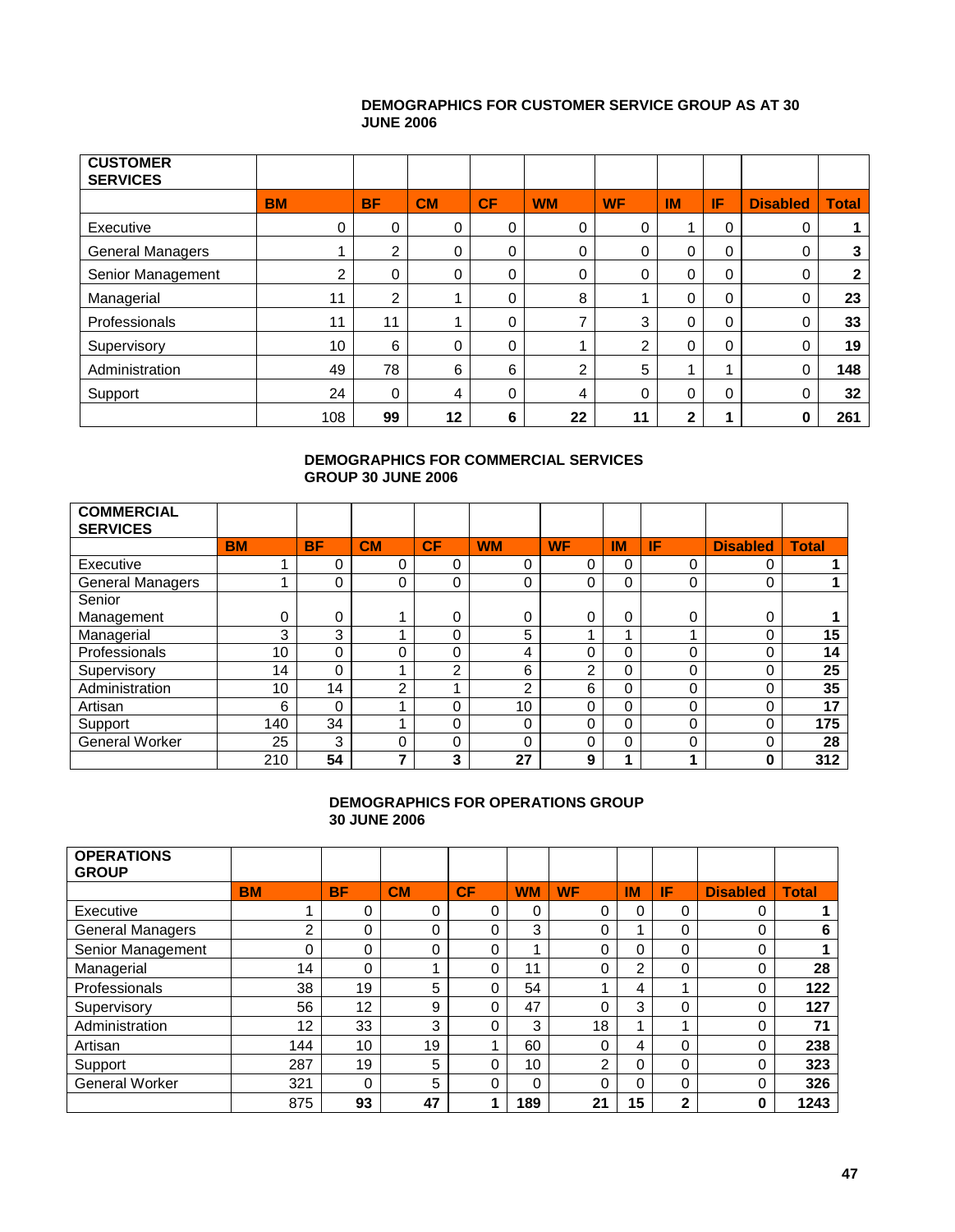# **DEMOGRAPHICS FOR FINANCE GROUP 30 JUNE 2006**

| <b>FINANCE</b>        |           |           |           |             |           |           |           |          |                 |              |
|-----------------------|-----------|-----------|-----------|-------------|-----------|-----------|-----------|----------|-----------------|--------------|
|                       | <b>BM</b> | <b>BF</b> | <b>CM</b> | CF          | <b>WM</b> | <b>WF</b> | <b>IM</b> | IF       | <b>Disabled</b> | <b>Total</b> |
| Executive             | 0         | 0         | 0         | 0           |           | 0         | 0         | 0        | 0               |              |
| General               |           |           |           |             |           |           |           |          |                 |              |
| Managers              | 0         | 0         | 0         | 0           | 0         | 0         | 0         | 0        | 0               | 0            |
| Senior                |           |           |           |             |           |           |           |          |                 |              |
| Management            | 0         | 0         | 0         | $\mathbf 0$ | 0         | 0         | 0         | 0        | $\Omega$        | 0            |
| Managerial            |           |           | 0         | 0           |           | 0         |           | 0        | 0               | 4            |
| Professionals         | 3         | 3         | 0         | $\Omega$    | 3         | 0         | 0         | $\Omega$ | $\Omega$        | 9            |
| Supervisory           | O         | 0         | 0         | 0           | 0         | 0         | 0         | $\Omega$ | $\Omega$        | $\bf{0}$     |
| Administration        | ⌒         | 5         | 0         |             | 3         | 4         | 0         | 0        | $\Omega$        | 15           |
| Artisan               | 0         | 0         | 0         | 0           | 0         | 0         | 0         | $\Omega$ | 0               | 0            |
| Support               | 0         | 0         | 0         | $\Omega$    | 0         | $\Omega$  | 0         | 0        | $\Omega$        | 0            |
| <b>General Worker</b> | 0         | 0         | 0         | 0           | 0         | 0         | 0         | $\Omega$ | 0               | 0            |
|                       | 6         | 9         | 0         |             | 8         | 4         |           | 0        | 0               | 29           |

# **DEMOGRAPHICS FOR CORPORATE SERVICES GROUP 30 JUNE 2006**

| <b>CORPORATE</b><br><b>SERVICES</b> |           |           |           |    |                |           |           |    |                 |              |
|-------------------------------------|-----------|-----------|-----------|----|----------------|-----------|-----------|----|-----------------|--------------|
|                                     | <b>BM</b> | <b>BF</b> | <b>CM</b> | CF | <b>WM</b>      | <b>WF</b> | <b>IM</b> | IF | <b>Disabled</b> | <b>Total</b> |
| Executive                           | 0         |           | 0         | 0  | 0              | 0         | 0         | 0  | 0               |              |
| <b>General Managers</b>             | 0         |           | 0         | 0  |                | 0         | 0         | 0  | 0               | $\mathbf{2}$ |
| Senior Management                   |           | 0         | 0         | 0  |                | 0         | 0         | 0  | 0               | 2            |
| Managerial                          | っ         | 3         |           | 0  | າ              |           | 0         | 0  | 0               | 9            |
| Professionals                       | 8         | 16        | 0         | 2  | $\overline{2}$ | 0         | 0         |    | 0               | 29           |
| Supervisory                         | 4         | 0         | 0         | 0  | 0              | 3         | 0         | 0  | 0               |              |
| Administration                      | 10        | 12        | 0         |    | 0              | 0         | 0         | 0  | 0               | 23           |
| Artisan                             | 0         | 0         | 0         | 0  | 0              | 0         | 0         | 0  | 0               | $\bf{0}$     |
| Support                             |           | 3         | 0         |    | 0              | 0         | 0         | 0  | 0               | 5            |
| <b>General Worker</b>               | 0         | 0         | 0         | 0  | 0              | 0         | 0         | 0  | 0               | $\bf{0}$     |
|                                     | 26        | 36        |           | 4  | 6              | 4         | 0         |    | 0               | 78           |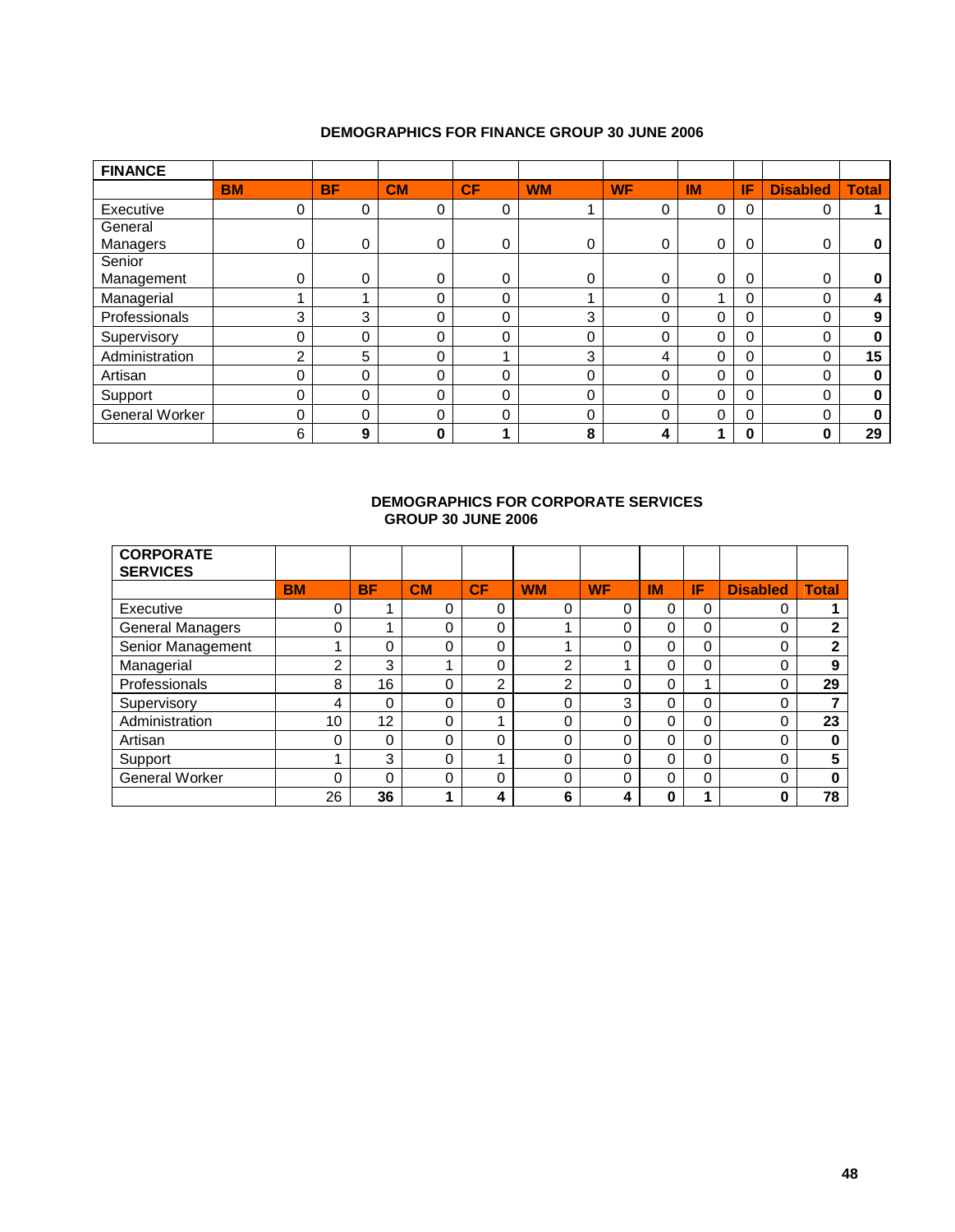# **DEMOGRAPHICS FOR OFFICE OF THE MD GROUP 30 JUNE 2006**

| <b>OFFICE OF</b><br>THE MD |           |             |           |           |              |           |           |          |                 |              |
|----------------------------|-----------|-------------|-----------|-----------|--------------|-----------|-----------|----------|-----------------|--------------|
|                            | <b>BM</b> | <b>BF</b>   | <b>CM</b> | <b>CF</b> | <b>WM</b>    | <b>WF</b> | <b>IM</b> | IF       | <b>Disabled</b> | <b>Total</b> |
| Executive                  | 0         | 0           | 0         | 0         | 0            | 0         | $\Omega$  | $\Omega$ | 0               | 0            |
| General                    |           |             |           |           |              |           |           |          |                 |              |
| Managers                   | 4         | 0           | 0         | 0         | 0            | 0         | 0         |          | 0               | 8            |
| Senior                     |           |             |           |           |              |           |           |          |                 |              |
| Management                 | 0         | 0           | 0         | 0         | 0            | 0         | 0         | $\Omega$ | $\Omega$        | 0            |
| Managerial                 | 2         | 3           | 0         | 0         | 0            |           | 0         | $\Omega$ | 0               | 6            |
| Professionals              |           | ۸           |           | 0         |              | 0         | 0         | $\Omega$ | 0               | 4            |
| Supervisory                | 0         | $\mathbf 0$ | 0         | 0         | 0            | 0         | $\Omega$  | $\Omega$ | 0               | 0            |
| Administration             | 3         | 5           | 0         | 3         |              | 3         | 0         | $\Omega$ | 0               | 15           |
| Artisan                    | 0         | 0           | 0         | 0         | 0            | $\Omega$  | $\Omega$  | $\Omega$ | 0               | 0            |
| Support                    | 0         | и           | 0         | 0         | 0            | 0         | $\Omega$  | $\Omega$ | 0               |              |
| General                    |           |             |           |           |              |           |           |          |                 |              |
| Worker                     | 0         | 0           | 0         | 0         | 0            | 0         | $\Omega$  | $\Omega$ | 0               | 0            |
|                            | 10        | 10          | 4         | 3         | $\mathbf{2}$ | 4         | O         |          | 0               | 31           |

# **DEMOGRAPHICS FOR TRANSFORMATION AND STRATEGY GROUP 30 JUNE 2006**

| <b>TRANSFORMATION</b>   |   |           |    |    |           |           |    |    |                 |              |
|-------------------------|---|-----------|----|----|-----------|-----------|----|----|-----------------|--------------|
| <b>AND STRATEGY</b>     |   |           |    |    |           |           |    |    |                 |              |
|                         |   | <b>BF</b> | CM | CF | <b>WM</b> | <b>WF</b> | IM | IF | <b>Disabled</b> | <b>Total</b> |
| Executive               | 0 | 0         |    | 0  |           | 0         |    | 0  | 0               |              |
| <b>General Managers</b> | 0 | 0         |    | 0  | 0         | 0         | 0  | 0  | 0               |              |
| Senior Management       | 0 | 0         |    | 0  |           | 0         |    | 0  |                 |              |
| Managerial              | 0 |           |    | 0  |           | 0         | O  | 0  |                 | 2            |
| Professionals           | 0 | 0         |    | 0  | $\Omega$  | 0         |    | 0  | 0               |              |
| Supervisory             | 0 | 0         |    | 0  | $\Omega$  | O         | 0  | 0  |                 |              |
| Administration          | 0 |           |    | 0  | 0         | 0         | 0  | 0  | 0               |              |
| Artisan                 | 0 | 0         | 0  | 0  | 0         | 0         | 0  | 0  | 0               |              |
| Support                 | 0 | 0         | 0  | 0  | 0         | 0         | 0  | 0  |                 |              |
| <b>General Worker</b>   | 0 | 0         |    | 0  | 0         | ∩         | U  | 0  | ∩               | ŋ            |
|                         | 0 | 2         | 0  | 0  |           | 0         | 0  | 0  | 0               |              |

| <b>DEMOGRAPHICS FOR CITY POWER 30 JUNE 2006</b> |      |     |    |                |     |               |    |   |   |      |
|-------------------------------------------------|------|-----|----|----------------|-----|---------------|----|---|---|------|
|                                                 |      |     |    |                |     |               |    |   |   |      |
| Executive                                       | 2    |     | 0  | 0              |     | 0             | ◢  | 0 | 0 | 5    |
| <b>General Managers</b>                         | 8    | 3   | 0  | 0              | 4   | 0             | 4  |   | 0 | 17   |
| Senior Management                               | 3    | 0   |    | 0              | 2   | 0             | 0  | 0 | 0 | 6    |
| Managerial                                      | 32   | 13  | 4  | 0              | 28  | 3             | 4  |   | 0 | 86   |
| Professionals                                   | 72   | 56  | 8  | $\mathfrak{p}$ | 72  | 4             | 5  | 2 | 0 | 216  |
| Supervisory                                     | 84   | 15  | 10 | 3              | 54  | 7             | 3  | 0 | 0 | 176  |
| Administration                                  | 85   | 146 | 8  | 14             | 11  | 36            | 2  | 2 | 0 | 304  |
| Artisan                                         | 150  | 10  | 20 | и              | 70  | 0             | 4  | 0 | 0 | 255  |
| Support                                         | 451  | 55  | 10 | $\mathfrak{p}$ | 13  | $\mathcal{P}$ | 0  | 0 | 0 | 533  |
| General Worker                                  | 344  | 4   | 4  | 0              | 0   | 0             | 0  | 0 | 0 | 352  |
|                                                 | 1231 | 303 | 65 | 22             | 255 | 52            | 20 | 6 |   | 1954 |

(Note the demographics above are at 30 June 2006 prior to the revised management structure)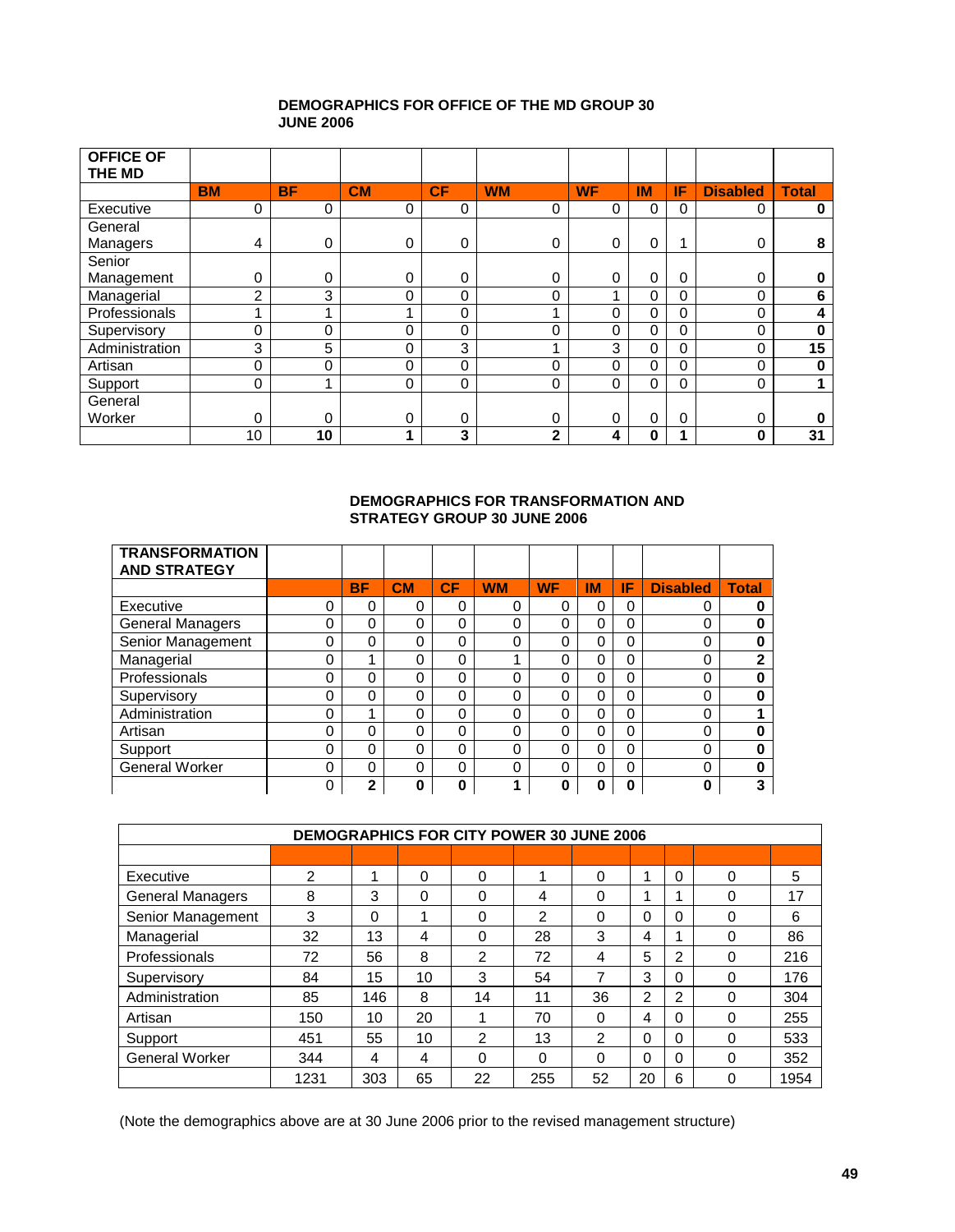#### **Section 1: Human Resource Management**

City Power implemented a comprehensive Human Resources Strategy during July 2005 in order to ensure ongoing alignment with between internal strategies, policies and practices and industry best practice. Emphasis was placed on the development and implementation of a Job Grading System, Remuneration Philosophy & Strategy, Attraction & Retention Strategy, Skills Audit and the enhancement of the existing Performance Management System. The Human Resources policies were reviewed periodically to ensure that it remains relevant and practical for the changing needs of the Company and to ensure the attraction and retention of competent employees that will ad value on an ongoing basis.

Our vision is to be the employer of choice in our field through the ongoing alignment to industry best practice.

#### **Section 2: Employment Equity**

The progressive employment practices implemented by the Company ensure that the targets for Employment Equity and Gender Equity are being met on an ongoing basis. The implementation of the developed Attraction and Retention Strategy will further enhance the Company's ability to compete in the market for the required skills and competencies. We are committed to endorse the four key areas of employment equity identified by the Employment Equity Act:

- elimination of discrimination in decision-making;
- promotion of employee diversity;
- reduction of barriers to advancement of the disadvantaged; and
- $\cdot$  introduction of measures and procedures for transformation.

Again we delivered on our conviction to ensure that previously disadvantaged companies can compete in the market and our success can be measured by the percentage of procurement that was spent on the designated companies and individuals.

#### **Section 3: Skills Development and Training**

City Power's success and sustained competitive advantage is dependent upon the pool of skills, attributes and capabilities of its human resources. To this end a planned process was implemented to improve individual, team, group and business performance. Emphasis was placed on the development of an appropriate conceptual competency framework that provides an ideal foundation for, among other things, recruitment and selection, reward management, performance management, career management, staff re-deployment, training and development, talent pool management and other human resources related processes.

Our skills development programmes are in line with the requirements of the Skills Development Act and our workplace plan (WSP) is aligned to our business plan and focus is placed on occupational specific programmes, management development and legally required training. In the next year, our training will focus on addressing the gaps as identified in the gap analysis that forms an integral part of the Skills Audit rollout.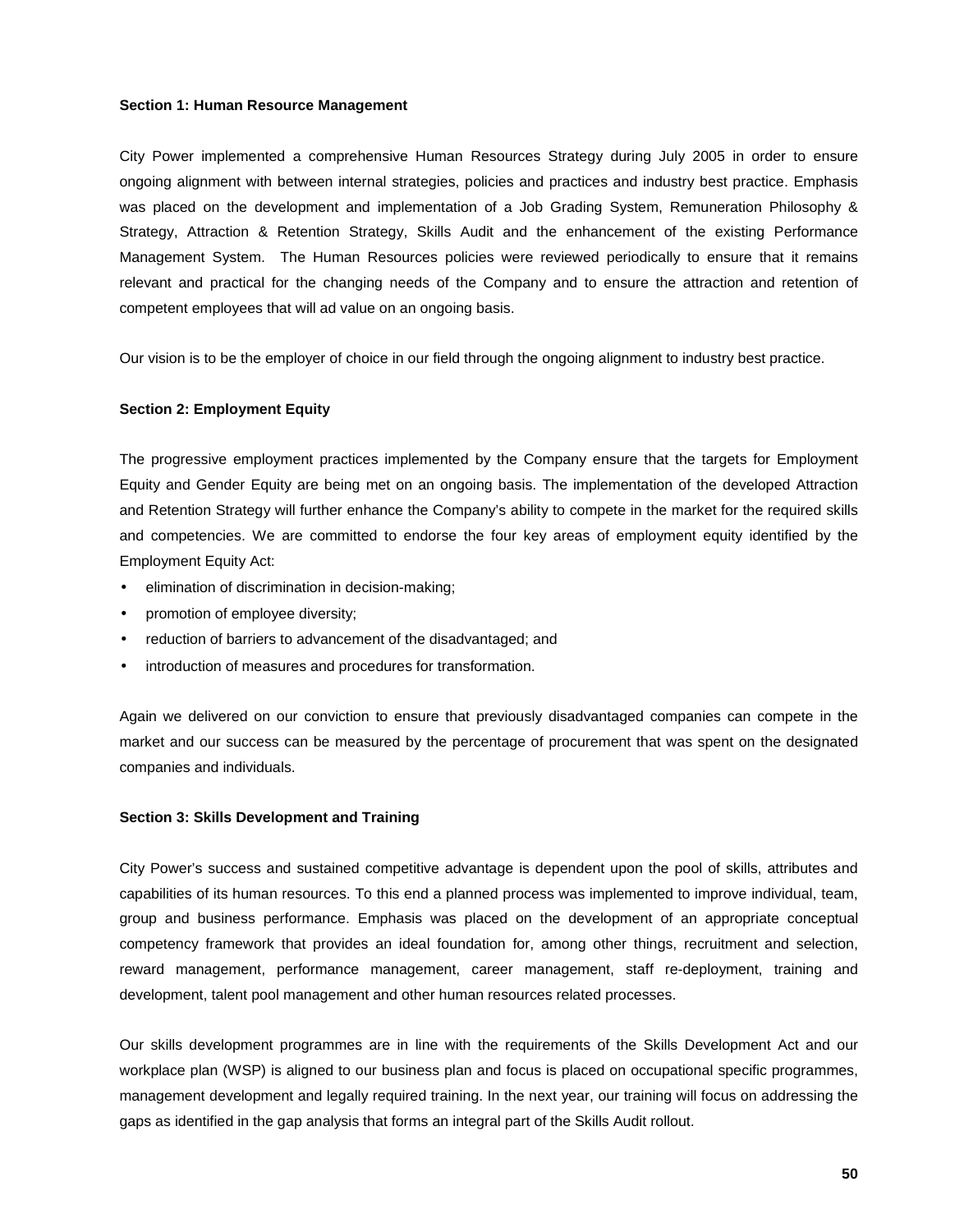The Company awarded a total of 44 bursaries to young unemployed people of which 43% are females.

# **Section 4: Performance Management**

Performance Management was implemented for all occupational levels within the Company. The key focus areas for the past year were to ensure that regular and consistent assessments of teams and individuals are performed and performance management training and advice is rolled out to the business. This resulted in improved individual performance, improved team performance and the attainment of corporate, company and group objectives.

The balanced scorecard forms the basis for our performance management processes and practices. The performance indicators are linked to the Business Plans and the IDP scorecard as required by the Shareholder. Substantial emphasis was placed on compliance with the Municipal Management Finance Act.

We remain firm in ensuring service excellence to our customers and stakeholder and are committed to performance that will benefit our communities. The forthcoming 2010 World Cup has already been factored into our strategies and our operational plans. We will, however, continue to strive for operational effectiveness and, with our customers and stakeholders, we will collectively focus on improving the environmental well-being of our society.

# **Section 5 : HIV/AIDS in the workplace**

The challenge to manage HIV/Aids in the workplace is ever increasing. In order to effectively manage the associated risks faced by City Power the following core principles have been adopted as a basis for its HIV/ Aids policy:

- Continuously assess the risks posed by HIV/Aids on the business;
- Limit the number of new infections among employees through planned interventions of ongoing education and information;
- Ensure employees living with HIV/ Aids are aware of their rights and that their rights are respected and protected;
- Provide case management and support to employees living with HIV/Aids.

# 1.1. HIV/Aids Structures

The company has trained 31 peer educators, who are fulltime employees, who have shown passion and willingness to assist their fellow HIV positive colleagues to ensure that HIV positive employees receive care and support in their work environment. A comprehensive support structure was created to support infected and affected employees (HIV/Aids in the Workplace).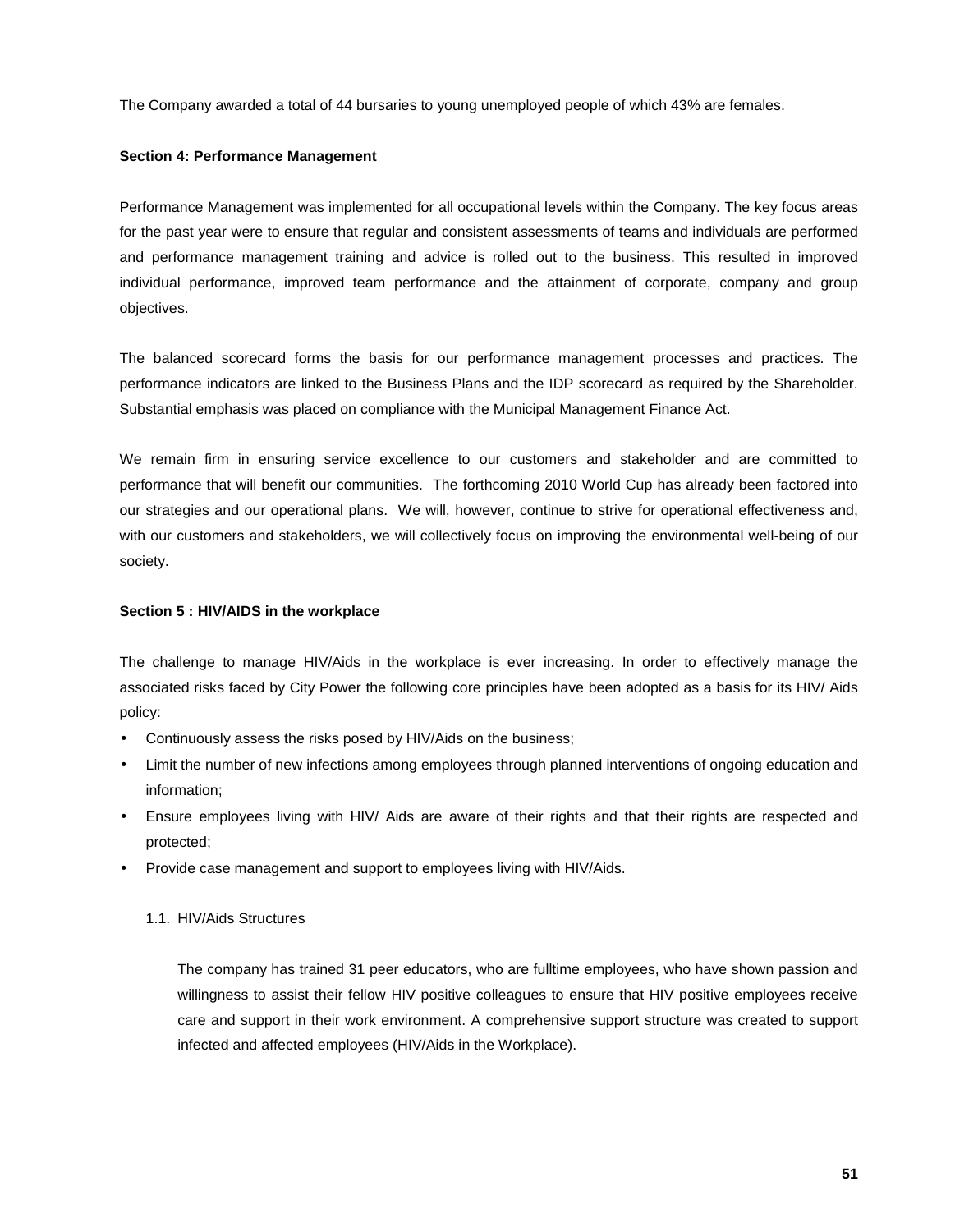#### 1.2. Prevalence rate and VCTs

In order to gauge the rate of infection amongst employees, the prevalence study, which is based on anonymity, will be conducted for the first time in 2006/7, in order to direct more employees into the treatment net. For financial years 2004/5 & 2005/6, the emphasis was on VCT, aimed at encourage employees to test voluntarily. All these are / will be done with the support of both Unions.

#### 1.3. Actuarial impact analysis

The company employed the services of an actuary to assess the current and future expected cost to the organisation, resulting directly and indirectly from HIV/Aids. The company recognises the cost involved to both the company and the community of not taking progressive steps in combating the disease & has therefore allocated an additional annual budget to fighting the disease.

#### 1.4. Awareness of the disease

The committee has focussed its attention on identifying and measuring the extent of the risk of HIV/Aids to the organisation. In order to identify employees' level of awareness, the committee used the help of three psychologist and qualified counsellor to anonymously survey all staff numbers through the KAPB survey.

# 1.5. Education

The Company has a fully-fledged clinic, which is manned by Professional Health Practitioners (1 Doctor, Social Workers & Occupational Health Nurses). In order to build on the awareness programme, an ongoing education programme has been instituted with the assistance of these Practitioners, amongst other duties.

The first phase of this programme was to train peer educators who will then provide HIV/Aids education to all staff on an ongoing basis. Peer educators received training on lay counselling, grief management, company benefits, first aid and treatment of workplace injuries.

#### 5.6 Case Management

Employees that have declared their status have been put on treatment regime i.e. immune boosters & ARVs, depending on the stage of their infection. Most of the treatment is covered by employees' medical aid as ALL employees have been compelled to belong to a medical aid; where there are gaps, the Company tops up from its annual budget.

#### **Section 6: Employee Benefits**

The Company is a participating employer in one or more of the various retirement benefit schemes through which the City of Johannesburg Metropolitan Municipality and its associated Utilities, Agencies and Companies (UACs) provide post-employment benefits to all their permanent employees through 5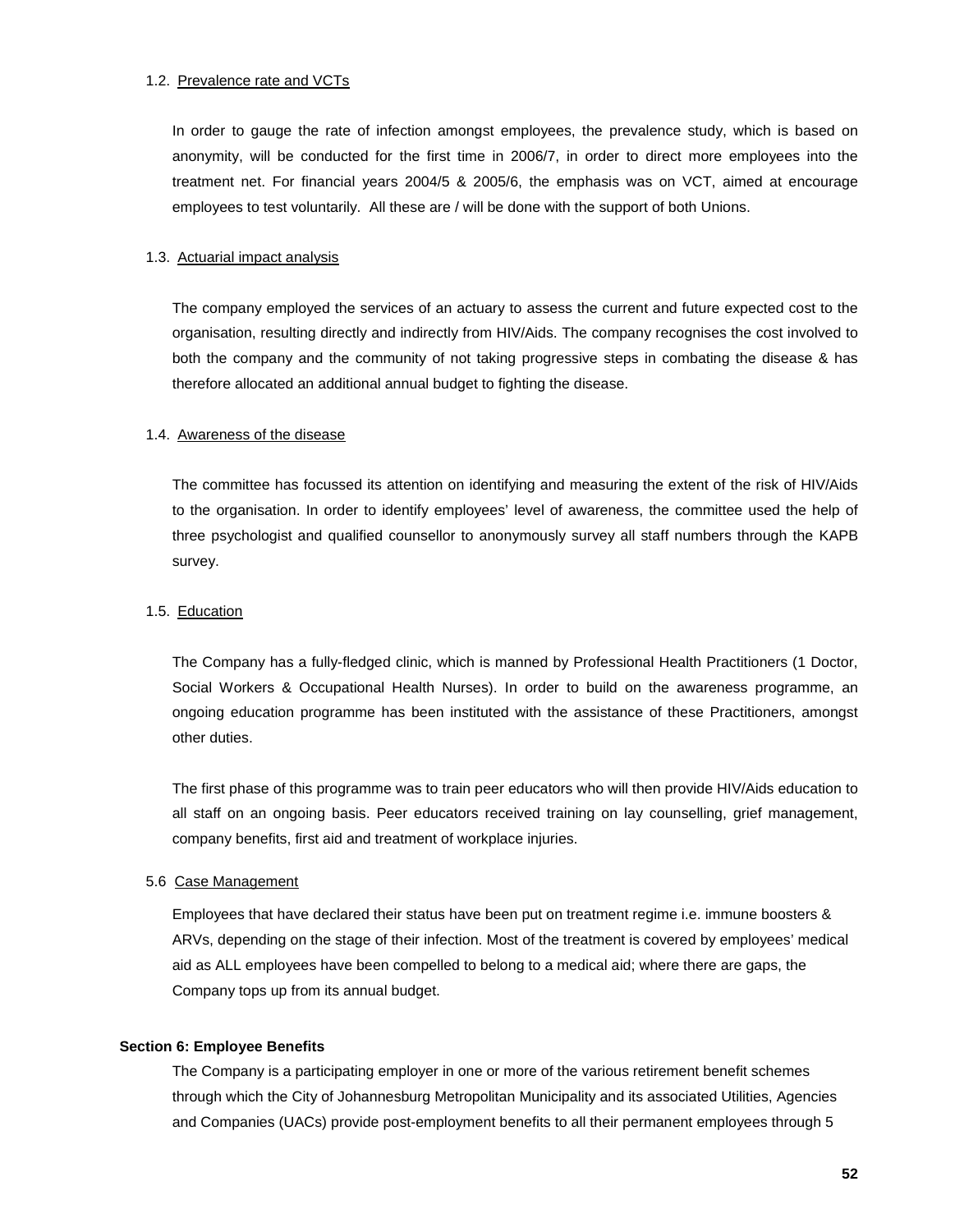(Five) Defined Contribution Funds and 7(Seven) Defined Benefit Funds. The following funds provide pension benefits for the City Power employees:

# **Defined Contribution Funds:**

- E-Joburg Retirement Fund
- City Power Retirement Fund
- Municipal Employees Gratuity Fund
- Meshawu National Local Authorities Retirement Fund
- South African Municipal Workers Union National Provident Fund

In the case of these defined contribution funds, the contributions paid have been expensed as required in terms of AC 116.

# **Defined Benefit Funds:**

- Johannesburg Municipal Pension Fund
- City of Johannesburg Pension Fund
- Municipal Employees Pension Fund
- Soweto City Council Pension Fund
- Joint Municipal Pension Fund
- South African Local Authorities Pension Funds
- Diepmeadow Pension Fund

Contributions to the Diepmeadow Pension Fund were ceased for the Group with effect from 31 July 2003.

Contributions ceased for City Power employees to the following funds as from 1 January 2005.

- Meshawu National Authorities Pension Fund
- **South African Municipal Workers Union National Provident Fund**
- **South African Local Authorities Pension Fund**

Benefits have been made paid up and will accumulate for members on a defined contribution basis.

# **Section 7: Supply Chain Management and Black Economic Empowerment**

City Power has adopted Supply Chain Management systems in compliance with the provisions of the MFMA and the National Treasury: Municipal Supply Chain Management Regulations, 2005. An SCM unit was established in September 2005 and which monitors the implementation of the entity's SCM policies in line with the regulations that seeks to modernises financial governance and improve accountability and transparency in the entity's processes. The entity's SCM policies provide for the exclusion of awards to persons in the service of the state subject to the exemptions and regulations issued by National Treasury from time to time.

The entity has implemented the three–stage-bidding processes with separate Bid specification, Bid evaluation and Bid Adjudication committees having been set out.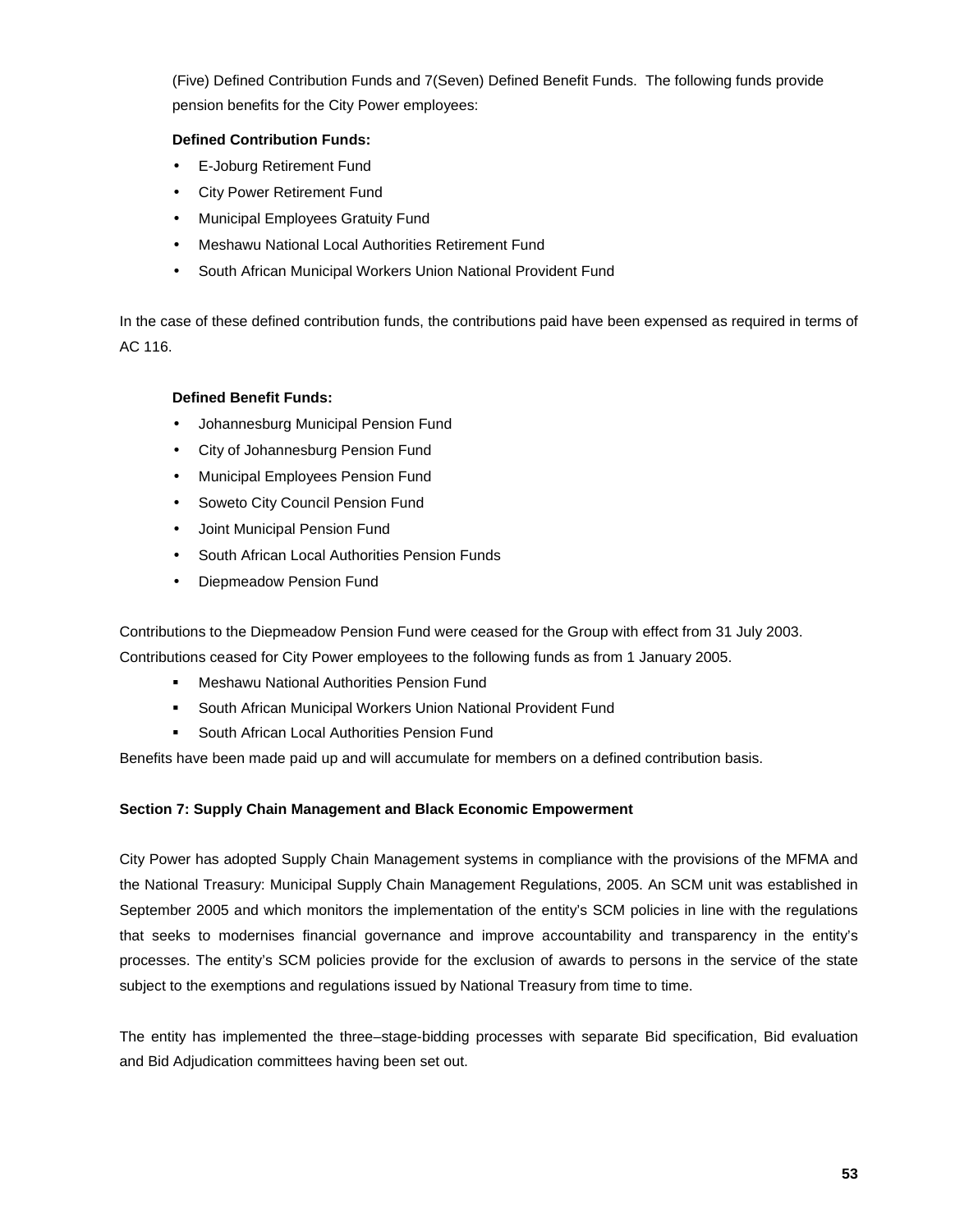The Board has ensured that the procurement policy embraced the objectives of broad-based Black Economic Empowerment and the Managing Director, as the Accounting Officer of the Company, was tasked as the custodian for effective implementation. The Capital projects implemented during this period served as valuable foundations for ensuring community participation the Company's BEE programmes. This pace will be enhanced and the Company will continue to be sensitive to the financial constraints facing emerging black businesses.

The entity has made 46 awards of approximately R2, 0 billion in value with almost 70% of the value of the tender awards going to SMMEs and BEE companies. In addition 20% was awarded to engendered companies.

# No unsolicited bids were made by the company.

Due to the lack of appropriate internal systems the entity cannot quantify the number and value of awards made to spouses, children or parent of persons in the service of the state or have been in the service of the state in the previous twelve months as required by Regulation 45 of the Local Government: Supply Chain Management Regulations, 2005.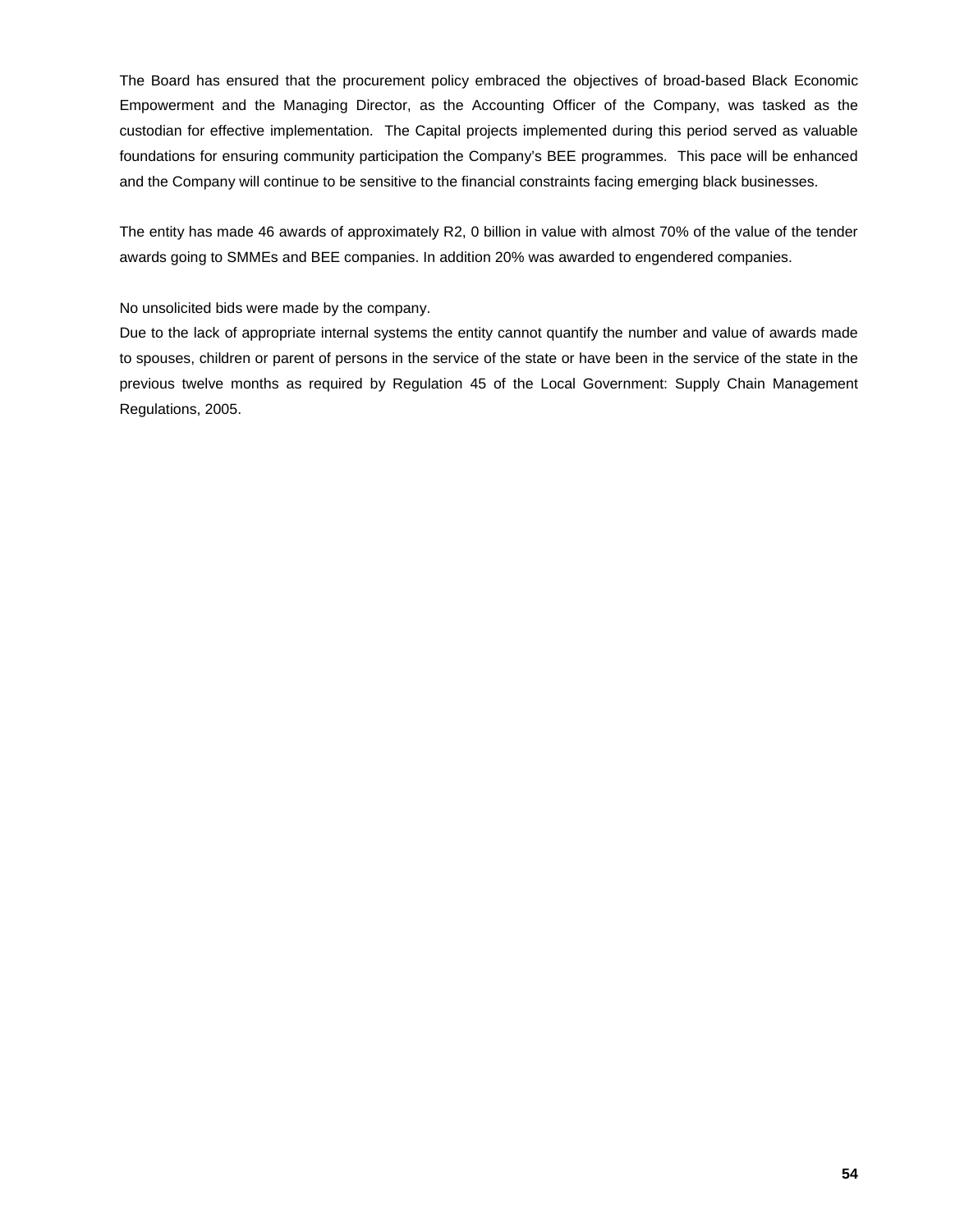#### **CHAPTER FIVE: AUDITED STATEMENTS AND RELATED FINANCIAL INFORMATION**

#### **REPORT OF THE AUDITOR-GENERAL TO THE MEMBER ON THE**

#### **FINANCIAL STATEMENTS OF CITY POWER JOHANNESBURG (PROPRIETARY) LIMITED FOR THE YEAR ENDED 30 JUNE 2006**

#### **1. AUDIT ASSIGNMENT**

The financial statements as set out on pages [ ] to [ ], for the year ended 30 June 2006, have been audited in terms of section 188 of the Constitution of the Republic of South Africa, 1996 (Act No. 108 of 1996), read with sections 4 and 20 of the Public Audit Act, 2004 (Act No. 25 of 2004) and sections 92 and 126(3) of the Municipal Finance Management Act, 2003 (Act No. 56 of 2003). These financial statements are the responsibility of the accounting authority. My responsibility is to express an opinion on these financial statements, based on the audit.

#### **2. SCOPE**

The audit was conducted in accordance with the International Standards on Auditing read with *General Notice 1512 of 2006*, issued in *Government Gazette* no. 29326 of 26 October 2006. Those standards require that I plan and perform the audit to obtain reasonable assurance that the financial statements are free of material misstatement.

An audit includes:

- examining, on a test basis, evidence supporting the amounts and disclosures in the financial statements
- assessing the accounting principles used and significant estimates made by management
- evaluating the overall financial statement presentation.

I believe that the audit provides a reasonable basis for my opinion.

#### **3. BASIS OF ACCOUNTING**

The entity's policy is to prepare financial statements on the basis of accounting determined by the National Treasury, as described in note 1 to the financial statements.

#### **4. QUALIFICATION**

#### **4.1 Property, plant and equipment**

#### **4.1.1 Verification of fixed assets**

The fixed asset register for movable and immovable assets held by the company was incomplete and assets were not adequately detailed to allow identification of the physical assets. Consequently, I was unable to verify the completeness, existence and accuracy of property plant and equipment. Management embarked on an asset identification project and revised valuation and condition assessment in order to update the company's records with the correct information. The project will be completed in the 2007 financial year.

# **4.1.2 Non-compliance with South African Generally Accepted Accounting Practice (SA GAAP)**

(b) Contrary to IAS36; Impairment of assets, management did not assess whether there was an indication that property, plant and equipment may be impaired in view of the ageing infrastructure and deferred maintenance programme and did not estimate the recoverable amount. As a consequence no impairment loss, if any, had been recognised in the income statement.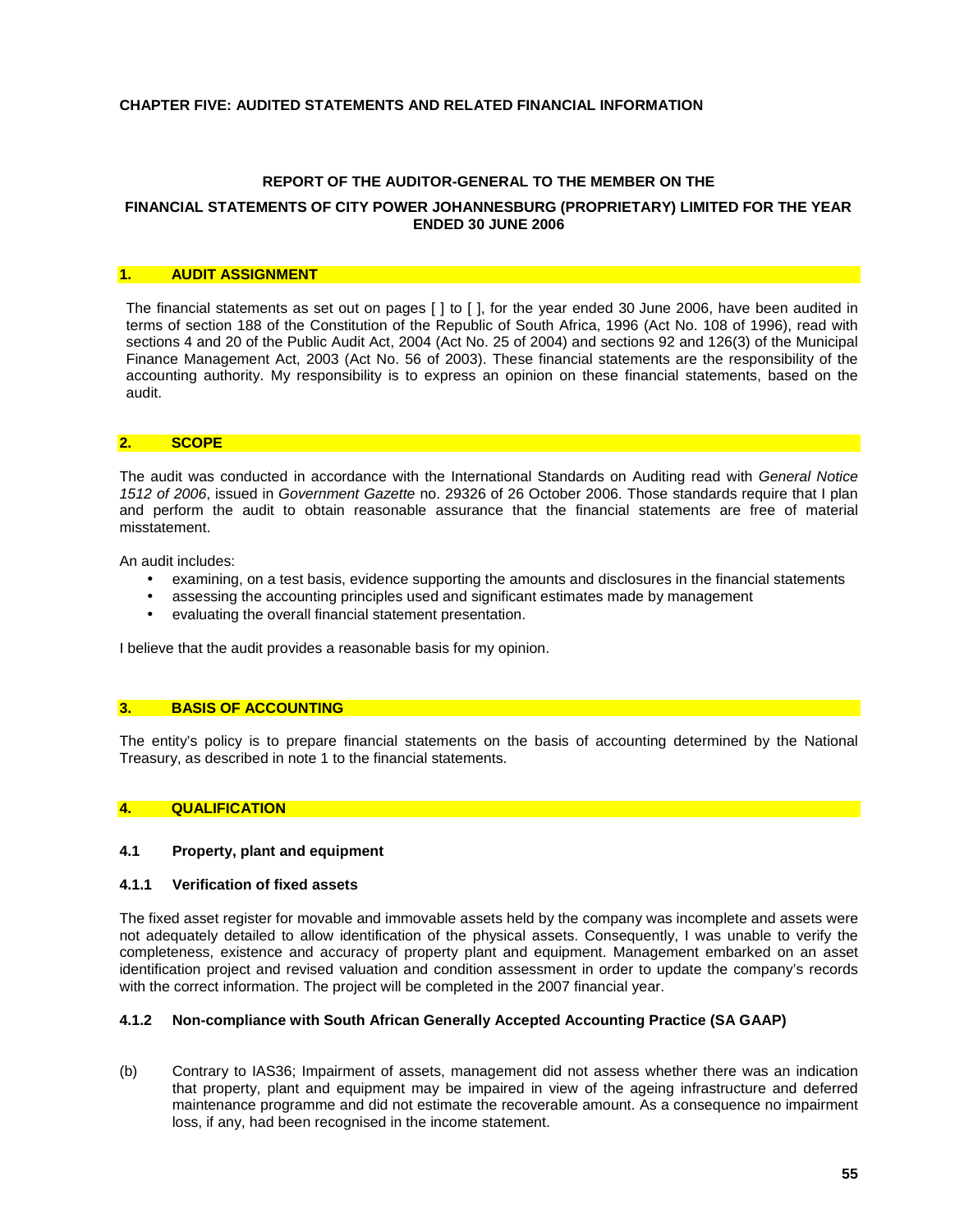- (d) Contrary to IAS16; Property, plant and equipment, the residual lives of distribution assets were not reviewed at year end.
- (e) The residual lives of non-distribution assets stated at R1 were reviewed during the financial year as required by IAS 16; Property, plant and equipment. As a result adjustments of R14 million and R10 million were processed to the asset balance and the retained earnings respectively. The accuracy and validity of these adjustments could not be verified as the register used to determine the revised value was incomplete and inaccurate. Furthermore, the revised value was calculated for assets already scrapped.
- (e) Computer software with a book value of R23, 633 million was incorrectly disclosed as property, plant and equipment and not as intangible assets as required by IAS 38; Intangible assets.

The possible effect of any adjustment required could not be quantified and also effects the accuracy of depreciation and deferred tax charged to the statement of financial performance as well as the deferred tax liability disclosed in the statement of financial position.

#### **5. QUALIFIED AUDIT OPINION**

In my opinion, except for the effect on the financial statements of the matter referred to in paragraph 4, the financial statements present fairly, in all material respects, the financial position of City Power Johannesburg (Proprietary) Limited at 30 June 2006 and the results of its operations and cash flows for the year then ended, in accordance with the basis of accounting determined by the National Treasury of South Africa, as described in note 1 to the financial statements, and in the manner required by the MFMA.

#### **6. EMPHASIS OF MATTER**

Without further qualifying the audit opinion expressed above, attention is drawn to the following matters:

#### **6.1 Consumer revenue and consumer debtors**

Supporting documentation for a sample of the CJMM administered debtors with credit balances totalling R5, 284 million and system journals of R0, 954 million could not be obtained from the Company. Also, payments received from the CJMM controlled debtors could not be traced to individual debtor's accounts due to centralised billing and receipting at the CJMM. The company did not review systems journals processed for revenue for accuracy and validity and did not investigate debtors with credit balances in good time.

#### **6.2 Revenue adjustments**

Included in revenue were net adjustments of R5 927 472.12 to customer accounts that are related to prior years. As disclosed in note 1.13 to the financial statements, the company deviated from SA GAAP due to the volume and the continuous nature of the adjustments that made it impractical to determine to which years the adjustments relate to.

#### **6.3 Property (Title deeds)**

Freehold land and buildings to the value of R7, 242 million purchased from the City of Johannesburg Metropolitan Municipality (CJMM) in terms of the sale of business agreement dated 21 January 2001 (and subsequent amendments) were still not registered in the name of the Company (note 3 of the annual financial statements. The company is currently in negotiation with the SARS with regards to the payment of transfer duties.

#### **6.4 Related party disclosure**

The company based their related party disclosure on confirmations received from other utilities, agencies and corporation controlled by the CJMM. Various omissions and errors were identified when the amounts disclosed were compared with the financial statements of the said related parties. Management did not obtain confirmations from related parties based of audited financial statements.

#### **6.5 Accounts receivable**

Management did not review the fair value adjustments made by a consultant adequately. An error was identified in the fair value calculations that resulted in an overstatement of R1, 338 million in account receivable balances.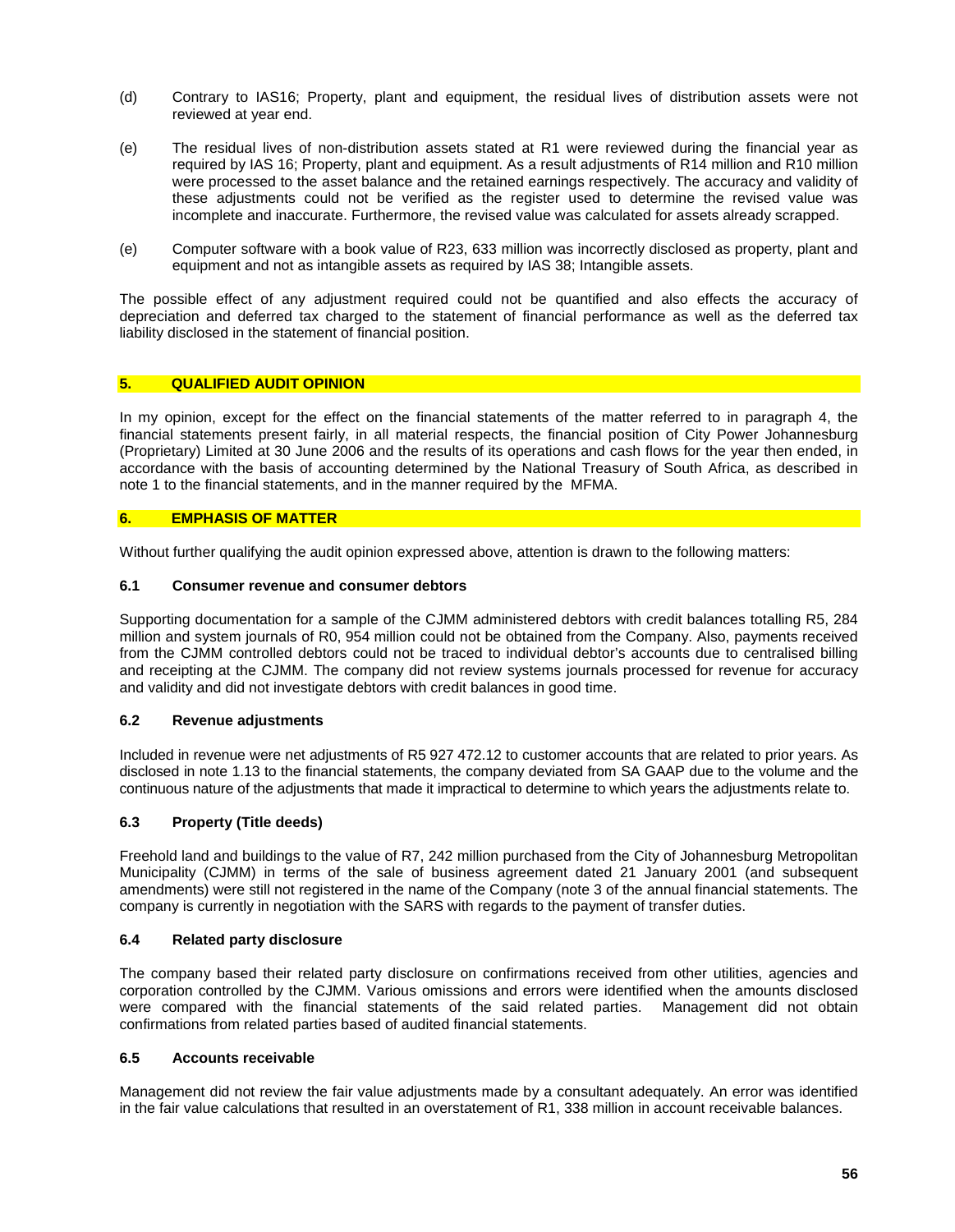#### **6.6 Inadequate supporting documentation**

- (a) Audit evidence could not be obtained to verify creditor debit adjustments of R0, 966 million due to inadequate supporting documentation maintained by management.
- (b) The schedule for the CJMM contract which includes monthly rental and the value per vehicle could not be provided for audit purposes.

# **6.6 Non-compliance with laws and regulations**

# **6.6.1 Revenue and expenditure submissions**

Contrary to the requirements of section 87(12) of the Municipal Finance Management Act, 2003 (Act No. 56 of 2003), City Power did not submit statements on the projection of revenue and expenditure on a monthly basis to the accounting officer of the parent municipality seven days after the end of each month. Management responded to requirements from the CJMM and did not ensure compliance with the Municipal Finance Management Act, 2003 (Act No. 56 of 2003).

# **6.6.2Value Added Tax**

The company did not comply with the Value Added Tax Act in the under-mentioned instances as a result of inadequate enforcement of compliance to Value Added Tax:

- (a) Contrary to the requirements of sections 17(2) and 10(21) of the Value Added Tax Act, 1991 (Act No. 89 of 1991), input VAT of R460 379 was claimed and output VAT of R151 501 was paid to the SARS on canteen purchases and sales to employees.
- (b) Contrary to the requirements of section 17(2) of the Value Added Tax Act, 1991 (Act No. 89 of 1991), input VAT of R10 223 was claimed on entertainment expenses.
- (c) Audit evidence could not be provided for audit purposes that VAT totalling R536 497 relating to revenue earned for disconnections for the period January 2006 to June 2006 was not accounted for.

# **6.6.3 Supply chain management**

Contrary to section 19(a) of the Supply Chain Management Policy, certain goods and services were not procured through a competitive bidding process by the entity. A contract of R3 million could not be submitted for audit purposes to verify compliance to Supply Chain Management regulations. Also, two contracts totalling R54, 544 million were not signed by both parties. This resulted from inadequate reviews conducted to ensure compliance to the MFMA.

# **6.7 Significant control weaknesses identified**

The following control weaknesses relating to fixed assets were identified:

- (e) The fixed assets policy and procedures (prepared 20 May 2002) and assets guidelines (prepared 20 March 2002) were not approved by the Director of Finance and the Acting Managing Director;
- (f) The serial number and inventory number fields were not captured on the asset master record in respect of asset acquisitions. In addition, other useful fields such as location or room number that establish where the asset is situated are also not entered on the asset master record;
- (g) Asset transfers have not been captured timeously into the SAP system; and
- (h) Changes made to asset master records were not reviewed periodically by management.

# **6.8 Remuneration packages**

Section 89(a) of the MFMA provides for the CJMM to determine the upper limits of the remuneration of the Chief Executive Officer and senior management of the entity. No such upper limits were determined for the year under review.

# **6.9 Performance information**

In terms of section 121(4)(d) of the MFMA, the annual report of a municipal entity must include an assessment by the entity's accounting officer of the entity's performance against any measurable performance objectives set in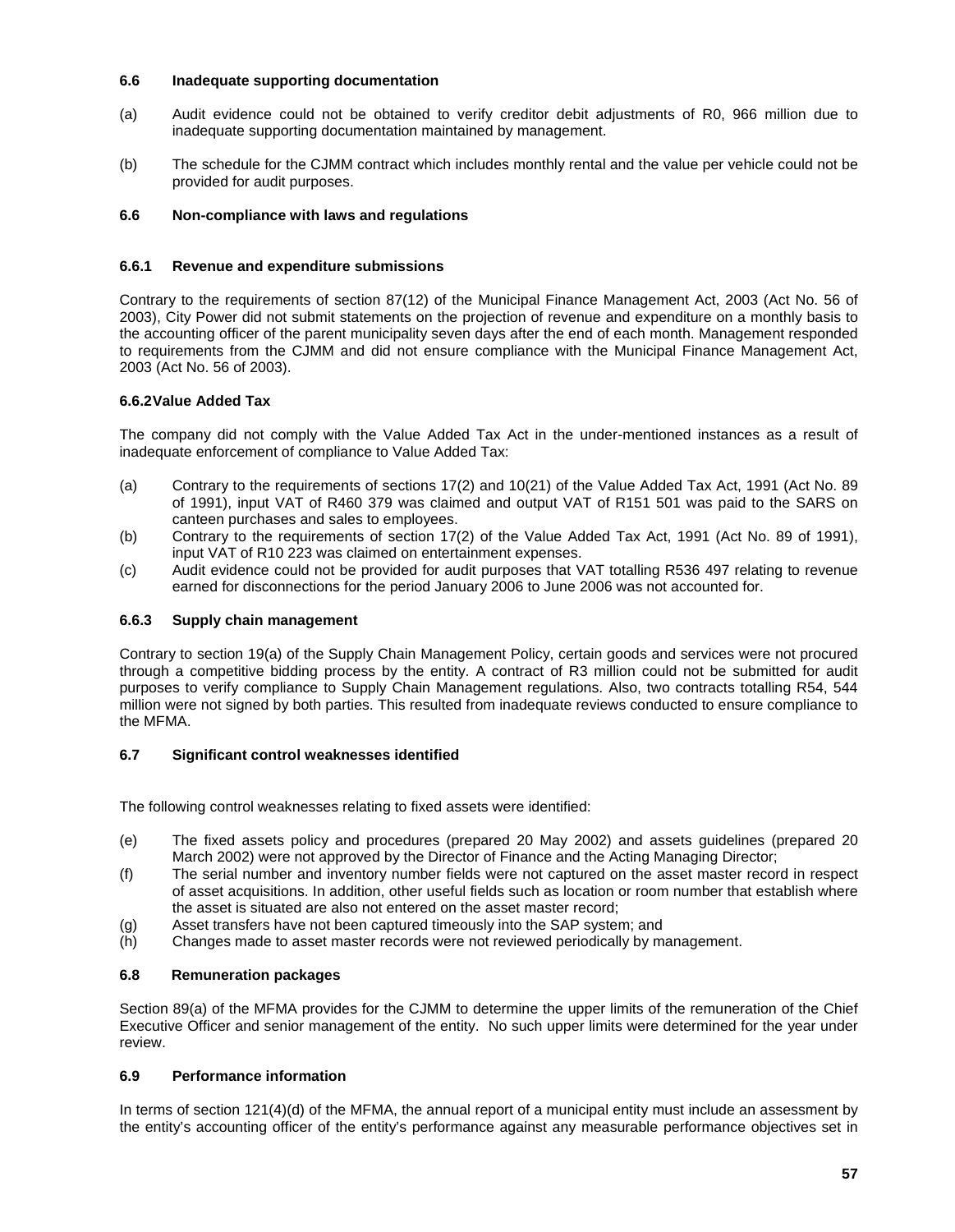terms of the service delivery agreement or other agreement between the entity and its parent municipality. Adequate audit evidence could not be obtained to verify the domestic two part and domestic life line performance measurements and the number of pre-paid customer accounts.

Staff members (both current and ex) were entitled to various post-retirement benefits which were detailed in the notes to the financial statements. Where details existed, the company provided for liabilities. In the case of pension benefits, the actuaries and management of the CJMM were not able to determine the portion of pension obligations and pension assets attributable to the staff of each municipal entity. Accordingly, the CJMM undertook to carry all pension obligations up to 30 June 2006. Provision was not made in the books of the entity for any further obligations which might arise once the surplus or deficit per entity is determined.

# **6.11 Late completion of the audit**

The financial statements of City Power Johannesburg (Proprietary) Limited were submitted on 31 August 2006 as required by section 126(2) of the MFMA. Due to material adjustments, the annual financial statements were rectified and a final adjusted set was presented to audit on 4 January 2007.

#### **7. APPRECIATION**

The assistance rendered by the staff of City Power Johannesburg (Proprietary) Limited during the audit is sincerely appreciated.

#### **Ms MA Masemola** *for* **Auditor-General**

**Johannesburg**

**15 January 2007**



AUDITOR - GENERAL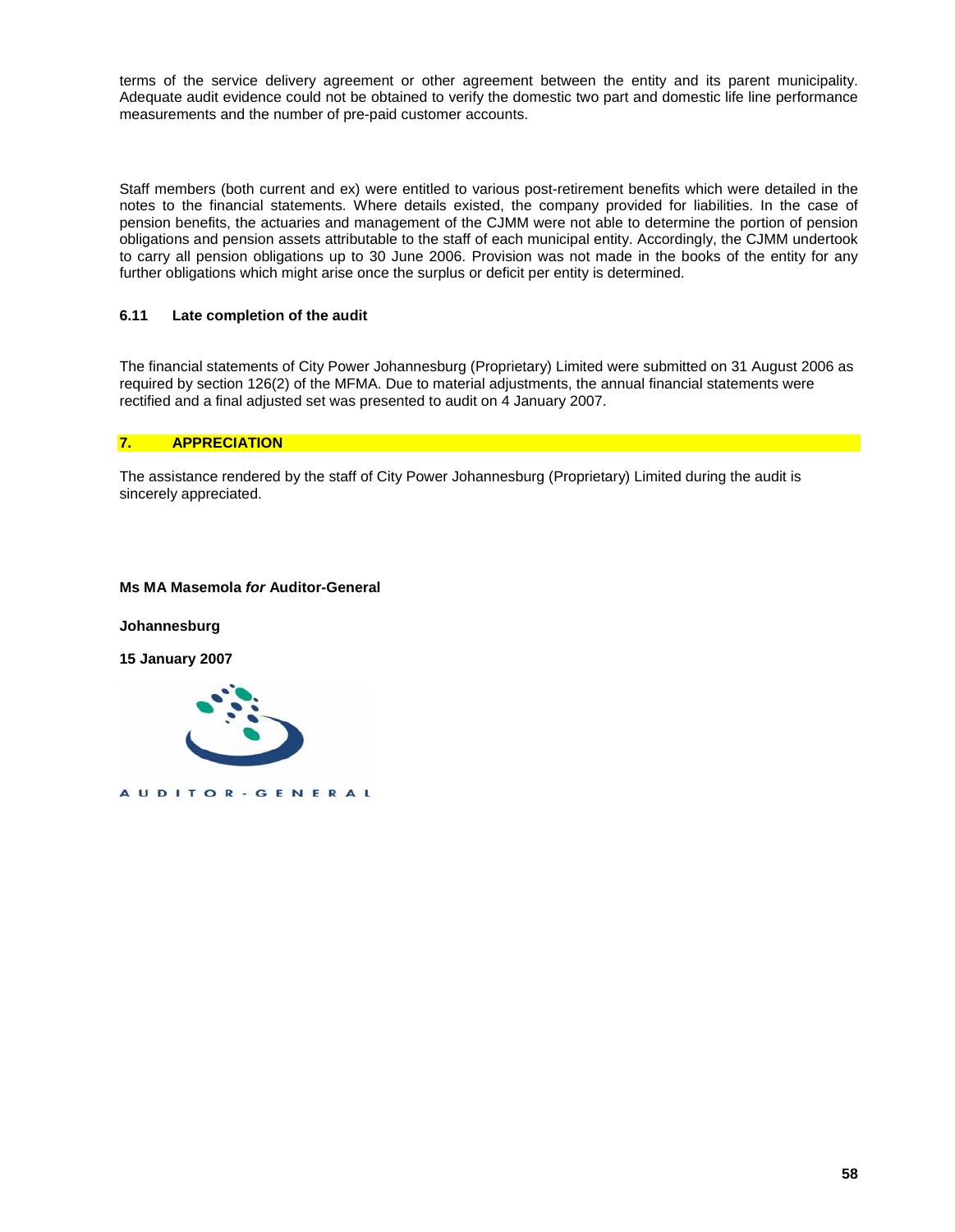# **CHAPTER 6: FUNCTIONAL AREA SERVICE DELIVERY REPORTING**

| <b>Electricity Distribution</b> |                                                                                                                                                                                |                 |                       |
|---------------------------------|--------------------------------------------------------------------------------------------------------------------------------------------------------------------------------|-----------------|-----------------------|
| <b>Reporting Level</b>          | Detail                                                                                                                                                                         | Total           | Cost                  |
|                                 | Includes the bulk purchase and distribution of electricity                                                                                                                     |                 |                       |
| Analysis of the Function:       |                                                                                                                                                                                |                 |                       |
| 1                               | Total quantity and cost of bulk electricity purchases in<br>kilowatt-hours and rand.                                                                                           | (GWh)<br>12,103 | R (000s)<br>2,178,057 |
|                                 | Bulk electricity purchases are not broken down into<br>consumer categories                                                                                                     |                 |                       |
| 2                               | Total quantity and receipts for bulk electricity sales in<br>kilowatt-hours and rand.                                                                                          | (GWh)<br>10,540 | R (000s)<br>3,451,868 |
|                                 | Revenue split not known at this point in time.                                                                                                                                 |                 |                       |
| 3                               | Total year-to-date electricity losses in kilowatt hours<br>and rand                                                                                                            | (GWh)           | R (000s)              |
|                                 |                                                                                                                                                                                | 1,564           | 281,470               |
| 4                               | Number of households with electricity access, and type<br>and cost of service:                                                                                                 | 312,240         |                       |
| 5                               | Number of new connections:                                                                                                                                                     | 5171            |                       |
|                                 | Cost per new connection                                                                                                                                                        |                 | 5000                  |
| 6                               | Number and cost of disconnections and reconnections                                                                                                                            |                 | R (000s)<br>20,200    |
|                                 | <b>Disconnections</b>                                                                                                                                                          | 40,818          |                       |
|                                 | Reconnections                                                                                                                                                                  | 22,747          |                       |
| 7                               | Number and total value of electrification projects<br>planned and current:                                                                                                     |                 | R (000s)              |
|                                 | - Current                                                                                                                                                                      | 17078           | 86,500                |
|                                 | - Planned (future years)                                                                                                                                                       | 27400           | 105,460               |
| 8                               | Estimated backlog in number (and cost to provide) of                                                                                                                           |                 |                       |
|                                 | connections:<br>There are no electrification backlogs. As housing<br>projects are proclaimed they are electrified immediately.                                                 |                 |                       |
| 9                               | Free Basic Service Provision:                                                                                                                                                  |                 | (R 000)               |
|                                 |                                                                                                                                                                                |                 |                       |
|                                 | - Quantity (number of households affected)                                                                                                                                     |                 |                       |
|                                 |                                                                                                                                                                                | 248,962         | 56,838                |
|                                 | - Quantum (value to each household)                                                                                                                                            | 50 kWh pm       | 228                   |
|                                 |                                                                                                                                                                                |                 |                       |
|                                 | All households on the Life-line tariff enjoy 50kWh of free<br>electricity per month This includes 94,790 prepaid<br>customers and 154,172 conventionally metered<br>customers. |                 |                       |
| 10                              | Total operating cost of electricity distribution function                                                                                                                      |                 | 994 434               |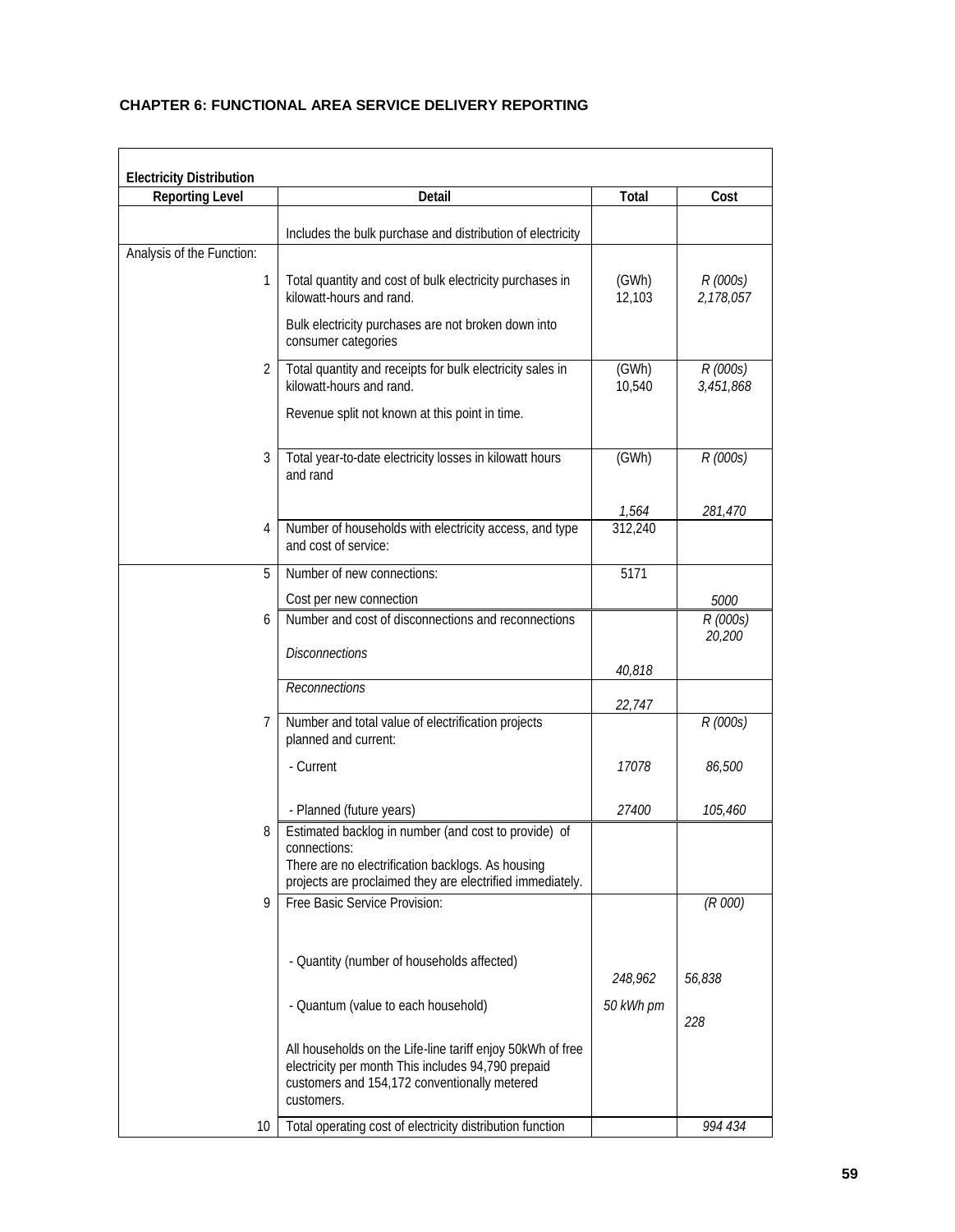|    | Type and number of grants and subsidies received:   |         |
|----|-----------------------------------------------------|---------|
| 11 |                                                     | R000    |
|    | April - June 2005                                   |         |
|    | <b>CMIP Grant</b>                                   | 3,197   |
|    | <b>Engineerring Services Contribution</b>           | 39,761  |
|    | July-September 2005                                 |         |
|    | <b>CMIP Grant</b>                                   | 8,305   |
|    | <b>DME Electrification Grant</b>                    | 1,075   |
|    | Service Connections paid by Public                  | 15,169  |
|    | <b>Street Pole Advertising CAPEX Projects</b>       | 659     |
|    | October - December 2005                             |         |
|    | Alexandra Renewal Grant from Province               | 3,509   |
|    | <b>CMIP Grants</b>                                  | 2,157   |
|    | Service Connections paid by Public                  | 14,474  |
|    | <b>Street Pole Advertising CAPEX Projects</b>       | 625     |
|    | <b>Grant COJ Housing - Streetlighting</b>           | 3,574   |
|    | January-March 2006                                  |         |
|    | <b>CMIP Grants</b>                                  | 2,210   |
|    | Service Connections paid by Public                  | 6,644   |
|    | <b>Street Pole Advertising CAPEX Projects</b>       | 547     |
|    | <b>COJ Grant Electrification Bushkoppies Hostel</b> | 500     |
|    | April-June 2006                                     |         |
|    | <b>CMIP Grants</b>                                  | 2,273   |
|    | Service Connections paid by Public                  | 46,078  |
|    | <b>Street Pole Advertising CAPEX Projects</b>       | 629     |
|    | Alexandra Renewal Grant from Province               | 19,871  |
|    | <b>Engineering Services Contribution</b>            | 35,981  |
|    | <b>Gauteng Province Grant Housing</b>               | 1,500   |
|    | COJ Grant Streetlighting Tshepisong West            | 3,126   |
|    | <b>DME Electrification Grant</b>                    | 20,800  |
|    | Total                                               | 232,664 |

| <b>Street Lighting</b>    |                                                                                                 |        |       |
|---------------------------|-------------------------------------------------------------------------------------------------|--------|-------|
|                           |                                                                                                 | Total  | Cost  |
| Overview:                 | Includes all activities associated with the<br>provision of street lighting to the<br>community |        |       |
| Analysis of the Function: |                                                                                                 |        |       |
|                           | Number and total operating cost of<br>streetlights servicing population:                        | 160406 | 81410 |
| $\mathfrak{p}$            | Total bulk kilowatt hours consumed for<br>streetlighting:                                       | 80081  | 14415 |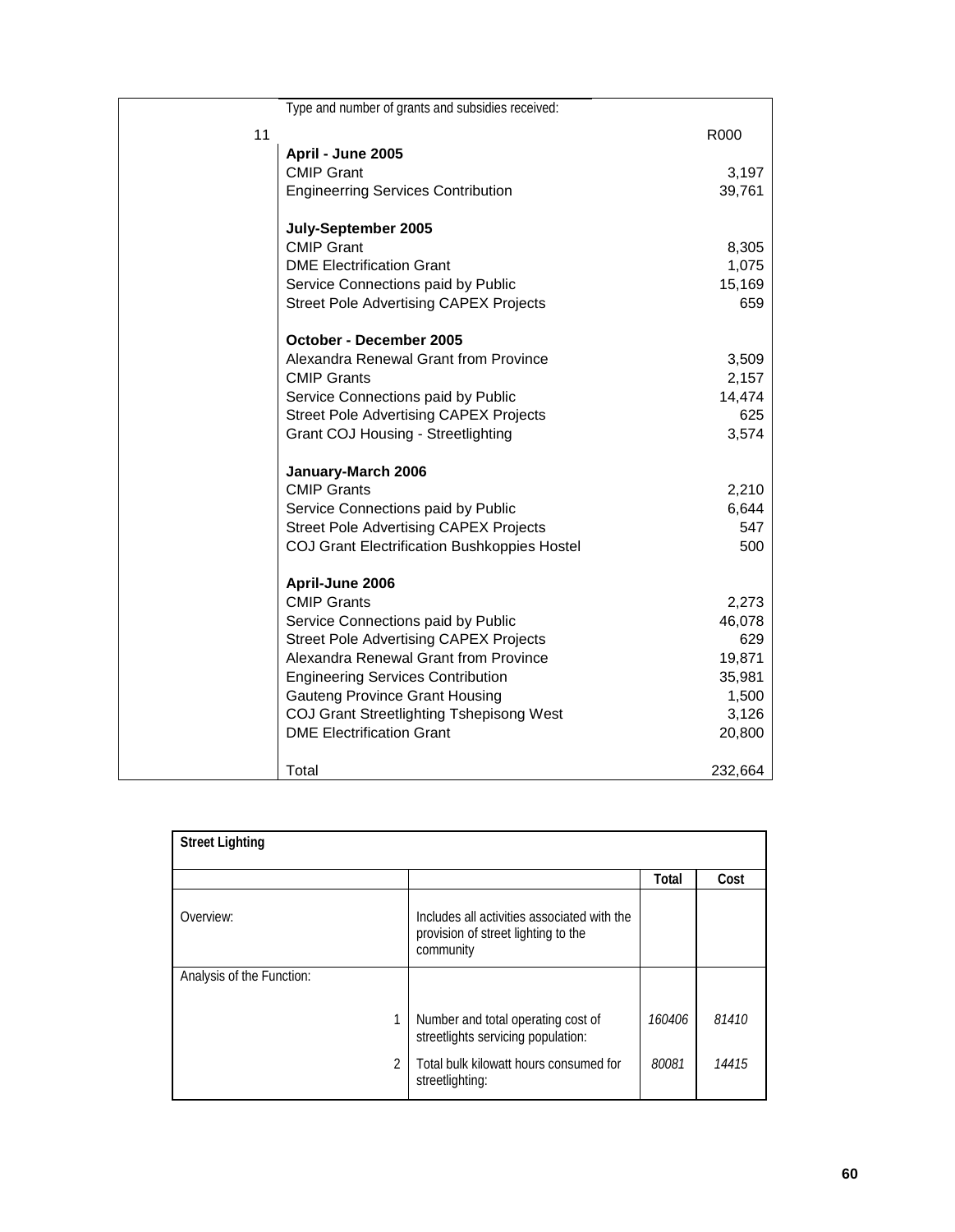# 1. Debtor billings: number and value of monthly billings:

|                           |             | R (000s)  |        | R (000s)          |        | R (000s)  |
|---------------------------|-------------|-----------|--------|-------------------|--------|-----------|
| Month                     | City of JHB |           |        | <b>City Power</b> | Total  |           |
|                           | Number      | Value     | Number | Value             | Number | Value     |
|                           |             | 133,635   |        | 154,773           |        | 288,408   |
|                           |             | 127,853   |        | 204,294           |        | 332,147   |
|                           |             | 120,591   |        | 253,490           |        | 374,081   |
| July<br>Aug<br>Sep<br>Oct |             | 103,139   |        | 149,360           |        | 252,499   |
| Nov                       |             | 90,013    |        | 184,480           |        | 274,493   |
| Dec                       |             | 88,532    |        | 150,416           |        | 238,948   |
| Jan                       |             | 83,990    |        | 162,027           |        | 246,017   |
| Feb<br>Mar                |             | 83,417    |        | 166,720           |        | 250,137   |
|                           |             | 93,741    |        | 167,447           |        | 261,188   |
|                           |             | 92,754    |        | 173,020           |        | 265,774   |
| Apr<br>May                |             | 101,688   |        | 208,523           |        | 310,211   |
| Jun                       |             | 126,722   |        | 257,727           |        | 384,449   |
|                           |             | 1,246,075 |        | 2,232,277         |        | 3,478,352 |

2. Debtor collections: value of amount received and interest:

| ו מפועמות מווחדות ומותר |             |               |          |                   |        |               |
|-------------------------|-------------|---------------|----------|-------------------|--------|---------------|
|                         |             | R (000s)      | R (000s) |                   |        |               |
| Month                   | City of JHB |               |          | <b>City Power</b> |        | Total         |
|                         | Number      | Value         | Number   | Value             | Number | Value         |
| July                    |             | 203.997.714   |          | 175,313,532       |        | 379,311,246   |
| Aug                     |             | 220.528.109   |          | 190.996.850       |        | 411,524,960   |
| Sep                     |             | 248.020.960   |          | 209.498.880       |        | 457,519,840   |
| Oct                     |             | 203.800.754   |          | 167.099.337       |        | 370.900.091   |
| Nov                     |             | 193.009.597   |          | 166.260.473       |        | 359,270,070   |
| Dec                     |             | 177.558.727   |          | 153.686.585       |        | 331,245,312   |
| Jan                     |             | 176,231,475   |          | 149,901,567       |        | 326, 133, 043 |
| Feb                     |             | 190,642,819   |          | 160.241.169       |        | 350,883,988   |
| Mar                     |             | 189,758,907   |          | 164.270.371       |        | 354,029,278   |
| Apr                     |             | 149.774.731   |          | 130.332.639       |        | 280, 107, 370 |
| May                     |             | 217.028.010   |          | 186.880.638       |        | 403,908,648   |
| Jun                     |             | 233,526,627   |          | 203.989.144       |        | 437,515,771   |
| Total                   |             | 2,403,878,431 |          | 2,058,471,186     |        | 4.462.349.618 |

3. Write off of debts: number and value of

debts written off:

|                                                     |        |             |       |         | R (000s)     |            |       |        |       |       |
|-----------------------------------------------------|--------|-------------|-------|---------|--------------|------------|-------|--------|-------|-------|
| Month                                               |        | City of JHB |       |         |              | City Power |       |        | Total |       |
|                                                     | Number |             | Value |         | Number       |            | Value | Number |       | Value |
|                                                     |        |             |       | 8974    |              |            |       |        |       |       |
|                                                     |        |             |       | 24487   |              |            |       |        |       |       |
|                                                     |        |             |       |         |              |            |       |        |       |       |
|                                                     |        | 206         | 5493  |         |              |            |       |        |       |       |
|                                                     |        |             |       | 8764    |              |            |       |        |       |       |
|                                                     |        |             |       | 33463   |              |            |       |        |       |       |
|                                                     |        |             |       | 117114  |              |            |       |        |       |       |
| July<br>Aug<br>Sep Oct<br>Nov<br>Dec Jan<br>Feb Mar |        | 88          |       | 16094   |              |            |       |        |       |       |
|                                                     |        | 191         |       | 16329   |              |            |       |        |       |       |
| Apr<br>Apr<br>May<br>Jun                            |        |             |       | 5163    |              |            |       |        |       |       |
|                                                     |        |             |       | 961     |              |            |       |        |       |       |
|                                                     |        | 1,609       |       | (18402) |              |            |       |        |       |       |
|                                                     |        |             | 94624 |         | 2141<br>2141 |            |       |        | 96165 |       |

4. Indigent Policy: - Quantity (number of households affected) - Quantum (total value across municipality)

|                                |                             | No.            | 5,613     |      |                          |                          |        |        |         |
|--------------------------------|-----------------------------|----------------|-----------|------|--------------------------|--------------------------|--------|--------|---------|
|                                |                             | R              | 5,388,480 |      |                          |                          |        |        |         |
| 5. Creditor Payments:          |                             |                |           |      |                          |                          |        |        |         |
|                                | R (000s)<br><value></value> | <age></age>    |           |      |                          |                          |        |        |         |
| <b>Creditor Name</b>           | Current                     | < 30           | <60       | < 90 | < 120                    | < 150                    |        | < 151  | Total   |
| <b>ESKOM</b>                   | 259,055                     | $\blacksquare$ |           |      |                          | $\blacksquare$           | $\sim$ | . .    | 259,055 |
| AES Kelving Power (Pty) Ltd    | 41,702                      | ٠              |           |      |                          |                          | $\sim$ |        | 41,702  |
| INTATAKUSA CONSULTING (PTY) LT | 23,451                      | 1,290          |           |      |                          | $\overline{\phantom{a}}$ |        | $\sim$ | 24,741  |
| <b>SIEMENS LIMITED</b>         | 6,999                       |                |           |      | $\blacksquare$           |                          |        | $\sim$ | 6,999   |
| ACTARIS SOUTH AFRICA (PTY) LTD | 1,468                       | 1,470          |           |      | $\overline{\phantom{a}}$ | . .                      |        |        | 2,938   |

6. External Loans: - Total loans received and paid during the

| vear                     |               |   |                   |                |              |               |                    |
|--------------------------|---------------|---|-------------------|----------------|--------------|---------------|--------------------|
|                          | Interest Rate |   | Balance 1 July 05 | Loans received | Loans Repaid | Loans Accrued | Balance 30 June 06 |
| Shareholder Loans        |               | 0 | 581.814.023       |                |              |               | 581,814,023        |
| Shareholder Loan Midrand |               | 0 | 42.978.817        |                |              |               | 42.978.817         |
| Conduit Loan             |               | 0 | 482.975.537       |                | 49.942.094   |               | 433.033.443        |
| Conduit Loan - Midrand   |               | 0 | 24.696.701        |                | 2.198.523    |               | 22,498,178         |
| Capex Loan 2002          |               | 0 | 94.965.720        |                | 10.865.613   |               | 84,100,107         |
| Capex Loan 2003          |               | 0 | 198.660.896       |                | 17.906.399   |               | 180.754.497        |
| Capex Loan 2004          |               | 0 | 158.410.530       |                | 12.354.776   |               | 146.055.754        |
| Capex Loan 2005          |               | 0 | 345.004.843       |                | 26.817.030   |               | 318, 187, 813      |
| Capex Loan 2006          |               | 0 |                   | 146.754.877 -  | 8.891.926    | 251.515.981   | 389.378.932        |
| Less Shortterm portion   |               |   |                   |                |              |               | 146.057.070        |
|                          |               |   | 1.929.507.068     | 146.754.877 -  | 128.976.362  | 251.515.981   | 2.052.744.494      |

7. Delayed and Default Payments:

|                                 | <b>None</b> |
|---------------------------------|-------------|
| List here whether Council has   |             |
| delayed payment on any loan,    |             |
| statutory payments or any other |             |
| default of a material nature    |             |
|                                 |             |